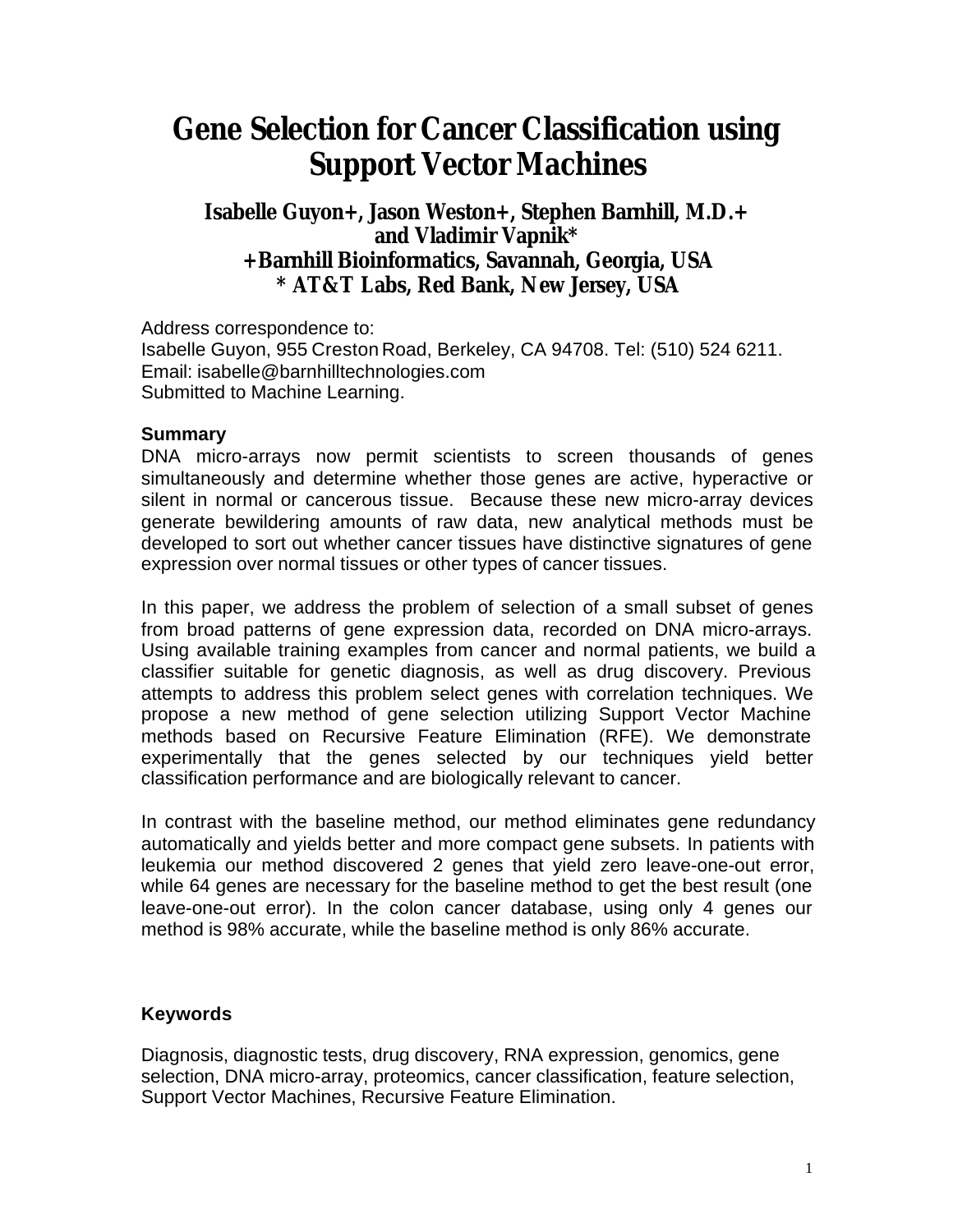## **I. Introduction**

The advent of DNA micro-array technology has brought to data analysts broad patterns of gene expression simultaneously recorded in a single experiment (Fodor, 1997). In the past few months, several data sets have become publicly available on the Internet. These data sets present multiple challenges, including a large number of gene expression values per experiment (several thousands to tens of thousands), and a relatively small number of experiments (a few dozen).

The data can be analyzed from many different viewpoints. The literature already abounds in studies of gene clusters discovered by unsupervised learning techniques (see *e.g.* (Eisen, 1998) (Perou, 1999) (Alon, 1999), and (Alizadeh, 2000)). Clustering is often done along the other dimension of the data. For example, each experiment may correspond to one patient carrying or not carrying a specific disease (see *e.g.* (Golub, 1999)). In this case, clustering usually groups patients with similar clinical records. Recently, supervised learning has also been applied, to the classification of proteins (Brown, 2000) and to cancer classification (Golub, 1999).

This last paper on leukemia classification presents a feasibility study of diagnosis based solely on gene expression monitoring. In the present paper, we go further in this direction and demonstrate that, by applying state-of-the-art classification algorithms (Support Vector Machines (Boser, 1992), (Vapnik, 1998)), a small subset of highly discriminant genes can be extracted to build very reliable cancer classifiers. We make connections with related approaches that were developed independently, which either combine ((Furey, 2000), (Pavlidis, 2000)) or integrate ((Mukherjee,1999), (Chapelle, 2000), (Weston, 2000)) feature selection with SVMs.

The identification of discriminant genes is of fundamental and practical interest. Research in Biology and Medicine may benefit from the examination of the top ranking genes to confirm recent discoveries in cancer research or suggest new avenues to be explored. Medical diagnostic tests that measure the abundance of a given protein in serum may be derived from a small subset of discriminant genes.

This application also illustrates new aspects of the applicability of Support Vector Machines (SVMs) in knowledge discovery and data mining. SVMs were already known as a tool that discovers informative patterns (Guyon, 1996). The present application demonstrates that SVMs are also very effective for discovering informative features or attributes (such as critically important genes). In a comparison with several other gene selection methods on Colon cancer data (Alon, 1999) we demonstrate that SVMs have both quantitative and qualitative advantages. Our techniques outperform other methods in classification performance for small gene subsets while selecting genes that have plausible relevance to cancer diagnosis.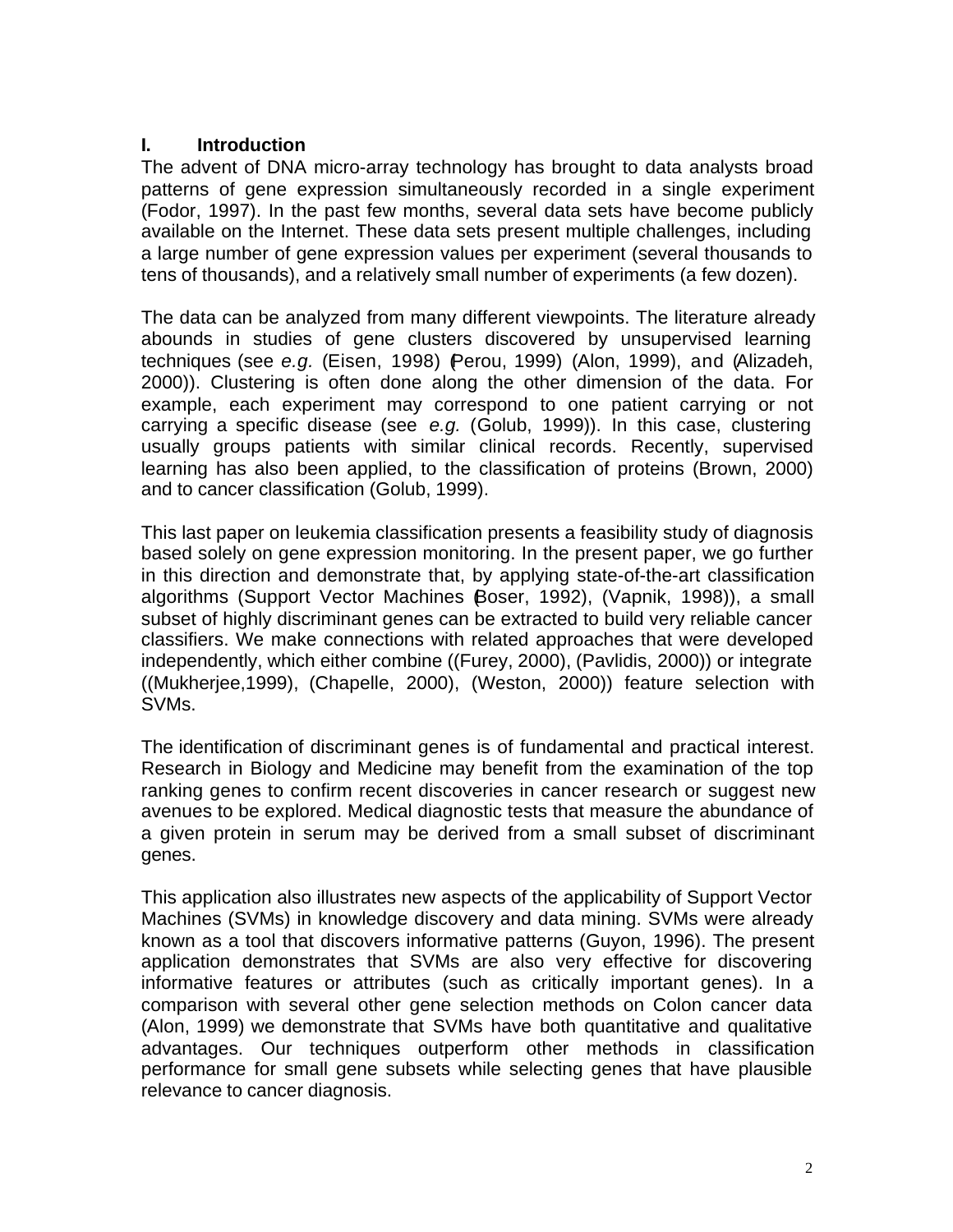After formally stating the problem and reviewing prior work (Section II), we present in Section III a new method of gene selection using SVMs. Before turning to the experimental section (Section V), we describe the data sets under study and provide the basis of our experimental method (Section IV). Particular care is given to evaluate the statistical significance of the results for small sample sizes. In the discussion section (Section VI), we review computational complexity issues, contrast qualitatively our feature selection method with others, and propose possible extensions of the algorithm.

## **II. Problem description and prior work**

#### II.1. Classification problems

In this paper we address classification problems where the input is a vector that we call a "pattern" of n components which we call "features". We call F the ndimensional feature space. In the case of the problem at hand, the features are gene expression coefficients and patterns correspond to patients. We limit ourselves to two-class classification problems. We identify the two classes with

the symbols (+) and (-). A training set of a number of patterns  $\{x_1,~x_2,~\dots~x_k,~\dots x_\ell\}$ 

with known class labels {y<sub>1</sub>, y<sub>2</sub>, ... y<sub>k</sub>, ... y<sub>ℓ</sub>}, y<sub>k</sub>∈ {-1,+1}, is given. The training patterns are used to build a decision function (or discriminant function) D(**x**), that is a scalar function of an input pattern **x**. New patterns are classified according to the sign of the decision function:

$$
D(\mathbf{x}) > 0 \Rightarrow \mathbf{x} \in \text{class } (+)
$$

 $D(x) < 0 \Rightarrow x \in \text{class}(-)$ 

 $D(x) = 0$ , decision boundary.

Decision functions that are simple weighted sums of the training patterns plus a bias are called linear discriminant functions (see *e.g.* (Duda, 73)). In our notations:

$$
D(x) = w.x + b,
$$
  
where **w** is the weight vector and b is a bias value. (1)

A data set is said to be "linearly separable" if a linear discriminant function can separate it without error.

#### II.2. Space dimensionality reduction and feature selection

A known problem in classification specifically, and machine learning in general, is to find ways to reduce the dimensionality n of the feature space F to overcome the risk of "overfitting". Data overfitting arises when the number n of features is large (in our case thousands of genes) and the number  $\ell$  of training patterns is comparatively small (in our case a few dozen patients). In such a situation, one can easily find a decision function that separates the training data (even a linear decision function) but will perform poorly on test data. Training techniques that use regularization (see *e.g.* (Vapnik, 1998)) avoid overfitting of the data to some extent without requiring space dimensionality reduction. Such is the case, for instance, of Support Vector Machines (SVMs) ((Boser, 1992), (Vapnik, 1998),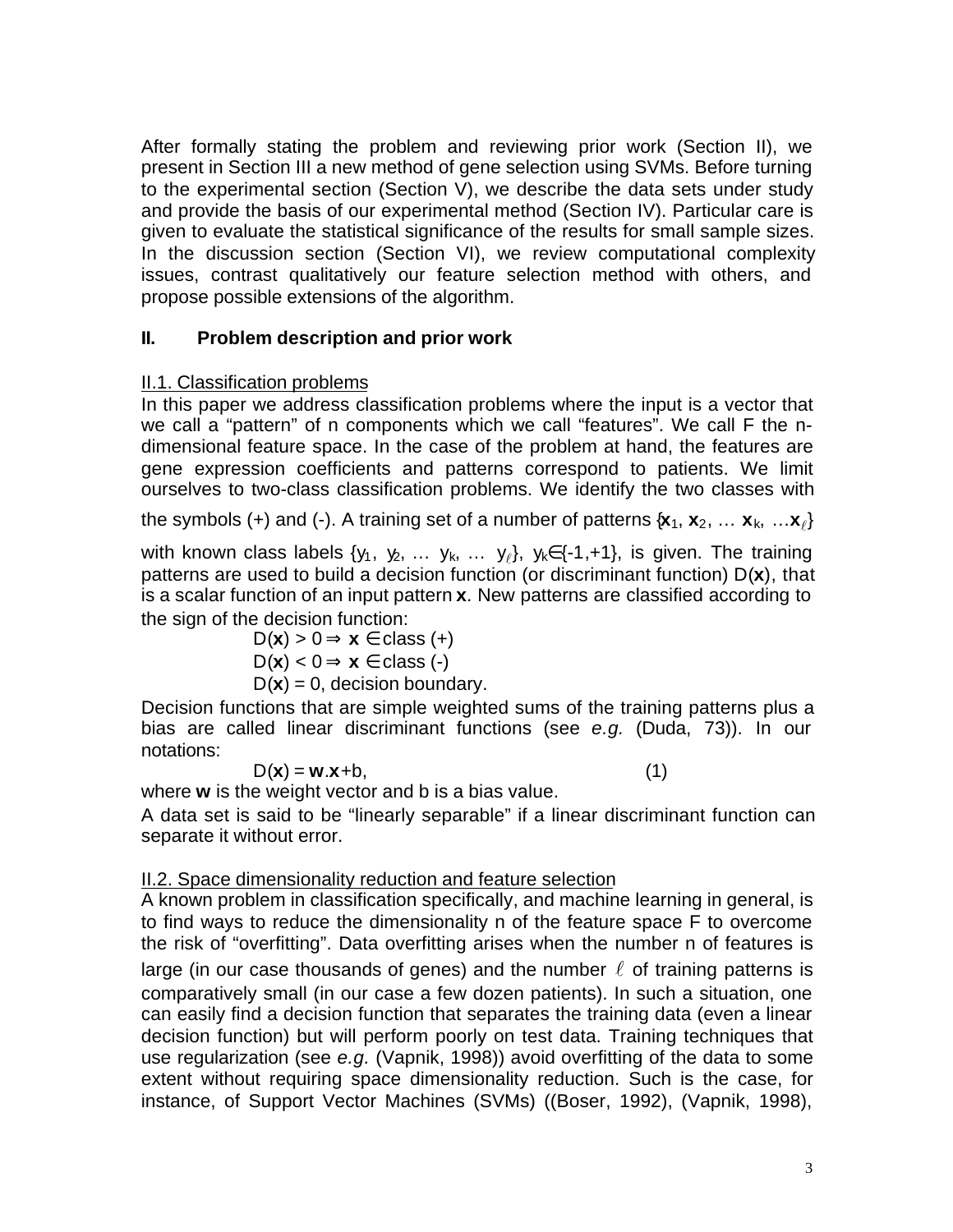(Cristianini, 1999)). Yet, as we shall see from experimental results (Section V), even SVMs benefit from space dimensionality reduction.

Projecting on the first few principal directions of the data is a method commonly used to reduce feature space dimensionality (see, *e.g.* (Duda, 73)). With such a method, new features are obtained that are linear combinations of the original features. One disadvantage of projection methods is that none of the original input features can be discarded. In this paper we investigate pruning techniques that eliminate some of the original input features and retain a minimum subset of features that yield best classification performance. Pruning techniques lend themselves to the applications that we are interested in. To build diagnostic tests, it is of practical importance to be able to select a small subset of genes. The reasons include cost effectiveness and ease of verification of the relevance of selected genes.

The problem of feature selection is well known in machine learning. For a review of feature selection, see *e.g.* (Kohavi, 1997). Given a particular classification technique, it is conceivable to select the best subset of features satisfying a given "model selection" criterion by exhaustive enumeration of all subsets of features. For a review of model selection, see e.g. (Kearns, 1997). Exhaustive enumeration is impractical for large numbers of features (in our case thousands of genes) because of the combinatorial explosion of the number of subsets. In the discussion section (Section VI), we shall go back to this method that can be used in combination with another method that first reduces the number of features to a manageable size.

Performing feature selection in large dimensional input spaces therefore involves greedy algorithms. Among various possible methods feature-ranking techniques are particularly attractive. A fixed number of top ranked features may be selected for further analysis or to design a classifier. Alternatively, a threshold can be set on the ranking criterion. Only the features whose criterion exceeds the threshold are retained. In the spirit of Structural Risk Minimization (see *e.g.* Vapnik, 1998 and Guyon, 1992) it is possible to use the ranking to define nested subsets of features  $F_1 \subset F_2 \subset \ldots \subset F$ , and select an optimum subset of features with a model selection criterion by varying a single parameter: the number of features. In the following, we compare several feature-ranking algorithms.

#### II.3. Feature ranking with correlation coefficients

In the test problems under study, it is not possible to achieve an errorless separation with a single gene. Better results are obtained when increasing the number of genes. Classical gene selection methods select the genes that individually classify best the training data. These methods include correlation methods and expression ratio methods. They eliminate genes that are useless for discrimination (noise), but they do not yield compact gene sets because genes are redundant. Moreover, complementary genes that individually do not separate well the data are missed.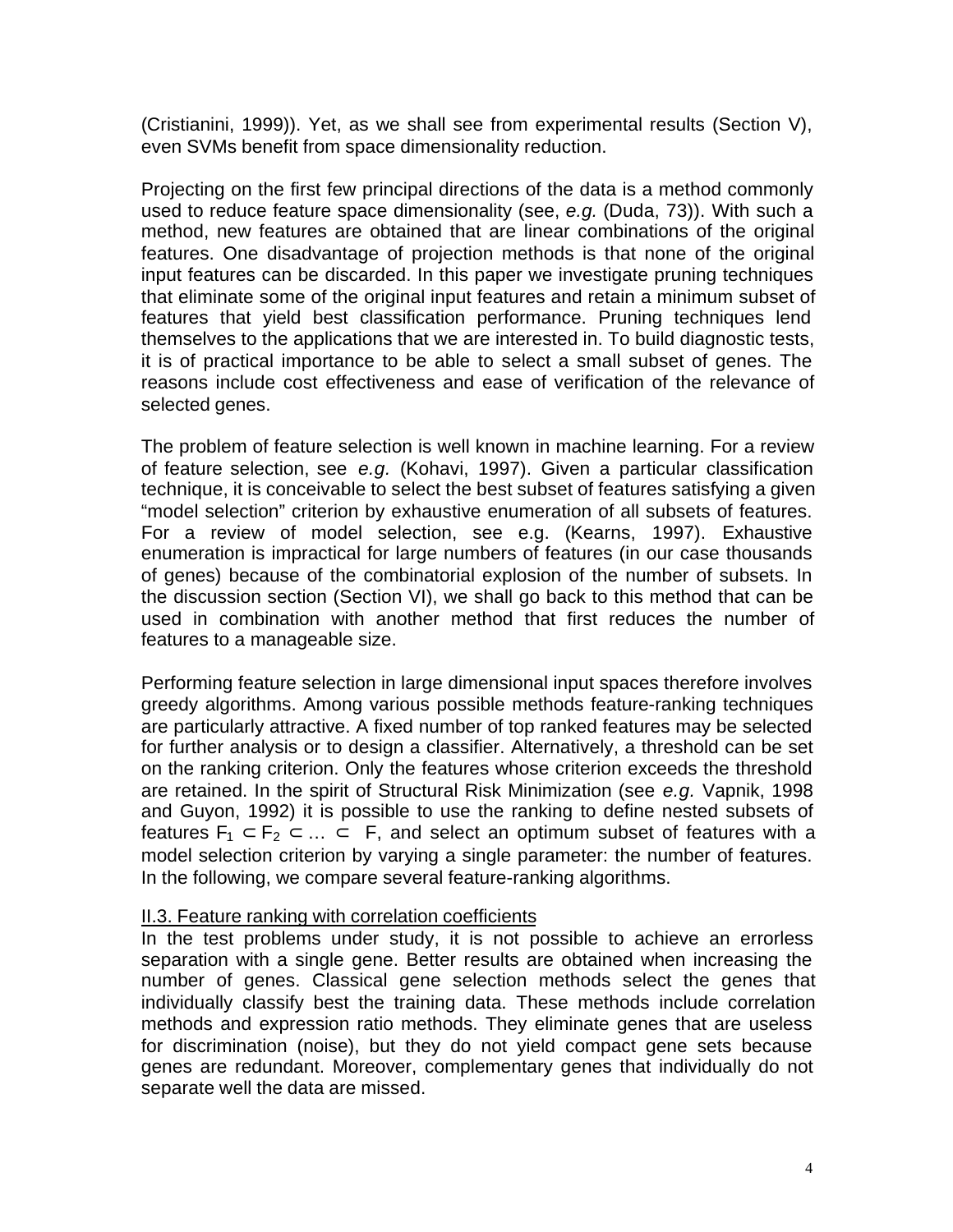Evaluating how well an individual feature contributes to the separation (e.g. cancer vs. normal) can produce a simple feature (gene) ranking. Various correlation coefficients are used as ranking criteria. The coefficient used in (Golub , 1999) is defined as:

$$
W_{i} = (\mu_{i}(+)-\mu_{i}(-)) / (\sigma_{i}(+)+\sigma_{i}(-))
$$
 (2)

where  $\mu_i$  and  $\sigma_i$  are the mean and standard deviation of the gene expression values of gene i for all the patients of class  $(+)$  or class  $(-)$ , i=1,...n. Large positive  $w_i$  values indicate strong correlation with class (+) whereas large negative  $w_i$ values indicate strong correlation with class (-). The original method of (Golub, 1999) is to select an equal number of genes with positive and with negative correlation coefficient. Others (Furey, 2000) have been using the absolute value of  $w_i$  as ranking criterion. Recently, in Pavlidis, 2000), the authors have been using a related coefficient  $(\mu_i(+)) - (\mu_i(-))^2 / (\sigma_i(+))^2 + \sigma_i(-)^2)$ , which is similar to Fisher's discriminant criterion (Duda, 1973).

What characterizes feature ranking with correlation methods is the implicit orthogonality assumptions that are made. Each coefficient  $w_i$  is computed with information about a single feature (gene) and does not take into account mutual information between features. In the next section, we explain in more details what such orthogonality assumptions mean.

#### II. 4. Ranking criterion and classification

One possible use of feature ranking is the design of a class predictor (or classifier) based on a pre-selected subset of features. Each feature that is correlated (or anti-correlated) with the separation of interest is by itself such a class predictor, albeit an imperfect one. This suggests a simple method of classification based on weighted voting: the features vote proportionally to their correlation coefficient. Such is the method being used in (Golub, 1999). The weighted voting scheme yields a particular linear discriminant classifier:

$$
D(\mathbf{x}) = \mathbf{w} \cdot (\mathbf{x} - \mathbf{m}) \tag{3}
$$

where **w** is defined in Equation (2) and  $m = (m(+) + m(-))/2$ . It is interesting to relate this classifier to Fisher's linear discriminant. Such a classifier is also of the form of Equation (3), with

$$
\mathbf{w} = \mathbf{S}^{-1} \left( \mathbf{m}(+) - \mathbf{m}(-) \right),
$$

where S is the (n, n) within class scatter matrix defined as

$$
S = \sum_{x \in X(+)} (\mathbf{x} - \mathbf{m}(+)) (\mathbf{x} - \mathbf{m}(+))^\top + \sum_{x \in X(-)} (\mathbf{x} - \mathbf{m}(+)) (\mathbf{x} - \mathbf{m}(+))^\top
$$

And where **m** is the mean vector over all training patterns. We denote by  $X(+)$  and X(-) the training sets of class (+) and (-). This particular form of Fisher's linear discriminant implies that S is invertible. This is not the case if the number of

features n is larger than the number of examples  $\ell$  since then the rank of S is at

most  $\ell$ . The classifier of (Golub, 1999) and Fisher's classifier are particularly similar in this formulation if the scatter matrix is approximated by its diagonal elements. This approximation is exact when the vectors formed by the values of one feature across all training patterns are orthogonal, after subtracting the class mean. It retains some validity if the features are uncorrelated, that is if the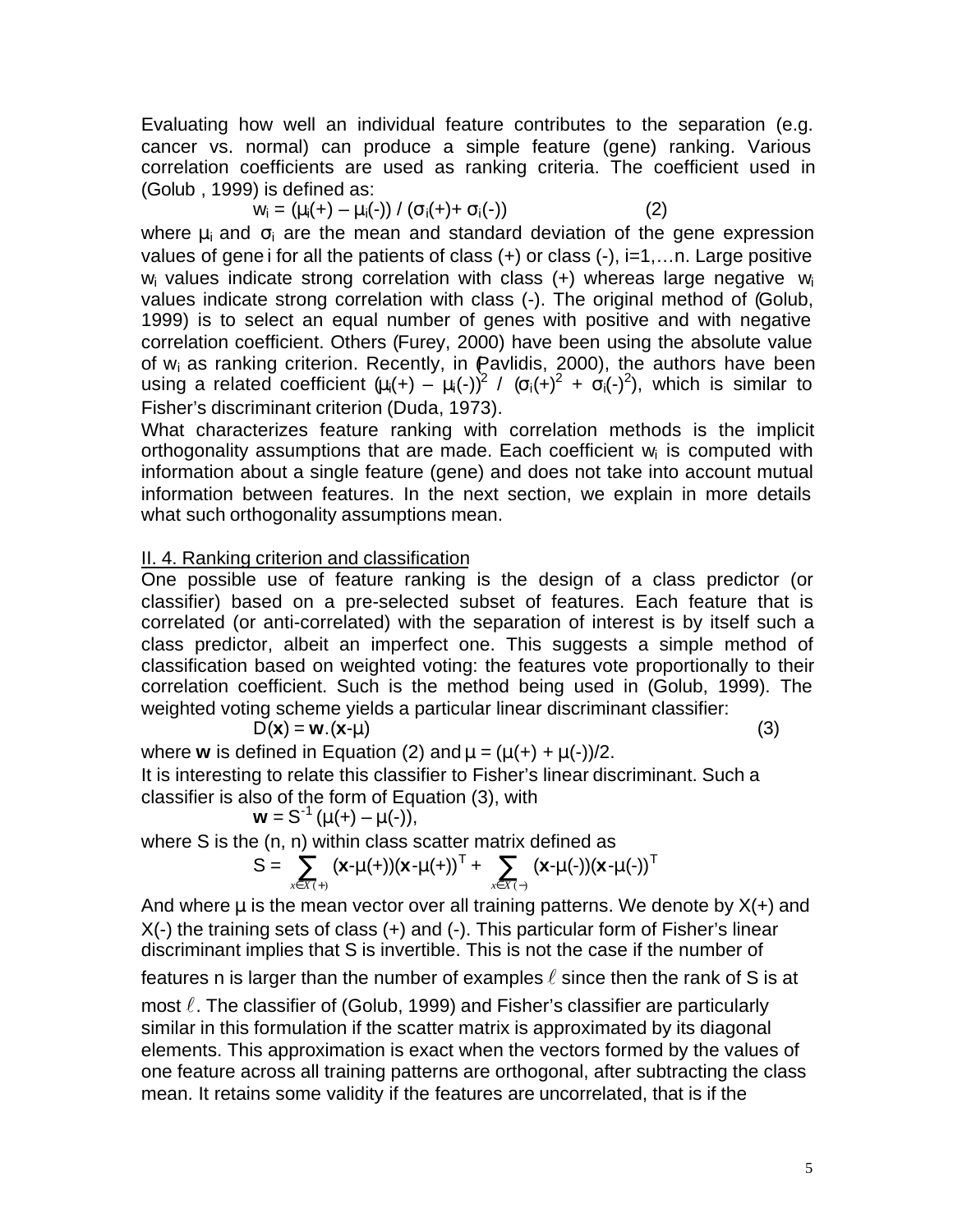expected value of the product of two different feature is zero, after removing the class mean. Approximating S by its diagonal elements is one way of regularizing it (making it invertible). But, in practice, features are usually correlated and therefore the diagonal approximation is not valid.

We have just established that the feature ranking coefficients can be used as classifier weights. Reciprocally, the weights multiplying the inputs of a given classifier can be used as feature ranking coefficients. The inputs that are weighted by the largest value influence most the classification decision. Therefore, if the classifier performs well, those inputs with the largest weights correspond to the most informative features. This scheme generalizes the previous one. In particular, there exist many algorithms to train linear discriminant functions that may provide a better feature ranking than correlation coefficients. These algorithms include Fisher's linear discriminant, just mentioned, and SVMs that are the subject of this paper. Both methods are known in statistics as "multivariate" classifiers, which means that they are optimized during training to handle multiple variables (or features) simultaneously. The method of (Golub, 1999), in contrast, is a combination of multiple "univariate" classifiers.

#### II.5. Feature ranking by sensitivity analysis

In this Section, we show that ranking features with the magnitude of the weights of a linear discriminant classifier is a principled method. Several authors have suggested to use the change in objective function when one feature is removed as a ranking criterion (Kohavi, 1997). For classification problems, the ideal objective function is the expected value of the error, that is the error rate computed on an infinite number of examples. For the purpose of training, this ideal objective is replaced by a cost function J computed on training examples only. Such a cost function is usually a bound or an approximation of the ideal objective, chosen for convenience and efficiency reasons. Hence the idea to compute the change in cost function DJ(i) caused by removing a given feature or, equivalently, by bringing its weight to zero. The OBD algorithm (LeCun, 1990) approximates DJ(i) by expanding J in Taylor series to second order. At the optimum of J, the first order term can be neglected, yielding:

$$
DJ(i) = (1/2) \frac{\partial^2 J}{\partial w_i^2} (Dw_i)^2
$$
 (4)

The change in weight  $Dw_i = w_i$  corresponds to removing feature i. The authors of the OBD algorithm advocate using DJ(i) instead of the magnitude of the weights as a weight pruning criterion. For linear discriminant functions whose cost function J is a quadratic function of  $w_i$  these two criteria are equivalent. This is the case for example of the mean-squared-error classifier (Duda, 1973) with cost function J=∑||**w**.**x**-y||<sup>2</sup> and linear SVMs ((Boser, 1992), (Vapnik, 1998), *x*∈*X* (Cristianini, 1999)), which minimize J=(1/2)||**w**||<sup>2</sup> , under constrains. This justifies the use of  $(w_i)^2$  as a feature ranking criterion.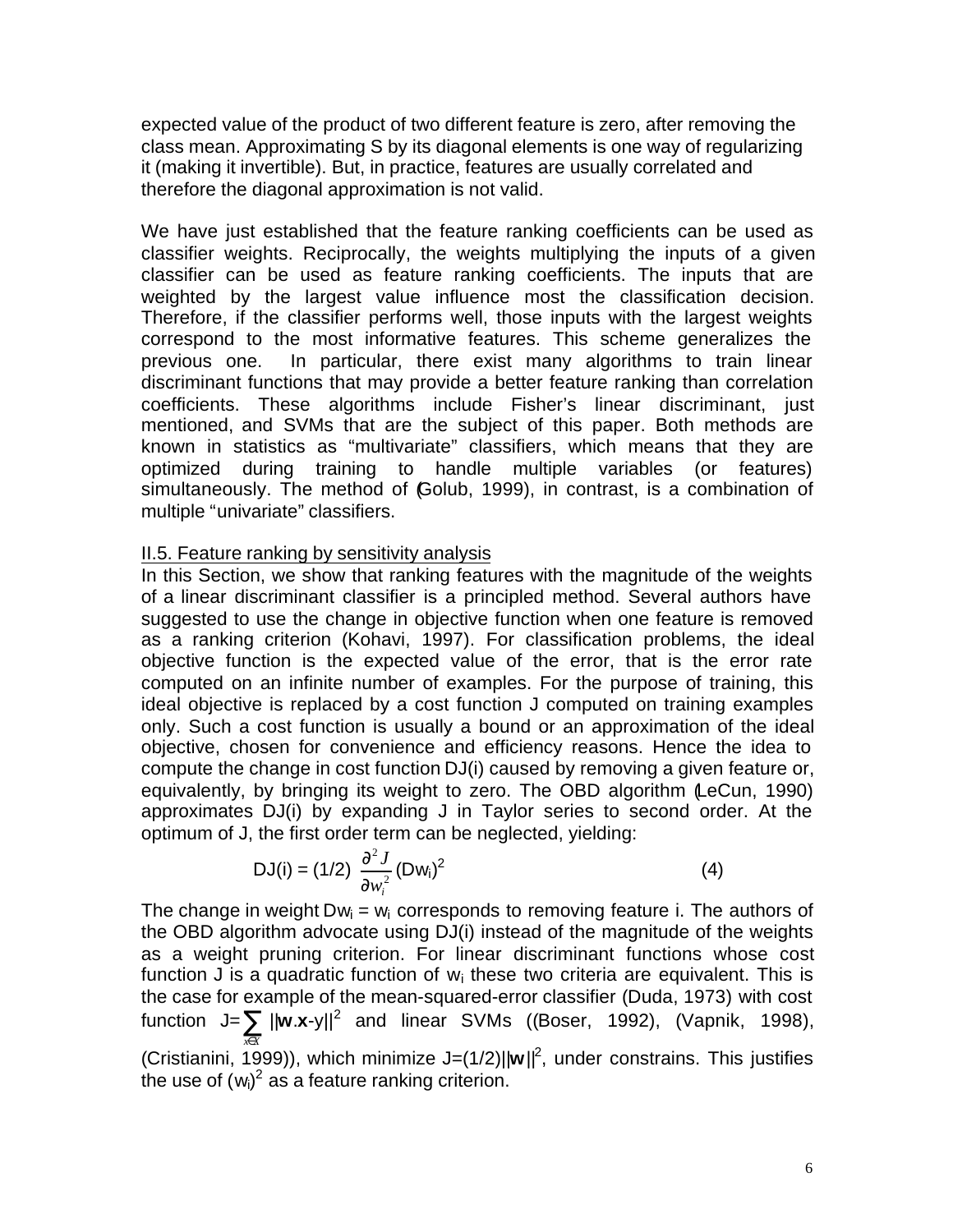## II.6. Recursive Feature elimination

A good feature ranking criterion is not necessarily a good feature subset ranking criterion. The criteria  $\tilde{D}J(i)$  or  $(w_i)^2$  estimate the effect of removing one feature at a time on the objective function. They become very sub-optimal when it comes to removing several features at a time, which is necessary to obtain a small feature subset. This problem can be overcome by using the following iterative procedure that we call Recursive Feature Elimination:

- 1) Train the classifier (optimize the weights  $w_i$  with respect to J).
- 2) Compute the ranking criterion for all features (DJ(i) or  $(w_i)^2$ ).
- 3) Remove the feature with smallest ranking criterion.

This iterative procedure is an instance of backward feature elimination ((Kohavi, 2000) and references therein). For computational reasons, it may be more efficient to remove several features at a time, at the expense of possible classification performance degradation. In such a case, the method produces a feature subset ranking, as opposed to a feature ranking. Feature subsets are nested  $F_1 \subset F_2 \subset ... \subset F$ .

If features are removed one at a time, there is also a corresponding feature ranking. However, the features that are top ranked (eliminated last) are not necessarily the ones that are individually most relevant. Only taken together the features of a subset  $F_m$  are optimal in some sense.

In should be noted that RFE has no effect on correlation methods since the ranking criterion is computed with information about a single feature.

#### **III. Feature ranking with Support Vector Machines**

#### III.1. Support Vector Machines (SVM)

To test the idea of using the weights of a classifier to produce a feature ranking, we used a state-of-the-art classification technique: Support Vector Machines (SVMs) (Boser, 1992; Vapnik, 1998). SVMs have recently been intensively studied and benchmarked against a variety of techniques (see for instance, (Guyon, 1999)). They are presently one of the best-known classification techniques with computational advantages over their contenders (Cristianini, 1999).

Although SVMs handle non-linear decision boundaries of arbitrary complexity, we limit ourselves, in this paper, to linear SVMs because of the nature of the data sets under investigation. Linear SVMs are particular linear discriminant classifiers (see Equation (1)). An extension of the algorithm to the non-linear case can be found in the discussion section (Section VI). If the training data set is linearly separable, a linear SVM is a maximum margin classifier. The decision boundary (a straight line in the case of a two-dimensional separation) is positioned to leave the largest possible margin on either side. A particularity of SVMs is that the weights  $w_i$  of the decision function  $D(x)$  are a function only of a small subset of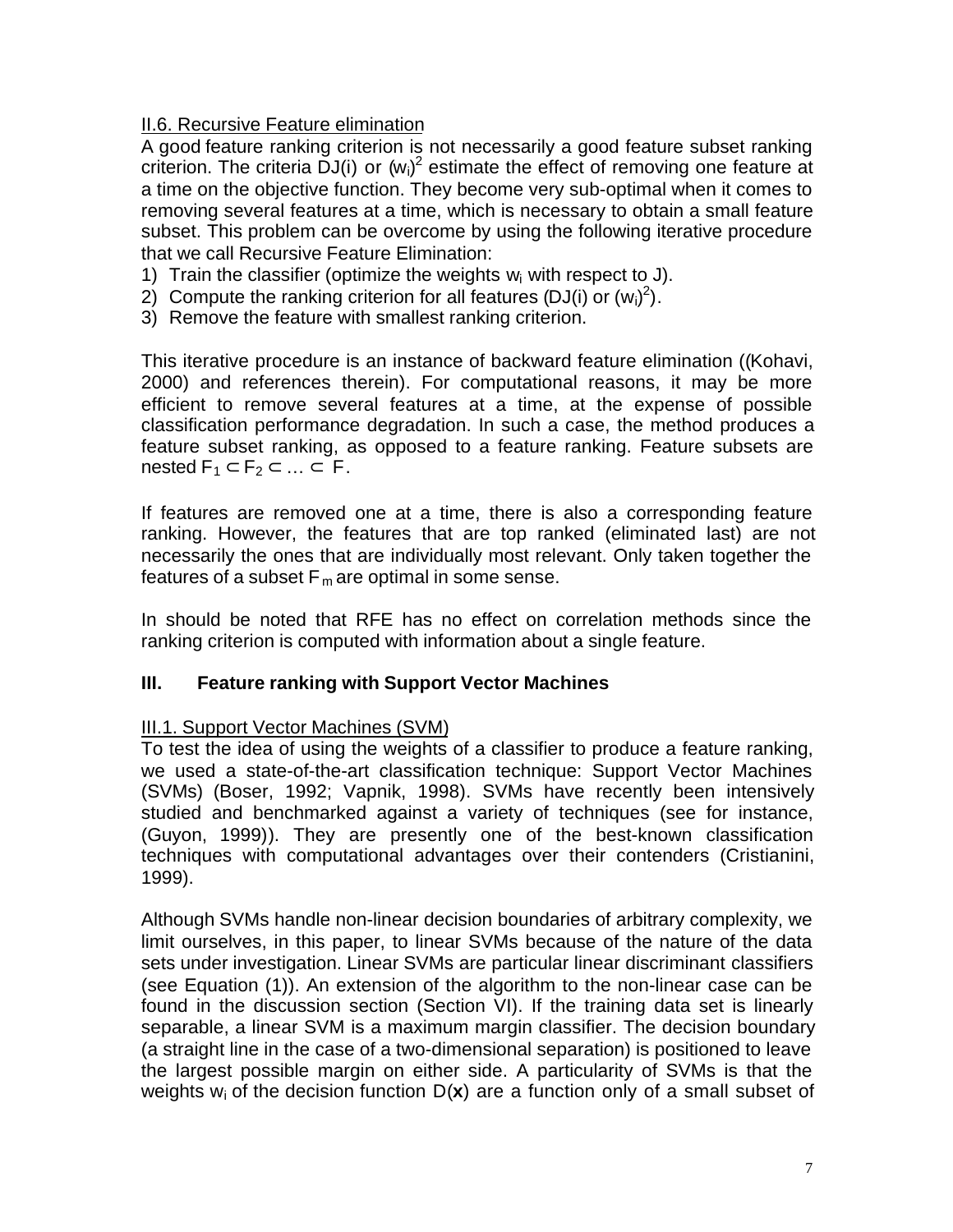the training examples, called "support vectors". Those are the examples that are closest to the decision boundary and lie on the margin. The existence of such support vectors is at the origin of the computational properties of SVM and their competitive classification performance. While SVMs base their decision function on the support vectors that are the borderline cases, other methods such as the method used by Golub *et al* (Golub, 1999) base their decision function on the average case. As we shall see in the discussion section (Section VI), this has also consequences on the feature selection process.

In this paper, we use one of the variants of the soft-margin algorithm described in (Cortes, 1995). Training consists in executing the following quadratic program:

## *Algorithm SVM-train:*

<u>Inputs</u>:Training examples {**x**<sub>1</sub>, **x**<sub>2</sub>, … **x**<sub>k</sub>, …**x**<sub>ℓ</sub>} and class labels {y<sub>1</sub>, y<sub>2</sub>, … y<sub>k</sub>, … y<sub>ℓ</sub>}. Minimize over  $\alpha_k$ :

$$
J = (1/2) \sum_{hk} y_h y_k \alpha_h \alpha_k (\mathbf{x}_h.\mathbf{x}_k + \lambda \delta_{hk}) - \sum_k \alpha_k
$$
  
subject to:  

$$
0 \le \alpha_k \le C \text{ and } \sum_k \alpha_k y_k = 0
$$
 (5)

Outputs: Parameters  $\alpha_k$ .

The summations run over all training patterns  $x_k$  that are n dimensional feature vectors,  $x_h.x_k$  denotes the scalar product,  $y_k$  encodes the class label as a binary value +1 or –1,  $\delta_{hk}$  is the Kronecker symbol ( $\delta_{hk}=1$  if h=k and 0 otherwise), and  $\lambda$ and C are positive constants (soft margin parameters). The soft margin parameters ensure convergence even when the problem is non-linearly separable or poorly conditioned. In such cases, some of the support vectors may not lie on the margin. Most authors use either  $\lambda$  or C. We use a small value of  $\lambda$ (of the order of  $10^{-14}$ ) to ensure numerical stability. For the problems under study, the solution is rather insensitive to the value of C because the training data sets are linearly separable down to just a few features. A value of C=100 is adequate.

The resulting decision function of an input vector **x** is:

 $D(x) = w \cdot x + b$ with  $\mathbf{w} = \sum_{k}$  $\alpha_k$  y<sub>k</sub>  $\mathbf{x}_k$  and  $b = \langle y_k$ -w. $\mathbf{x}_k \rangle$ 

The weight vector **w** is a linear combination of training patterns. Most weights  $\alpha_k$ are zero. The training patterns with non-zero weights are support vectors. Those with weight satisfying the strict inequality  $0 < \alpha_k < C$  are marginal support vectors.

The bias value *b* is an average over marginal support vectors. Many resources on support vector machines, including computer implementations can be found at: http://www.kernel-machines.org.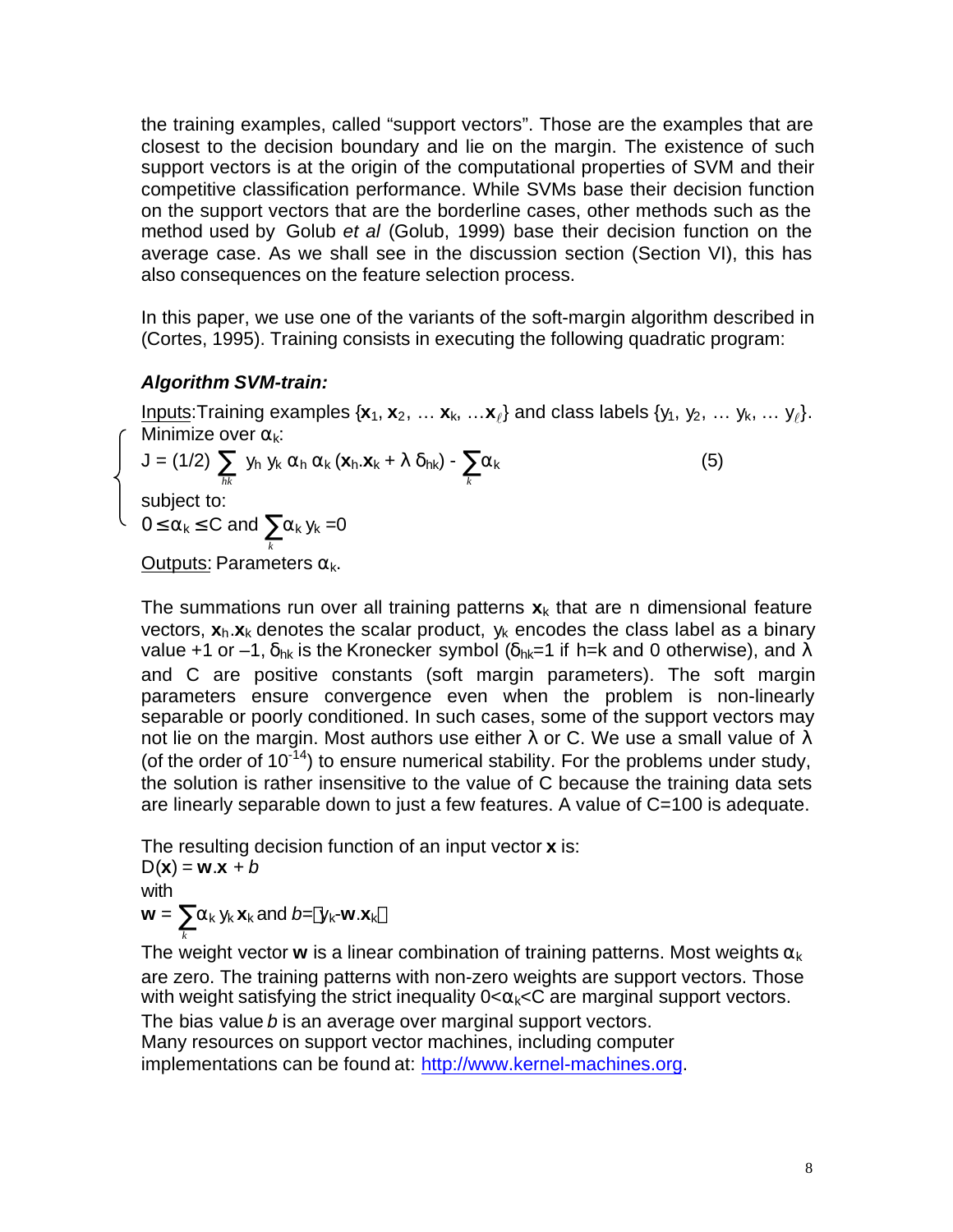## III.2. SVM Recursive Feature Elimination (SVM RFE)

SVM RFE is an application of RFE using the weight magnitude as ranking criterion.

We present below an outline of the algorithm in the linear case, using *SVM-train* in Equation (5). An extension to the non-linear case is proposed in the discussion section (Section VI).

## *Algorithm SVM-RFE:*

```
Inputs:
Training examples
         X_0 = [\mathbf{x}_1, \mathbf{x}_2, \dots \mathbf{x}_k, \dots \mathbf{x}_{\ell}]^{\mathsf{T}}Class labels
         \mathbf{y} = [y_1, y_2, ..., y_k, ..., y_\ell]^\topInitialize:
Subset of surviving features
        s = [1, 2, … n]
Feature ranked list
        r = \lceil \rceilRepeat until s = [ ]
Restrict training examples to good feature indices
        X = X_0(:, \mathbf{s})Train the classifier
        a = \text{SVM-train}(X, y)Compute the weight vector of dimension length(s)
         \mathbf{w} = \sum \alpha_{k} y_{k} \mathbf{x}_{k}k
Compute the ranking criteria
         c_i = (w_i)^2, for all i
Find the feature with smallest ranking criterion
        f = argmin(c)Update feature ranked list

Eliminate the feature with smallest ranking criterion
        s = s(1:f-1, f+1:length(s))
Output:
Feature ranked list r.
```
As mentioned before the algorithm can be generalized to remove more than one feature per step for speed reasons.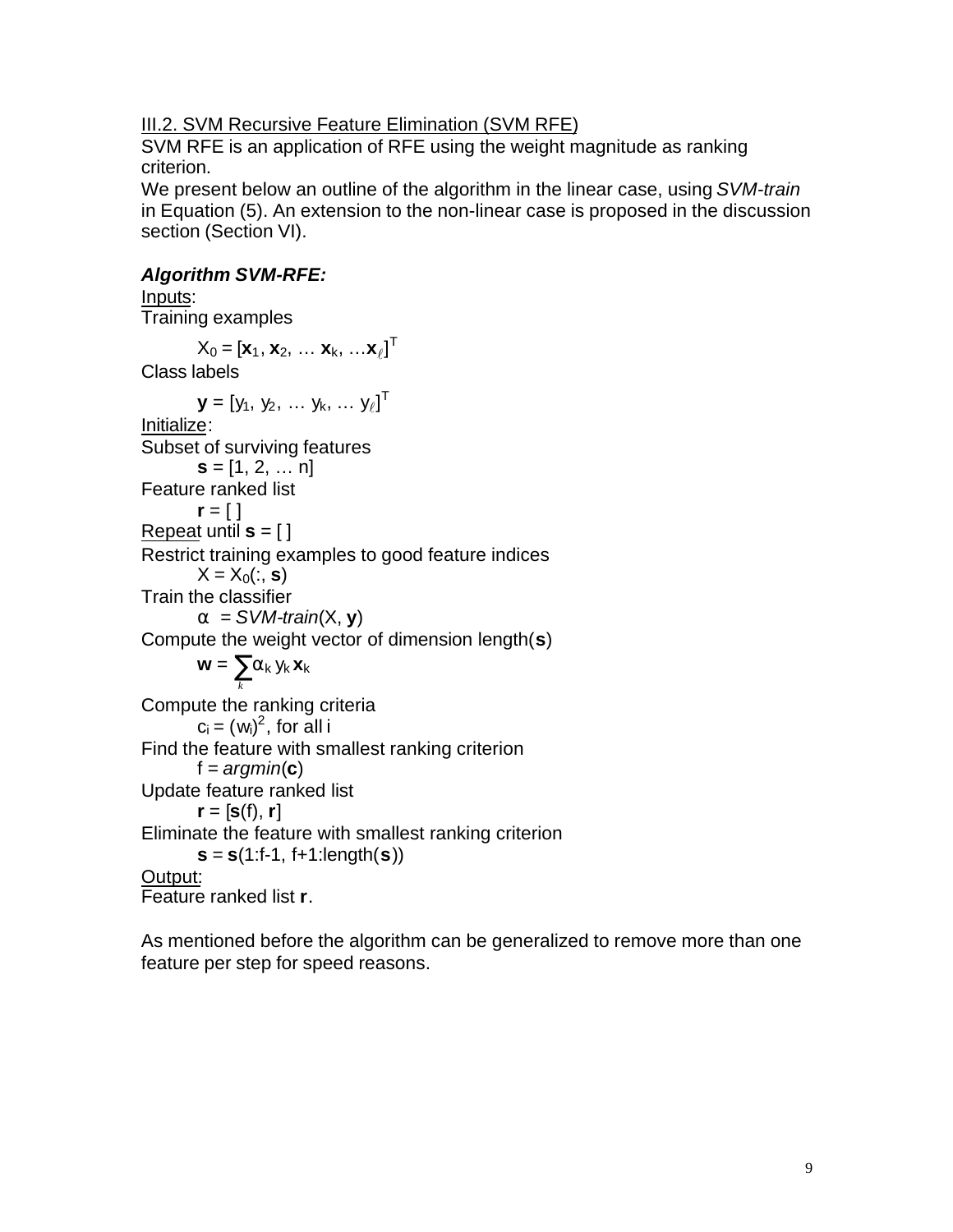## **IV. Material and experimental method**

#### IV.1. Description of the data sets

We present results on two data sets both of which consist of a matrix of gene expression vectors obtained from DNA micro-arrays (Fodor, 1997) for a number of patients. The first set was obtained from cancer patients with two different types of leukemia. The second set was obtained from cancerous or normal colon tissues. Both data sets proved to be relatively easy to separate. After preprocessing, it is possible to find a weighted sum of a set of only a few genes that separates without error the entire data set (the data set is linearly separable). Although the separation of the data is easy, the problems present several features of difficulty, including small sample sizes and data differently distributed between training and test set (in the case of leukemia).

 One particularly challenging problem in the case of the colon cancer data is that "tumor" samples and "normal" samples differ in cell composition. Tumors are generally rich in epithelial (skin) cells whereas normal tissues contain a variety of cells, including a large fraction of smooth muscle cells. Therefore, the samples can easily be split on the basis of cell composition, which is not informative for tracking cancer-related genes.

#### *1) Differentiation of two types of Leukemia*

In (Golub, 1999), the authors present methods for analyzing gene expression data obtained from DNA micro-arrays in order to classify types of cancer. Their method is illustrated on leukemia data that is available on-line.

The problem is to distinguish between two variants of leukemia (ALL and AML). The data is split into two subsets: A training set, used to select genes and adjust the weights of the classifiers, and an independent test set used to estimate the performance of the system obtained. Their training set consists of 38 samples (27 ALL and 11 AML) from bone marrow specimens. Their test set has 34 samples (20 ALL and 14 AML), prepared under different experimental conditions and including 24 bone marrow and 10 blood sample specimens. All samples have 7129 features, corresponding to some normalized gene expression value extracted from the micro-array image. We retained the exact same experimental conditions for ease of comparison with their method.

In our preliminary experiments, some of the large deviations between leave-oneout error and test error could not be explained by the small sample size alone. Our data analysis revealed that there are significant differences between the distribution of the training set and the test set. We tested various hypotheses and found that the differences can be traced to differences in the data sources. In all our experiments, we followed separately the performance on test data from the various sources. However, since it ultimately did not affect our conclusions, we do not report these details here for simplicity.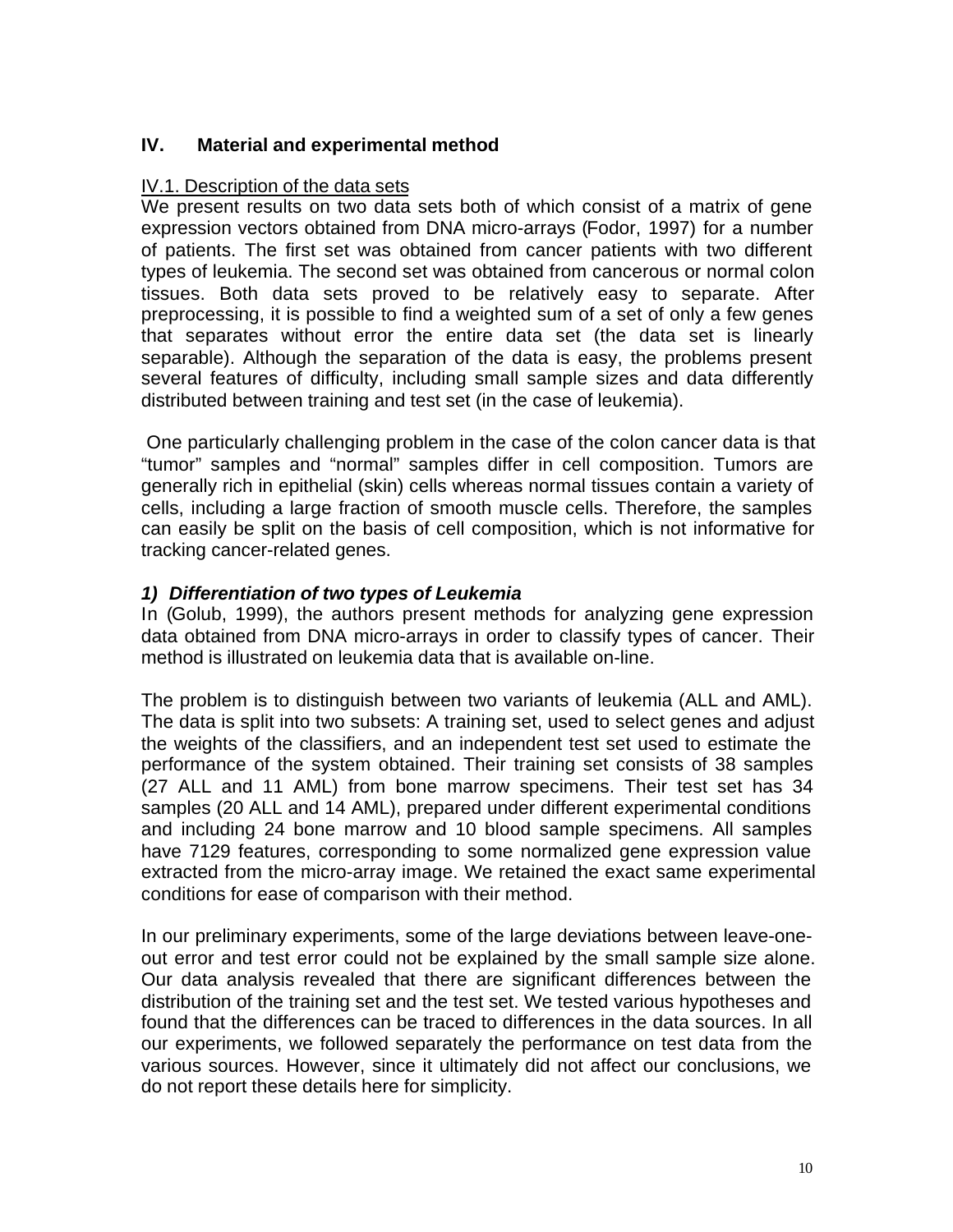#### *2) Colon cancer diagnosis*

In (Alon, 1999), the authors describe and study a data set that is available online. Gene expression information was extracted from DNA micro-array data resulting, after pre-processing, in a table of 62 tissues x 2000 gene expression values. The 62 tissues include 22 normal and 40 colon cancer tissues. The matrix contains the expression of the 2000 genes with highest minimal intensity across the 62 tissues. Some genes are non-human genes.

The paper of Alon *et al*. provides an analysis of the data based on top down hierarchical clustering, a method of unsupervised learning. They show that most normal samples cluster together and most cancer samples cluster together. They explain that "outlier" samples that are classified in the wrong cluster differ in cell composition from typical samples. They compute a so-called "muscle index" that measures the average gene expression of a number of smooth muscle genes. Most normal samples have high muscle index and cancer samples low muscle index. The opposite is true for most outliers.

Alon *et al* also cluster genes. They show that some genes are correlated with the cancer vs. normal separation but do not suggest a specific method of gene selection. Our reference gene selection method will be that of Golub *et al* that was demonstrated on leukemia data (Golub, 1999). Since there was no defined training and test set, we split randomly the data into 31 samples for training and 31 samples for testing.

#### IV.2. Assessment of classifier quality

In (Golub, 1999), the authors use several metrics of classifier quality, including error rate, rejection rate at fixed threshold, and classification confidence. Each value is computed both on the independent test set and using the *leave-one-out method* on the training set. The leave-one-out procedure consists of removing one example from the training set, constructing the decision function on the basis only of the remaining training data and then testing on the removed example. In this fashion one tests all examples of the training data and measures the fraction of errors over the total number of training examples.

In this paper, in order to compare methods, we use a slightly modified version of these metrics. The classification methods we compare use various decision functions D(**x**) whose inputs are gene expression coefficients and whose outputs are a signed number. The classification decision is carried out according to the sign of D(**x**). The magnitude of D(**x**) is indicative of classification confidence.

We use four metrics of classifier quality (see Figure 1):

- **Error** (B1+B2) = number of errors ("bad") at zero rejection.
- **Reject** (R1+R2) = minimum number of rejected samples to obtain zero error.
- **Extremal margin** (E/D) = difference between the smallest output of the positive class samples and the largest output of the negative class samples (rescaled by the largest difference between outputs).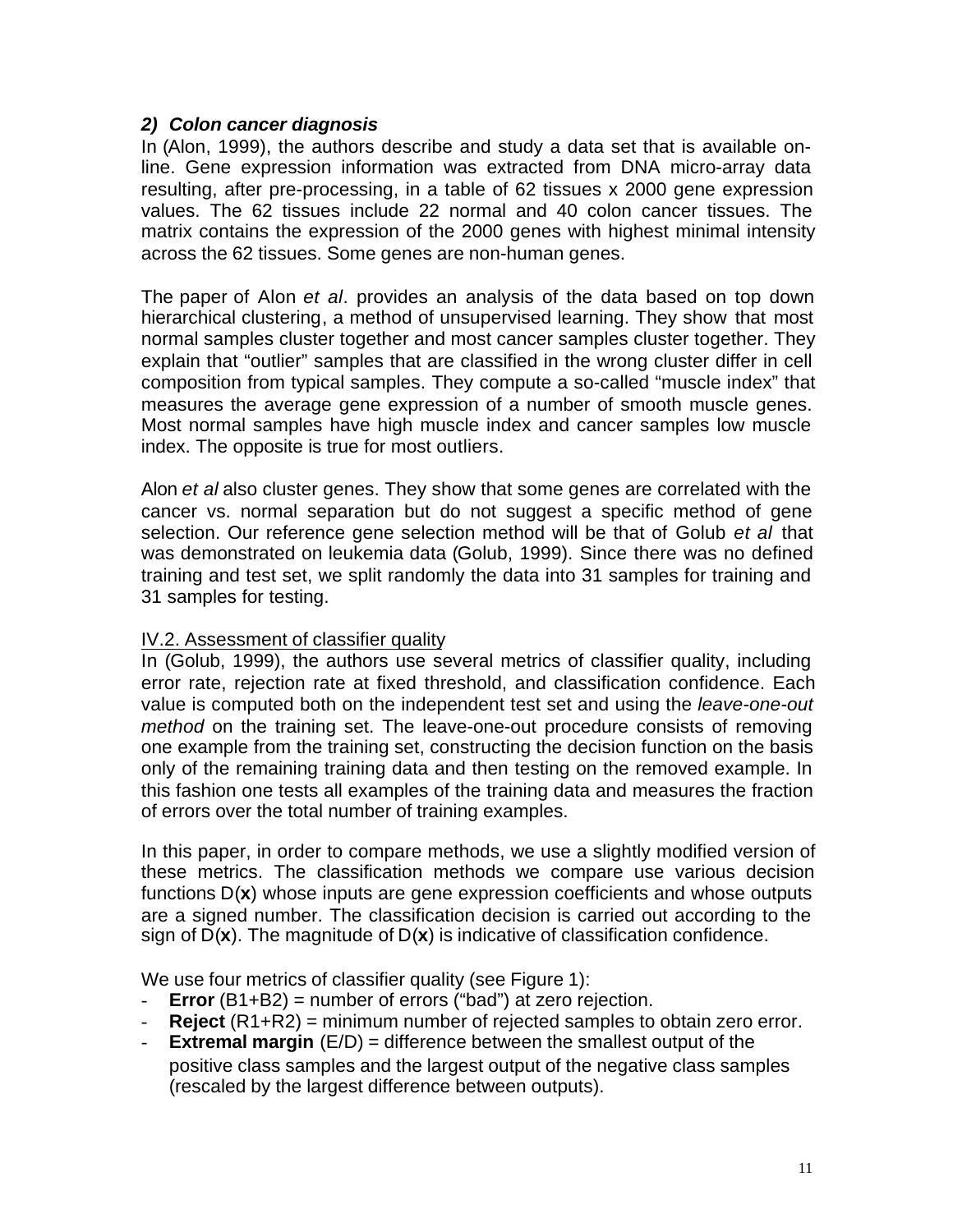**Median margin** (M/D) = difference between the median output of the positive class samples and the median output of the negative class samples (rescaled by the largest difference between outputs).

Each value is computed both on the training set with the leave-one-out method and on the test set.

The **error rate** is the fraction of examples that are misclassified (corresponding to a diagnostic error). It is complemented by the **success rate**. The **rejection rate** is the fraction of examples that are rejected (on which no decision is made because of low confidence). It is complemented by the **acceptance rate**. Extremal and median margins are measurements of classification confidence.

Notice that this notion of margin computed with the leave-one-out method or on the test set differs from the margin computed on training examples sometimes used in model selection criteria (Vapnik, 1998).



Figure 1: **Metrics of classifier quality.** The red and blue curves represent example distributions of two classes: class (-) and class (+). Red: Number of examples of class (-) whose decision function value is larger than or equal to θ. Blue: Number of examples of class (+) whose decision function value is smaller than or equal to θ. The number of errors B1 and B2 are the ordinates of θ=0. The number of rejected examples R1 and R2 are the ordinates of  $\theta_R$  and  $\theta_R$  in the red and blue curves respectively. The decision function value of the rejected examples is smaller than  $\theta_R$ in absolute value, which corresponds to examples of low classification confidence. The threshold  $\theta_R$  is set such that all the remaining "accepted" examples are well classified. The extremal margin E is the difference between the smallest decision function value of class (+) examples and the largest decision function value of class (-) examples. On the example of the figure, E is negative. If the number of classification error is zero, E is positive. The median margin M is the difference in median decision function value of the class (+) density and the class (-) density.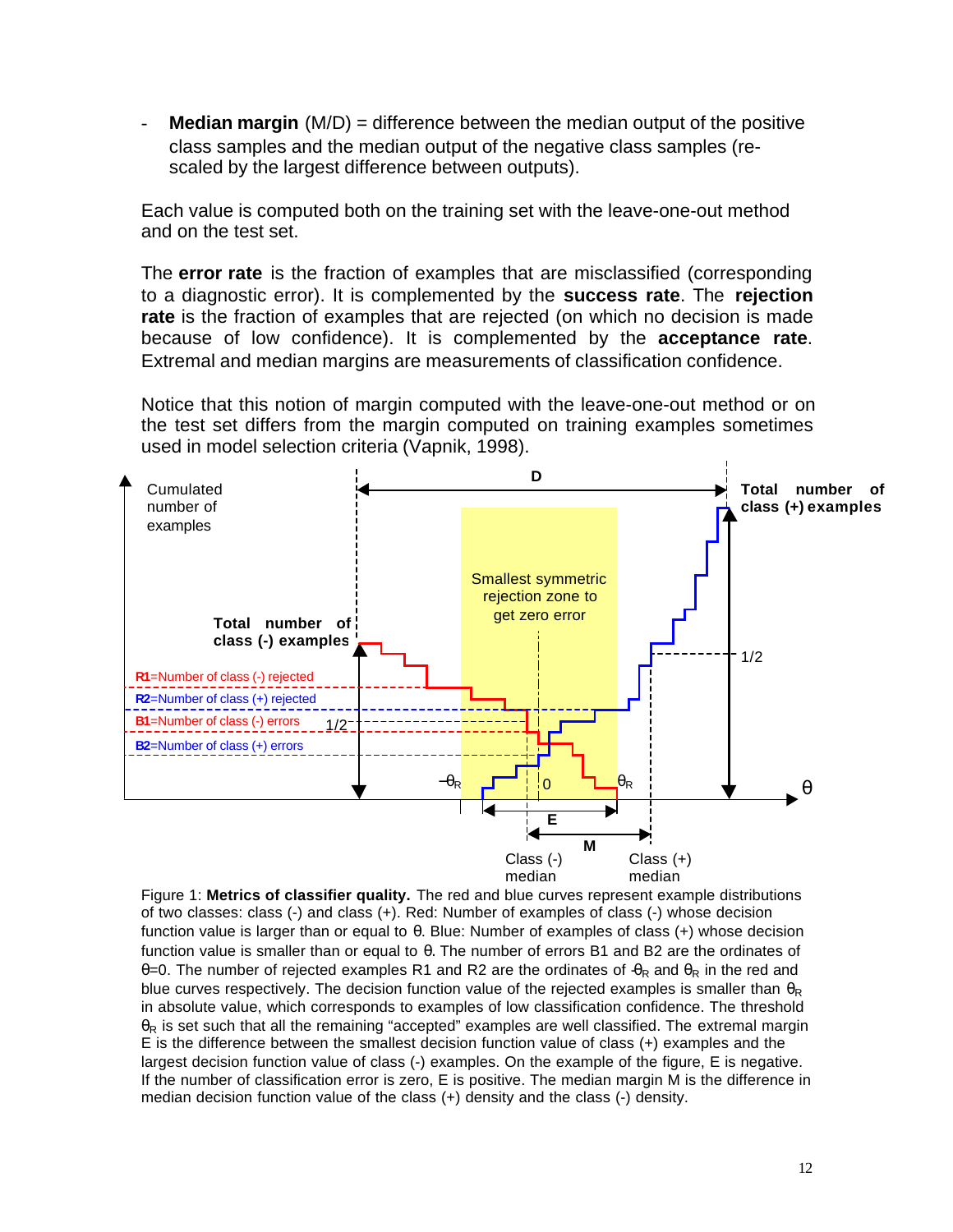## IV. 3. Accuracy of performance measurements with small sample sizes

Because of the very small sample sizes, we took special care in evaluating the statistical significance of the results. In particular, we address:

- 1. How accurately the test performance predicts the true classifier performance (measured on an infinitely large test set).
- 2. With what confidence we can assert that one classifier is better than another when its test performance is better than the other is.

Classical statistics provide us with error bars that answer these questions (for a review, see *e.g.* Guyon, 1998). Under the conditions of our experiments, we often get 1 or 0 error on the test set. We used a z-test with a standard definition of "statistical significance" (95% confidence). For a test sample of size t=30 and a true error rate p=1/30, the difference between the observed error rate and the true error rate can be as large as 5%. We use the formula  $\varepsilon = z_n \sqrt{\frac{g(r(f(p(1-p)/t))}{g(r(r, p/2))}}$ where  $z_n = \frac{sqrt(2)}{e\cdot\frac{1}{2}}$  *erfinv*(-2(η-0.5)), and *erfinv* is the inverse error function, which is tabulated. This assumes i.i.d. errors, one-sided risk and the approximation of the Binomial law by the Normal law. This is to say that the absolute performance results (question 1) should be considered with extreme care because of the large error bars.

In contrast, it is possible to compare the performance of two classification systems (relative performance, question 2) and, in some cases, assert with confidence that one is better than the other is. For that purpose, we shall use the following statistical test (Guyon, 1998):

With confidence (1-η) we can accept that one classifier is better than the other, using the formula:

$$
(1-\eta) = 0.5 + 0.5 \text{ erf}(\ z_{\eta} / \sqrt{2})
$$
\n
$$
z_{\eta} = \varepsilon \ t / \sqrt{2} \ (6)
$$

where t is the number of test examples, ν is the total number of errors (or rejections) that only one of the two classifiers makes, ε is the difference in error

rate (or in rejection rate), and *erf* is the error function *erf*(x) = ∫ ,<br>∫exp(-t<sup>2</sup>) dt. 0

This assumes i.i.d. errors, one-sided risk and the approximation of the Binomial law by the Normal law.

## **V. Experimental results**

## V.1. The features selected matter more than the classifier used

In a first set of experiments, we carried out a comparison between the method of Golub *et al* and SVMs on the leukemia data. We de-coupled two aspects of the problem: selecting a good subset of genes and finding a good decision function. We demonstrated that the performance improvements obtained with SVMs could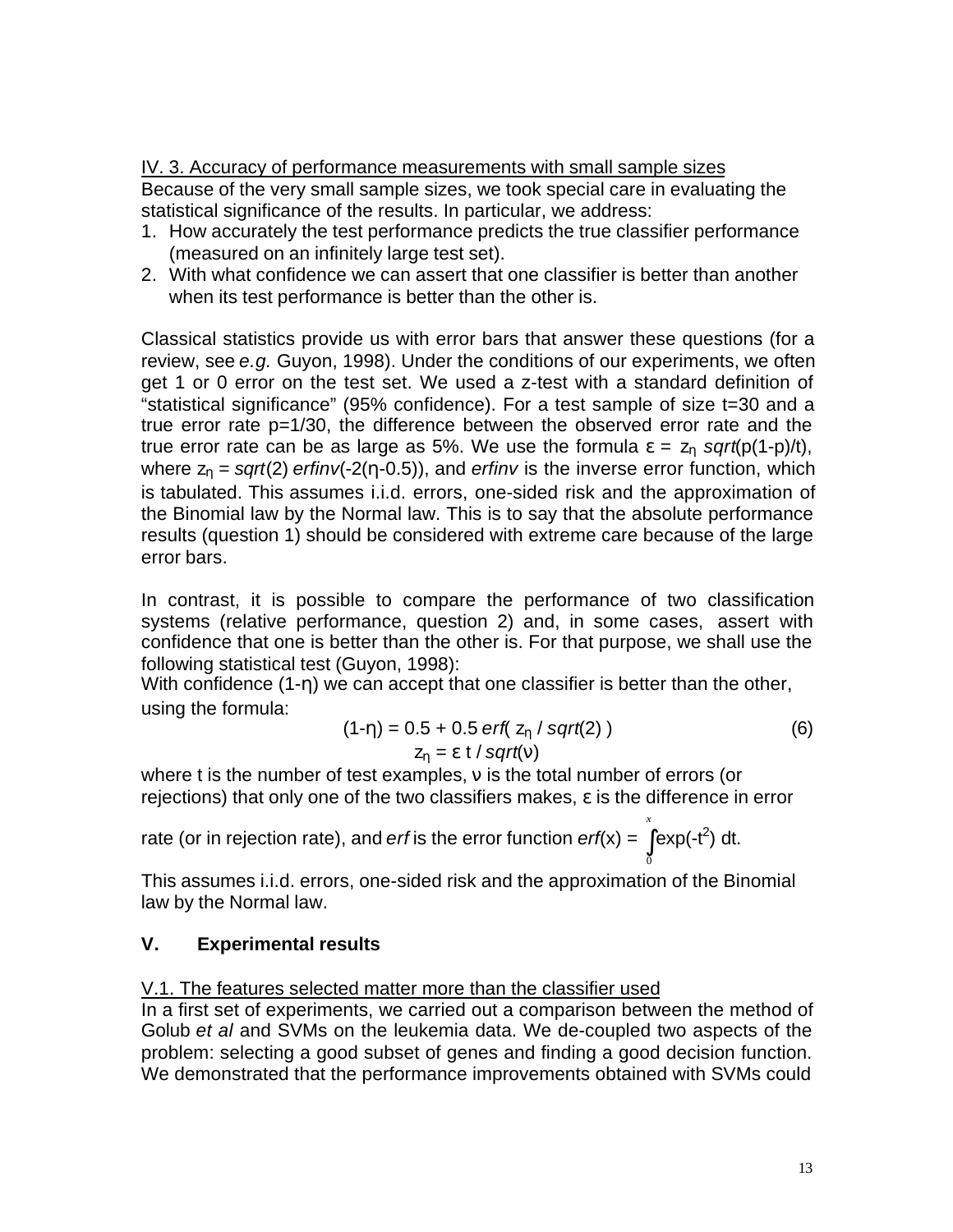be traced to the SVM feature (gene) selection method. The particular decision function that is trained with these features matters less.

As suggested in (Golub, 1999) we performed a simple preprocessing step. From each gene expression value, we subtracted its mean and divided the result by its standard deviation. We used the Recursive Feature Elimination (RFE) method, as explained in Section III. We eliminated chunks of genes at a time. At the first iteration, we reached the number of genes, which is the closest power of 2. At subsequent iterations, we eliminated half of the remaining genes. We thus obtained nested subsets of genes of increasing informative density. The quality of these subsets of genes was then assessed by training various classifiers, including a linear SVM, the Golub *et al* classifier, and Fisher's linear discriminant (see *e.g.* (Duda, 1973)).

The various classifiers that we tried did not yield significantly different performance. We report the results of the classifier of (Golub, 1999) and a linear SVM. We performed several cross tests with the baseline method to compare gene sets and classifiers (Figure 2 and Table 1-4): SVMs trained on SVM selected genes or on baseline genes and baseline classifier trained on SVM selected genes or on baseline genes. Baseline classifier refers to the classifier of Equation (3) described in (Golub, 1999). Baseline genes refer to genes selected according to the ranking criterion of Equation (2) described in (Golub, 1999). In Figure 2, the larger the colored area, the better the classifier. It is easy to see that a change in classification method does not affect the result significantly whereas a change in gene selection method does.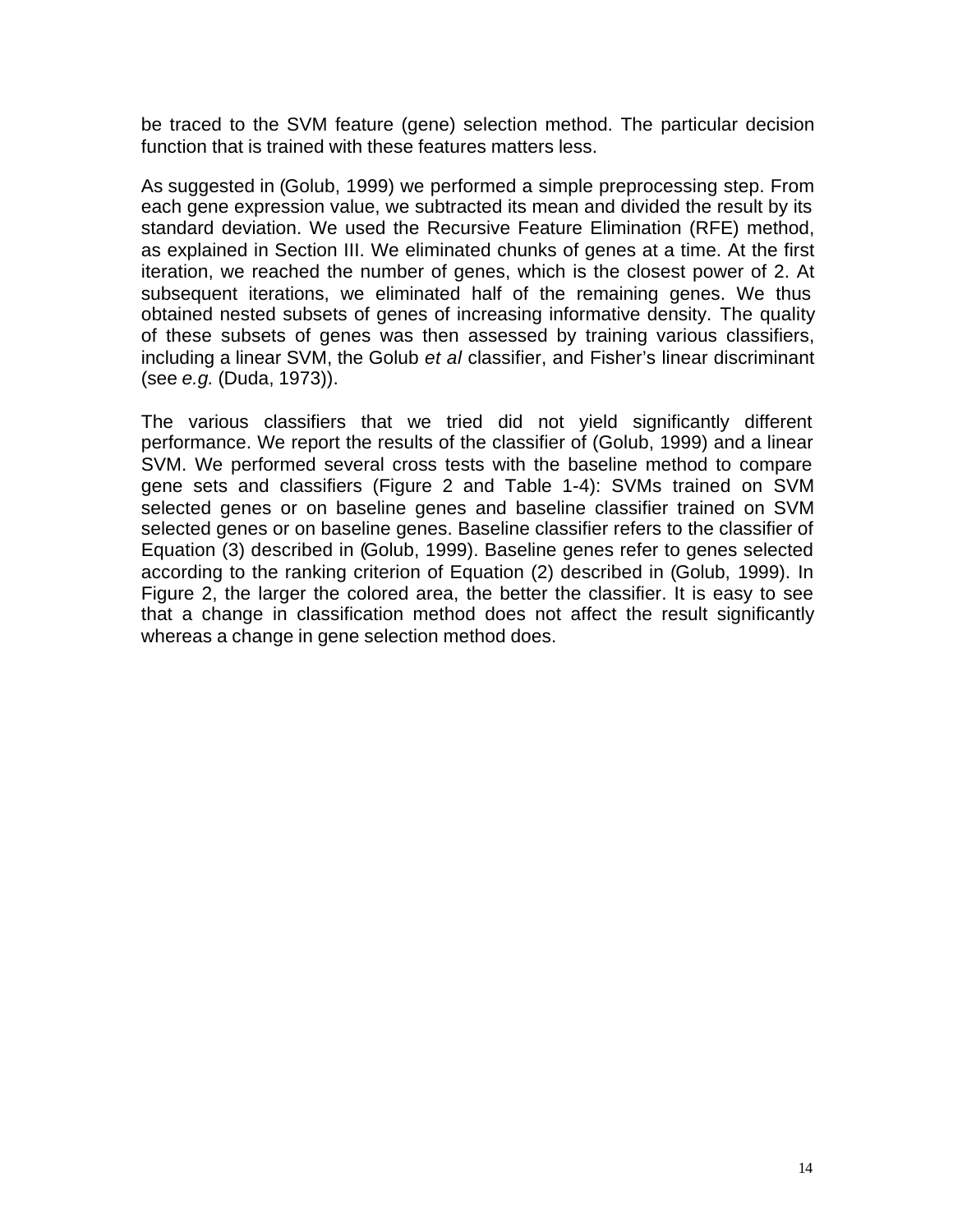

**Figure 2: Performance comparison between SVMs and the baseline method (Leukemia data).** Classifiers have been trained with subsets of genes selected with SVMs and with the baseline method (Golub,1999) on the training set of the Leukemia data. The number of genes is color coded and indicated in the legend. The quality indicators are plotted radially: channel  $1-4 =$ cross-validation results with the leave-one-out method; channels  $5-8 =$  test set results; suc = success rate;  $acc = acceptance$  rate;  $ext{ ext} = extremal margin; med = median margin. The$ coefficients have been rescaled such that each indicator has zero mean and variance 1 across all four plots. For each classifier, the larger the colored area, the better the classifier. The figure shows that there is no significant difference between classifier performance on this data set, but there is a significant difference between the gene selections.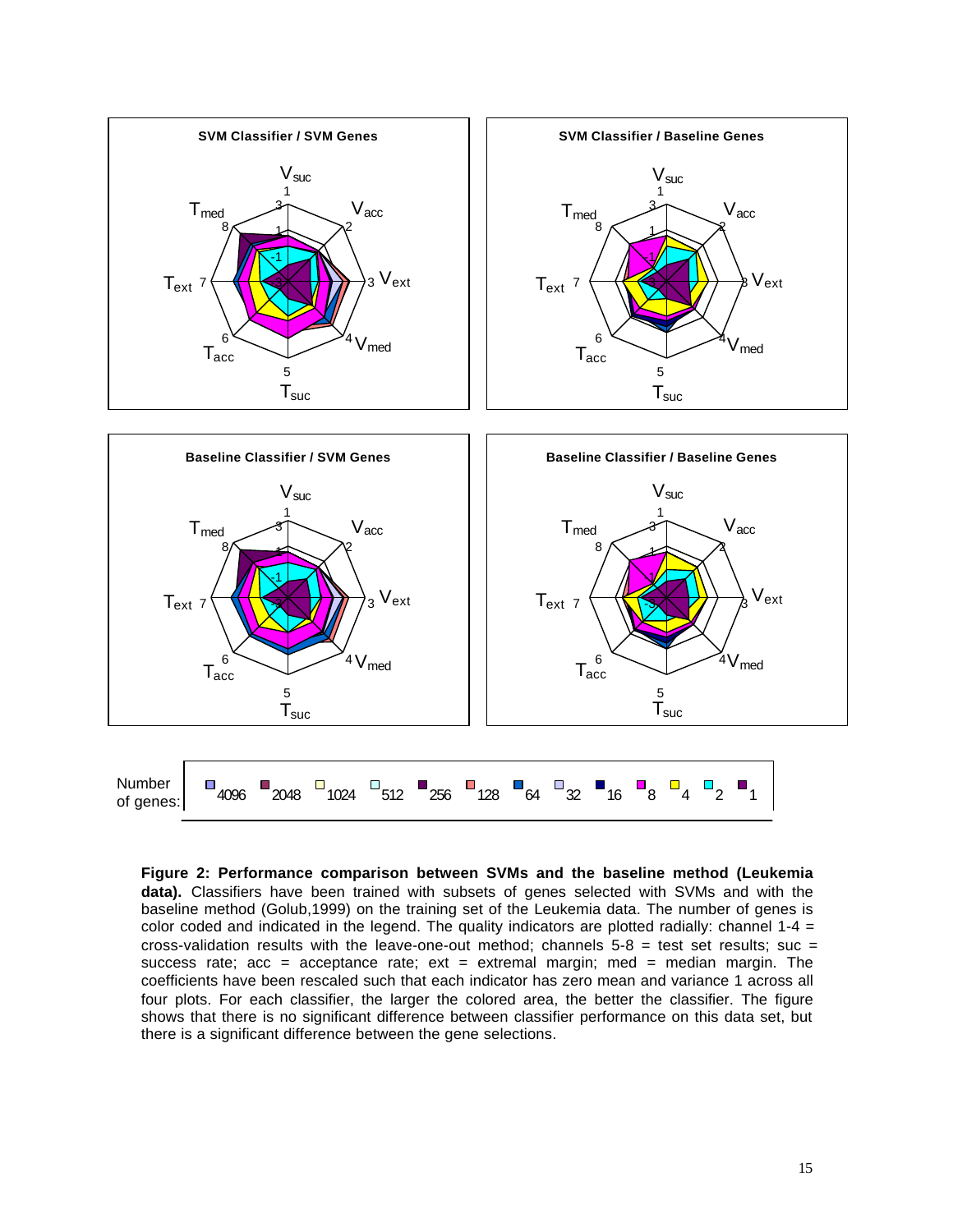| <b>Number</b> |                             | Training set (38 samples) |                             |      |      | Test set (34 samples) |           |      |
|---------------|-----------------------------|---------------------------|-----------------------------|------|------|-----------------------|-----------|------|
| of genes      | $\mathsf{V}_{\mathsf{SUC}}$ | $V_{\text{acc}}$          | $\mathsf{V}_{\mathsf{ext}}$ | med  | suc  | acc                   | $I_{ext}$ | med  |
| All (7129)    | 0.95                        | 0.87                      | 0.01                        | 0.42 | 0.85 | 0.68                  | $-0.05$   | 0.42 |
| 4096          | 0.82                        | 0.05                      | $-0.67$                     | 0.30 | 0.71 | 0.09                  | $-0.77$   | 0.34 |
| 2048          | 0.97                        | 0.97                      | 0.00                        | 0.51 | 0.85 | 0.53                  | $-0.21$   | 0.41 |
| 1024          | 1.00                        | 1.00                      | 0.41                        | 0.66 | 0.94 | 0.94                  | $-0.02$   | 0.47 |
| 512           | 0.97                        | 0.97                      | 0.20                        | 0.79 | 0.88 | 0.79                  | 0.01      | 0.51 |
| 256           | 1.00                        | 1.00                      | 0.59                        | 0.79 | 0.94 | 0.91                  | 0.07      | 0.62 |
| 128           | 1.00                        | 1.00                      | 0.56                        | 0.80 | 0.97 | 0.88                  | $-0.03$   | 0.46 |
| 64            | 1.00                        | 1.00                      | 0.45                        | 0.76 | 0.94 | 0.94                  | 0.11      | 0.51 |
| 32            | 1.00                        | 1.00                      | 0.45                        | 0.65 | 0.97 | 0.94                  | 0.00      | 0.39 |
| 16            | 1.00                        | 1.00                      | 0.25                        | 0.66 | 1.00 | 1.00                  | 0.03      | 0.38 |
| 8             | 1.00                        | 1.00                      | 0.21                        | 0.66 | 1.00 | 1.00                  | 0.05      | 0.49 |
| 4             | 0.97                        | 0.97                      | 0.01                        | 0.49 | 0.91 | 0.82                  | $-0.08$   | 0.45 |
| 2             | 0.97                        | 0.95                      | $-0.02$                     | 0.42 | 0.88 | 0.47                  | $-0.23$   | 0.44 |
| 1             | 0.92                        | 0.84                      | $-0.19$                     | 0.45 | 0.79 | 0.18                  | $-0.27$   | 0.23 |

|                       | Table 1: SVM classifier trained on SVM genes obtained with the RFE method (Leukemia                |
|-----------------------|----------------------------------------------------------------------------------------------------|
|                       | data). The success rate (at zero rejection), the acceptance rate (at zero error), the extremal     |
|                       | margin and the median margin are reported for the leave-one-out method on the 38 sample            |
|                       | training set (V results) and the 34 sample test set (T results). We outline in red the classifiers |
|                       | performing best on test data reported in Table 5. For comparison, we also show the results on all  |
| genes (no selection). |                                                                                                    |

| Number         |                   | Training set (38 samples)   |                                  |                  | Test set (34 samples) |                  |           |                       |
|----------------|-------------------|-----------------------------|----------------------------------|------------------|-----------------------|------------------|-----------|-----------------------|
| of genes       | $\rm V_{\rm SUC}$ | $\mathsf{V}_{\mathsf{acc}}$ | $\bm{\mathsf{V}}_{\texttt{ext}}$ | $V_{\text{med}}$ | ${\sf T}_{\sf suc}$   | $I_{\text{acc}}$ | $I_{ext}$ | $\Gamma_{\text{med}}$ |
| All (7129)     | 0.95              | 0.87                        | 0.01                             | 0.42             | 0.85                  | 0.68             | $-0.05$   | 0.42                  |
| 4096           | 0.92              | 0.18                        | $-0.43$                          | 0.29             | 0.74                  | 0.18             | $-0.68$   | 0.36                  |
| 2048           | 0.95              | 0.95                        | $-0.09$                          | 0.32             | 0.85                  | 0.38             | $-0.25$   | 0.33                  |
| 1024           | 1.00              | 1.00                        | 0.09                             | 0.34             | 0.94                  | 0.62             | $-0.13$   | 0.34                  |
| 512            | 1.00              | 1.00                        | 0.08                             | 0.39             | 0.94                  | 0.76             | $-0.06$   | 0.37                  |
| 256            | 1.00              | 1.00                        | 0.08                             | 0.40             | 0.91                  | 0.79             | $-0.04$   | 0.42                  |
| 128            | 1.00              | 1.00                        | 0.09                             | 0.39             | 0.94                  | 0.82             | $-0.04$   | 0.49                  |
| 64             | 0.97              | 0.97                        | 0.01                             | 0.44             | 0.97                  | 0.82             | $-0.09$   | 0.44                  |
| 32             | 1.00              | 1.00                        | 0.07                             | 0.46             | 0.91                  | 0.88             | $-0.07$   | 0.42                  |
| 16             | 1.00              | 1.00                        | 0.16                             | 0.52             | 0.94                  | 0.91             | $-0.07$   | 0.39                  |
| 8              | 1.00              | 1.00                        | 0.17                             | 0.52             | 0.91                  | 0.85             | $-0.10$   | 0.51                  |
| 4              | 1.00              | 1.00                        | 0.21                             | 0.48             | 0.88                  | 0.68             | $-0.03$   | 0.28                  |
| $\overline{2}$ | 0.97              | 0.97                        | 0.00                             | 0.36             | 0.79                  | 0.47             | $-0.22$   | 0.27                  |
| 1              | 0.92              | 0.84                        | $-0.19$                          | 0.45             | 0.79                  | 0.18             | $-0.27$   | 0.23                  |

| Table 2: SVM classifier trained on baseline genes (Leukemia data). The success rate (at zero         |
|------------------------------------------------------------------------------------------------------|
| rejection), the acceptance rate (at zero error), the extremal margin and the median margin are       |
| reported for the leave-one-out method on the 38 sample training set (V results) and the 34           |
| sample test set (T results). We outline in red the classifiers performing best on test data reported |
| in Table 5. For comparison, we also show the results on all genes (no selection).                    |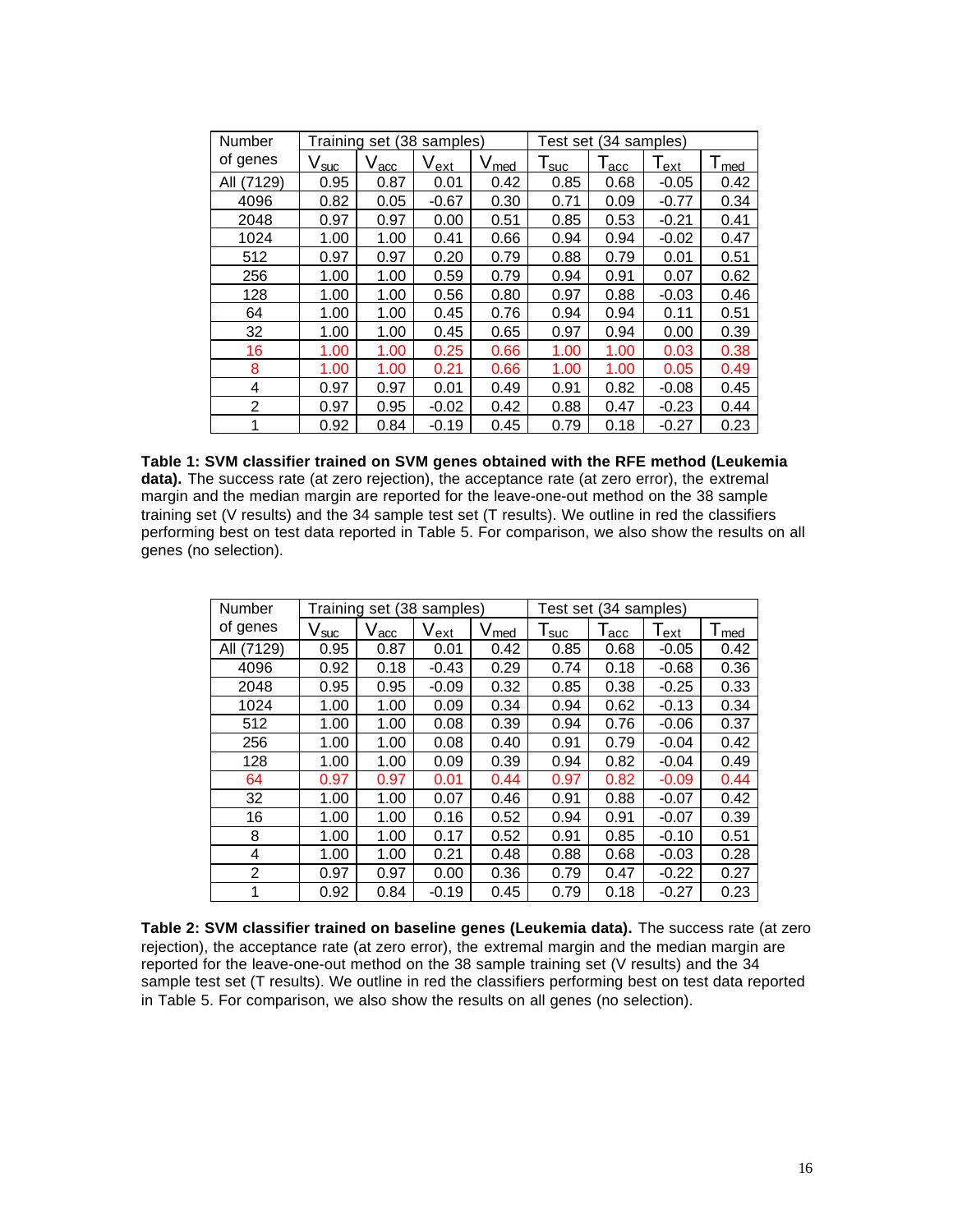| Number     |            | Training set (38 samples) |                                  |                  |                             | Test set (34 samples) |           |       |
|------------|------------|---------------------------|----------------------------------|------------------|-----------------------------|-----------------------|-----------|-------|
| of genes   | <b>SUC</b> | $V_{\rm acc}$             | $\bm{\mathsf{v}}_{\mathsf{ext}}$ | $V_{\text{med}}$ | $\mathsf{T}_{\texttt{suc}}$ | acc                   | $I_{ext}$ | I med |
| All (7129) | 0.89       | 0.47                      | $-0.25$                          | 0.28             | 0.85                        | 0.35                  | $-0.24$   | 0.34  |
| 4096       | 0.97       | 0.97                      | 0.01                             | 0.41             | 0.88                        | 0.59                  | $-0.12$   | 0.40  |
| 2048       | 1.00       | 1.00                      | 0.29                             | 0.56             | 0.88                        | 0.76                  | $-0.07$   | 0.45  |
| 1024       | 1.00       | 1.00                      | 0.44                             | 0.67             | 0.94                        | 0.82                  | 0.01      | 0.47  |
| 512        | 1.00       | 1.00                      | 0.39                             | 0.81             | 0.91                        | 0.88                  | 0.07      | 0.55  |
| 256        | 1.00       | 1.00                      | 0.55                             | 0.76             | 0.94                        | 0.94                  | 0.09      | 0.62  |
| 128        | 1.00       | 1.00                      | 0.56                             | 0.81             | 0.94                        | 0.82                  | 0.02      | 0.45  |
| 64         | 1.00       | 1.00                      | 0.47                             | 0.74             | 1.00                        | 1.00                  | 0.14      | 0.49  |
| 32         | 1.00       | 1.00                      | 0.44                             | 0.66             | 0.94                        | 0.79                  | 0.01      | 0.40  |
| 16         | 1.00       | 1.00                      | 0.27                             | 0.63             | 0.94                        | 0.91                  | 0.03      | 0.39  |
| 8          | 1.00       | 1.00                      | 0.25                             | 0.62             | 0.97                        | 0.94                  | 0.05      | 0.50  |
| 4          | 0.95       | 0.89                      | 0.04                             | 0.45             | 0.88                        | 0.76                  | $-0.09$   | 0.45  |
| 2          | 0.97       | 0.95                      | 0.03                             | 0.39             | 0.88                        | 0.44                  | $-0.23$   | 0.44  |
| 1          | 0.92       | 0.76                      | $-0.17$                          | 0.43             | 0.79                        | 0.18                  | $-0.27$   | 0.23  |

**Table 3: Baseline classifier trained on SVM genes obtained with the RFE method (Leukemia data).** The success rate (at zero rejection), the acceptance rate (at zero error), the extremal margin and the median margin are reported for the leave-one-out method on the 38 sample training set (V results) and the 34 sample test set (T results). We outline in red the classifiers performing best on test data reported in Table 5. For comparison, we also show the results on all genes (no selection).

| Number         |                                              | Training set (38 samples)   |                                       |                  |                                               | Test set (34 samples) |           |           |
|----------------|----------------------------------------------|-----------------------------|---------------------------------------|------------------|-----------------------------------------------|-----------------------|-----------|-----------|
| of genes       | $\bm{\mathsf{V}}_{\underline{\mathsf{SUC}}}$ | $\mathsf{V}_{\mathsf{acc}}$ | $\bm{\mathsf{V}}_{\bm{\mathsf{ext}}}$ | $V_{\text{med}}$ | $\mathsf{\Gamma}_{\underline{\mathsf{succ}}}$ | l acc                 | $I_{ext}$ | $T_{med}$ |
| All (7129)     | 0.89                                         | 0.47                        | $-0.25$                               | 0.28             | 0.85                                          | 0.35                  | $-0.24$   | 0.34      |
| 4096           | 0.95                                         | 0.76                        | $-0.12$                               | 0.33             | 0.85                                          | 0.44                  | $-0.20$   | 0.37      |
| 2048           | 0.97                                         | 0.97                        | 0.02                                  | 0.36             | 0.85                                          | 0.53                  | $-0.13$   | 0.37      |
| 1024           | 1.00                                         | 1.00                        | 0.11                                  | 0.36             | 0.94                                          | 0.65                  | $-0.11$   | 0.37      |
| 512            | 1.00                                         | 1.00                        | 0.11                                  | 0.39             | 0.94                                          | 0.79                  | $-0.05$   | 0.40      |
| 256            | 1.00                                         | 1.00                        | 0.11                                  | 0.40             | 0.91                                          | 0.76                  | $-0.02$   | 0.43      |
| 128            | 1.00                                         | 1.00                        | 0.12                                  | 0.39             | 0.94                                          | 0.82                  | $-0.02$   | 0.50      |
| 64             | 1.00                                         | 1.00                        | 0.07                                  | 0.43             | 0.97                                          | 0.82                  | $-0.08$   | 0.45      |
| 32             | 1.00                                         | 1.00                        | 0.11                                  | 0.44             | 0.94                                          | 0.85                  | $-0.07$   | 0.42      |
| 16             | 1.00                                         | 1.00                        | 0.18                                  | 0.50             | 0.94                                          | 0.85                  | $-0.07$   | 0.40      |
| 8              | 1.00                                         | 1.00                        | 0.15                                  | 0.50             | 0.91                                          | 0.82                  | $-0.10$   | 0.51      |
| 4              | 1.00                                         | 1.00                        | 0.18                                  | 0.45             | 0.88                                          | 0.62                  | $-0.03$   | 0.28      |
| $\overline{2}$ | 0.95                                         | 0.92                        | 0.02                                  | 0.33             | 0.82                                          | 0.59                  | $-0.22$   | 0.27      |
| 1              | 0.92                                         | 0.76                        | $-0.17$                               | 0.43             | 0.79                                          | 0.18                  | $-0.27$   | 0.23      |

**Table 4: Baseline classifier trained on baseline genes (Leukemia data).** The success rate (at zero rejection), the acceptance rate (at zero error), the extremal margin and the median margin are reported for the leave-one-out method on the 38 sample training set (V results) and the 34 sample test set (T results). We outline in red the classifiers performing best on test data reported in Table 5. For comparison, we also show the results on all genes (no selection).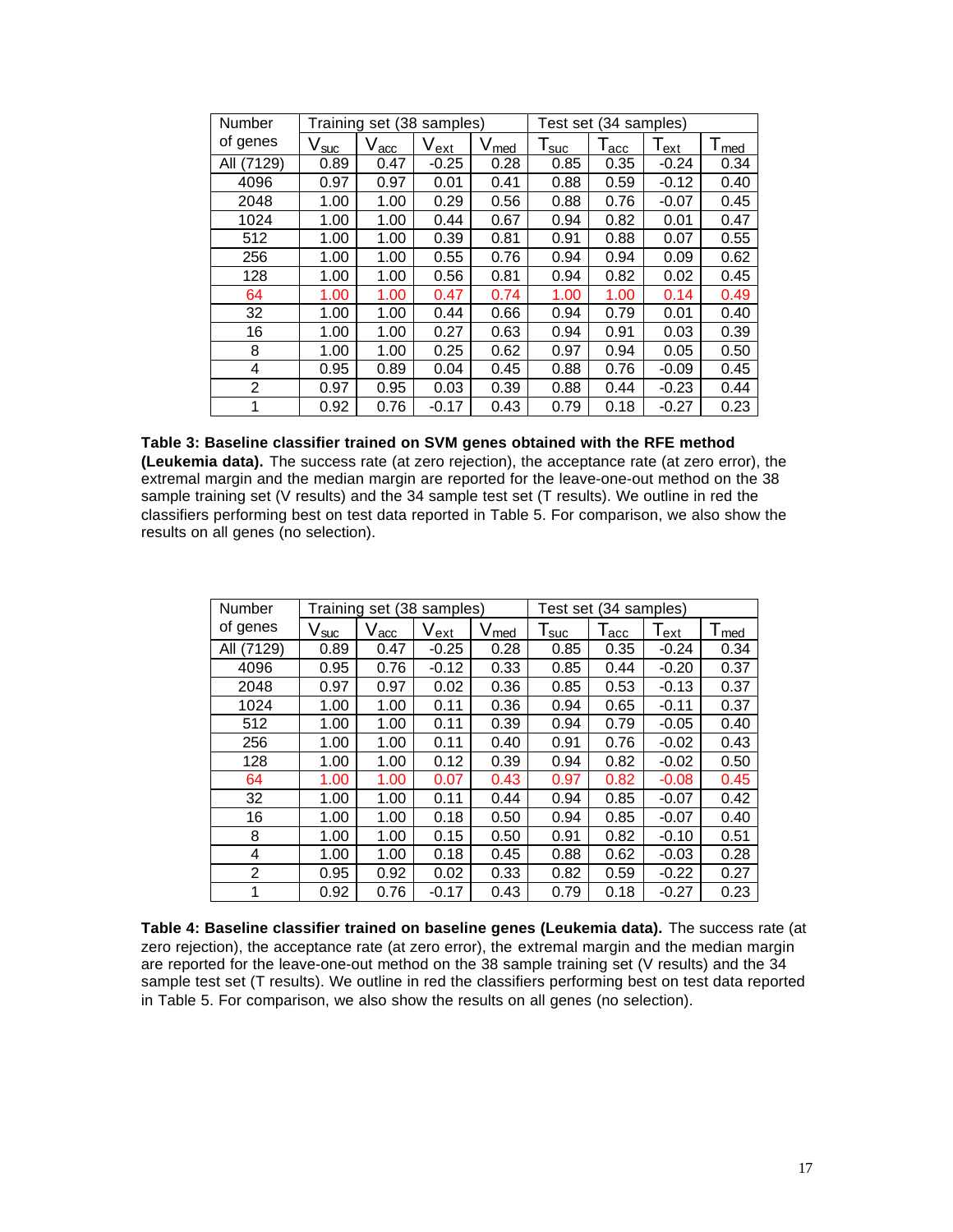Table 5 summarizes the best results obtained on the test set for each combination of gene selection and classification method. The classifiers give identical results, given a gene selection method. This result is consistent with (Furey, 2000) who observed on the same data no statistically significant difference in classification performance for various classifiers all trained with genes selected by the method of (Golub, 1999). In contrast, the SVM selected genes yield consistently better performance than the baseline genes for both classifiers. This is a new result compared to (Furey, 2000) since the authors did not attempt to use SVMs for gene selection. Other authors also report performance improvements for SVM selected genes using other algorithms ((Mukherjee,1999), (Chapelle, 2000), (Weston, 2000)). The details are reported in the discussion section (Section VI).

| <b>Selection</b> | <b>SVM RFE</b> |            |             | Baseline feature selection |            |             | No feature selection |            |                  |
|------------------|----------------|------------|-------------|----------------------------|------------|-------------|----------------------|------------|------------------|
| method           | #genes         | Error #    | Reject #    | #genes                     | Error #    | Reject #    | #genes               | Error $#$  | Reject #         |
|                  |                | $(0$ rej.) | $(0$ error) |                            | $(0$ rej.) | $(0$ error) |                      | $(0$ rej.) | $(0$ error)      |
| Classifier       |                |            |             |                            |            |             |                      |            |                  |
| <b>SVM</b>       | 8, 16          | $0 \{ \}$  | $0 \{ \}$   | 64                         | ${28}$     | 6           | 7129                 | 5          |                  |
| classifier       |                |            |             |                            |            | ${4,16,22}$ |                      | ${16, 19,$ | ${2,4,14,16,19}$ |
|                  |                |            |             |                            |            | ,23,28,2    |                      | 22,23,2    | ,20,22,23,24,    |
|                  |                |            |             |                            |            | 9}          |                      | 8}         | 27,28            |
| <b>Baseline</b>  | 64             | $0 \{ \}$  | $0 \{ \}$   | 64                         | $1 {28}$   | 6           | 7129                 | 5          | 22               |
| classifier       |                |            |             |                            |            | ${4,16,22}$ |                      | ${16, 19,$ | ${1,2,4,5,7,11}$ |
|                  |                |            |             |                            |            | ,23,28,2    |                      | 22,27,2    | $13, 14, 16 -$   |
|                  |                |            |             |                            |            | 9}          |                      | 8}         | 20,22-29,33}     |

**Table 5: Best classifiers on test data (Leukemia data).** The performance of the classifiers performing best on test data (34 samples) are reported. The baseline method is described in (Golub, 1999) and SVM RFE is used for feature (gene) selection (see text). For each combination of SVM or Baseline genes and SVM or Baseline classifier, the corresponding number of genes, the number of errors at zero rejection and the number of rejections at zero error are shown in the table. The number of genes refers to the number of genes of the subset selected by the given method yielding best classification performance. The patient id numbers of the classification errors are shown in brackets. For comparison, we also show the results with no gene selection.

We tested the significance of the difference in performance with Equation (6). Whether SVM or baseline classifier, SVM genes are better with 84.1% confidence based on test error rate and 99.2% based on the test rejection rate.

To compare the top ranked genes, we computed the fraction of common genes in the SVM selected subsets and the baseline subsets. For 16 genes or less, at most 25% of the genes are common.

We show in Figure 3-a and -c the expression values of the 16-gene subsets for the training set patients. At first sight, the genes selected by the baseline method look a lot more orderly. This is because they are strongly correlated with either AML or ALL. There is therefore a lot of redundancy in this gene set. In essence, all the genes carry the same information. Conversely, the SVM selected genes carry complementary information. This is reflected in the output of the decision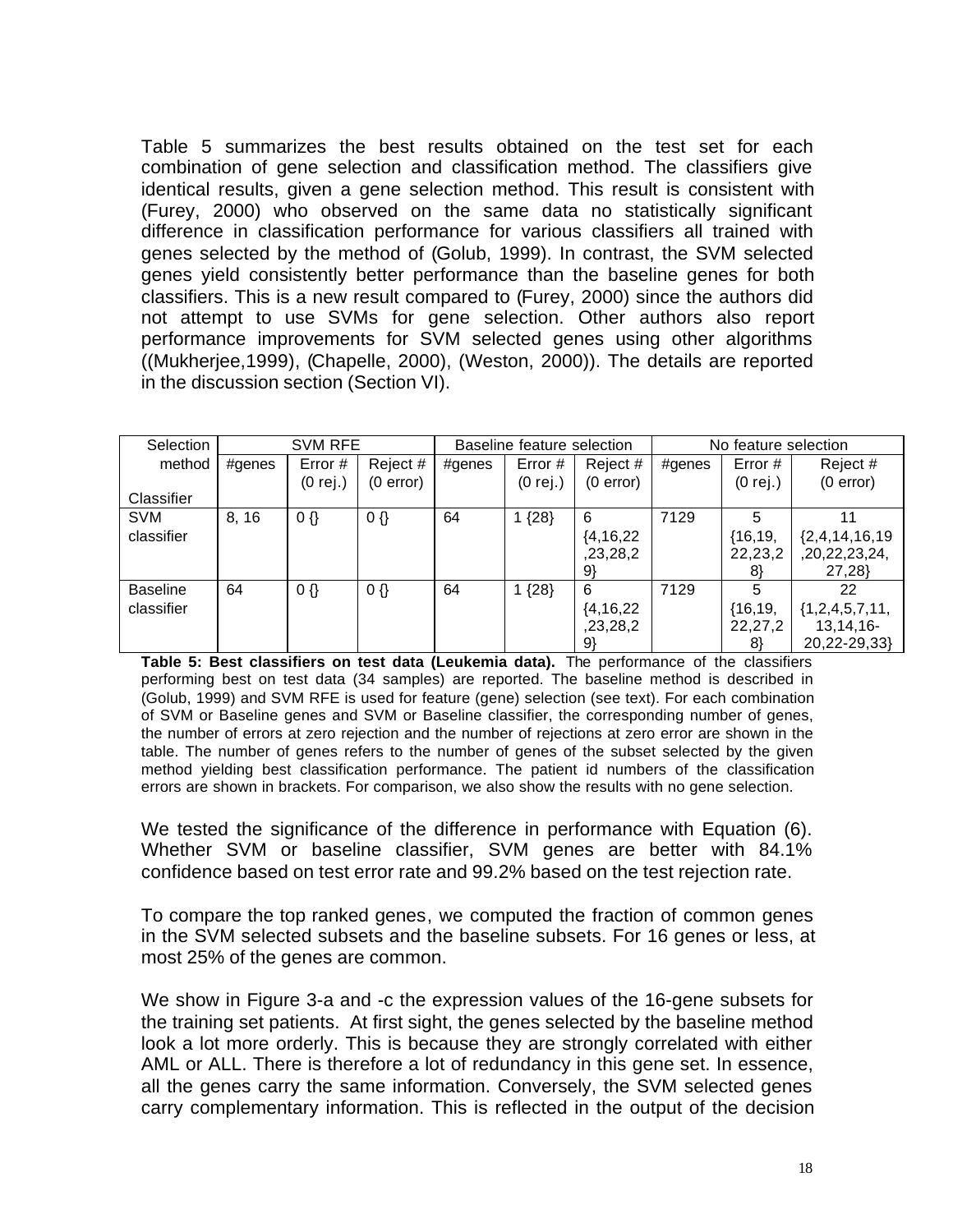function (Figure 3-b and –d), which is a weighted sum of the 16 gene expression values. The SVM output separates AML patients from ALL patients more clearly.



**Figure 3: Best sets of 16 genes (Leukemia data).** In matrices (a) and (c), the columns represent different genes and the lines different patients from the training set. The 27 top lines are ALL patients and the 11 bottom lines are AML patients. The gray shading indicates gene expression: the lighter the stronger. (a) SVM best 16 genes. Genes are ranked from left to right, the best one at the extreme left. All the genes selected are more AML correlated. (b) Weighted sum of the 16 SVM genes used to make the classification decision. A very clear ALL/AML separation is shown. (c) Baseline method (Golub, 1999) 16 genes. The method imposes that half of the genes are AML correlated and half are ALL correlated. The best genes are in the middle. (d) Weighted sum of the 16 baseline genes used to make the classification decision. The separation is still good, but not as contrasted as the SVM separation.

#### V.2. SVMs select relevant genes

In another set of experiments, we compared the effectiveness of various feature selection techniques. Having established in Section V.1 that the features selected matter more than the classifier, we compared various feature selection techniques with the same classifier (a linear SVM). The comparison is made on Colon cancer data because it is a more difficult data set and therefore allows us to better differentiate methods.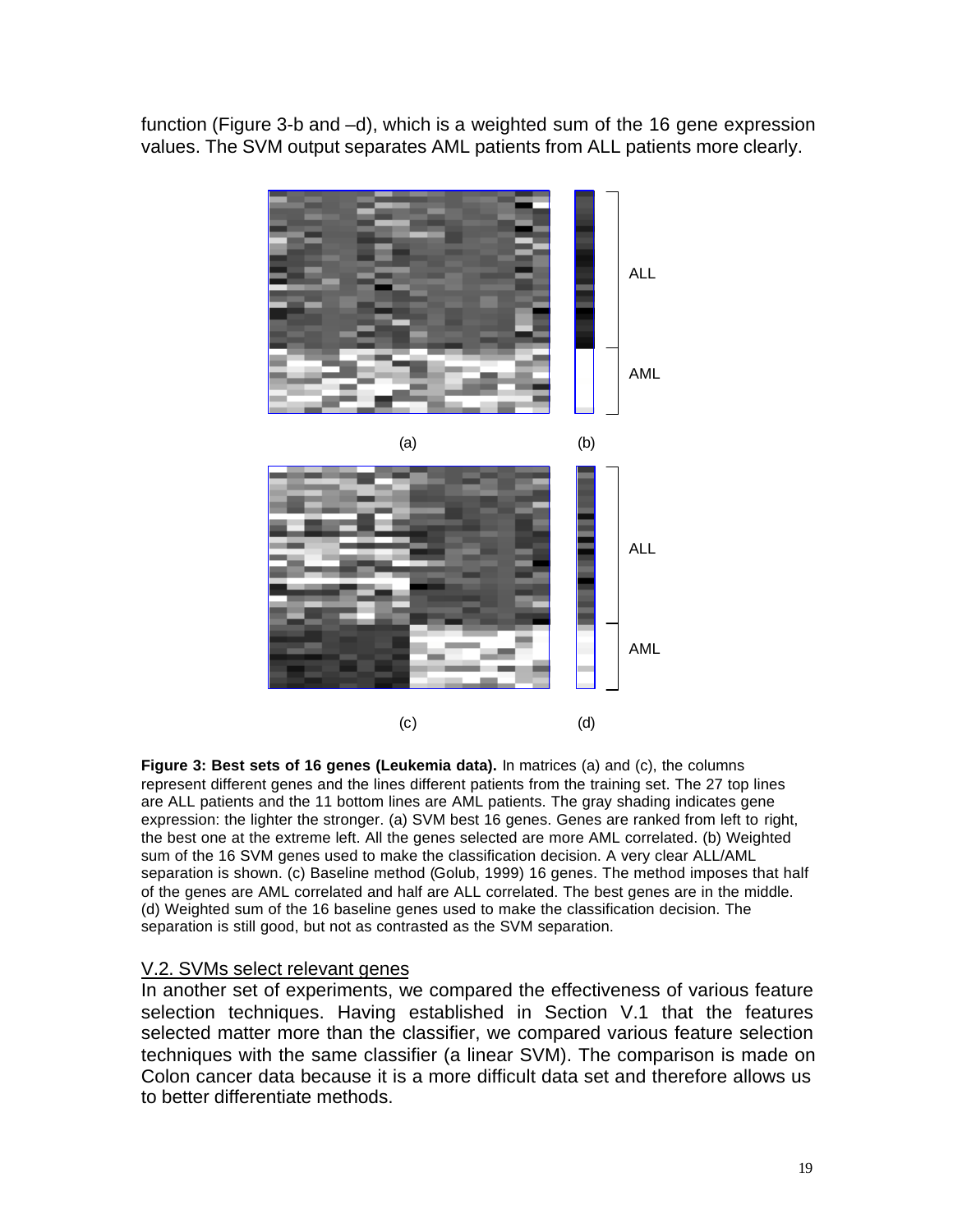In this section, unless otherwise stated, we use Recursive Feature Elimination (RFE) by eliminating one gene at a time. We use a number of preprocessing steps that include: taking the logarithm of all values, normalizing sample vectors, normalizing feature vectors, and passing the result through a squashing function of the type f(x)=c *antan*(x/c) to diminish the importance of outliers. Normalization consists in subtracting the mean over all training values and dividing by the corresponding standard deviation.

We first conducted a preliminary set of experiments using the data split of 31 training samples and 31 test samples. We summarize the results of the comparison between the SVM method and the baseline method (Golub, 1999) in Table 6. According to the statistical test of Equation (6) computed on the error rate, the SVM method (SVM classifier trained on SVM genes) is significantly better than the baseline method (baseline classifier trained on baseline genes). On the basis of this test, we can accept that the SVM is better than the baseline method with 95.8% confidence. In addition, the SVM achieves better performance with fewer genes.

| Selection       |        | <b>SVM RFE</b> |             |        | Baseline feature selection |             |        | No feature selection |             |
|-----------------|--------|----------------|-------------|--------|----------------------------|-------------|--------|----------------------|-------------|
| method          | #genes | Error #        | Reject #    | #genes | Error #                    | Reject #    | #genes | Error $#$            | Reject #    |
|                 |        | $(0$ rej.)     | $(0$ error) |        | $(0$ rej.)                 | $(0$ error) |        | $(0$ rej.)           | $(0$ error) |
| Classifier      |        |                |             |        |                            |             |        |                      |             |
| <b>SVM</b>      | 8      | 3              | 29          | 8      | 5                          | 24          | 2000   | 5                    | 30          |
| classifier      |        | ${36,34}$      |             |        | ${28,36,$                  |             |        | ${36,34,$            |             |
|                 |        | $-36$          |             |        | $11,34,-$                  |             |        | $-36, -30,$          |             |
|                 |        |                |             |        | 36                         |             |        | -2}                  |             |
| <b>Baseline</b> | 32     | 4              | 21          | 16     | 6                          | 21          | 2000   | ${8,36,$<br>7        | 21          |
| classifier      |        | ${36,34}$      |             |        | ${8,36,$                   |             |        | $34, -37,$           |             |
|                 |        | $-36,-30$      |             |        | $34, -36,$                 |             |        | $-36, -30,$          |             |
|                 |        |                |             |        | $-30,2$                    |             |        | -2}                  |             |

**Table 6: Best classifiers on test data (Colon cancer data).** The performance of the classifiers performing best on test data (31 samples) are reported. The baseline method is described in (Golub, 1999) and SVM RFE is used for feature (gene) selection (see text). For each combination of SVM or Baseline genes and SVM or Baseline classifier, the corresponding number of genes, the number of errors at zero rejection and the number of rejections at zero error are shown in the table. The number of genes refers to the number of genes of the subset selected by the given method yielding best classification performance. The list of errors is shown between brackets. The numbers indicate the patients. The sign indicates cancer (negative) or normal (positive). For comparison, we also show the results with no gene selection.

Yet, the rejection rate reveals that some of the misclassified examples are very far from the decision boundary: most of the examples must be rejected to yield zero error. We examined the misclassified examples. As mentioned previously, the tissue composition of the samples is not uniform. Most tumor tissues are rich in epithelial (skin) cells and most normal samples are rich in muscle cells. The muscle index is a quantity computed by Alon et al (Alon, 1999) that reflects the muscle cell contents of a given sample. Most misclassified examples have an inverted muscle index (high for tumor tissues and low for normal tissues). An analysis of the genes discovered reveals that on such a small training data set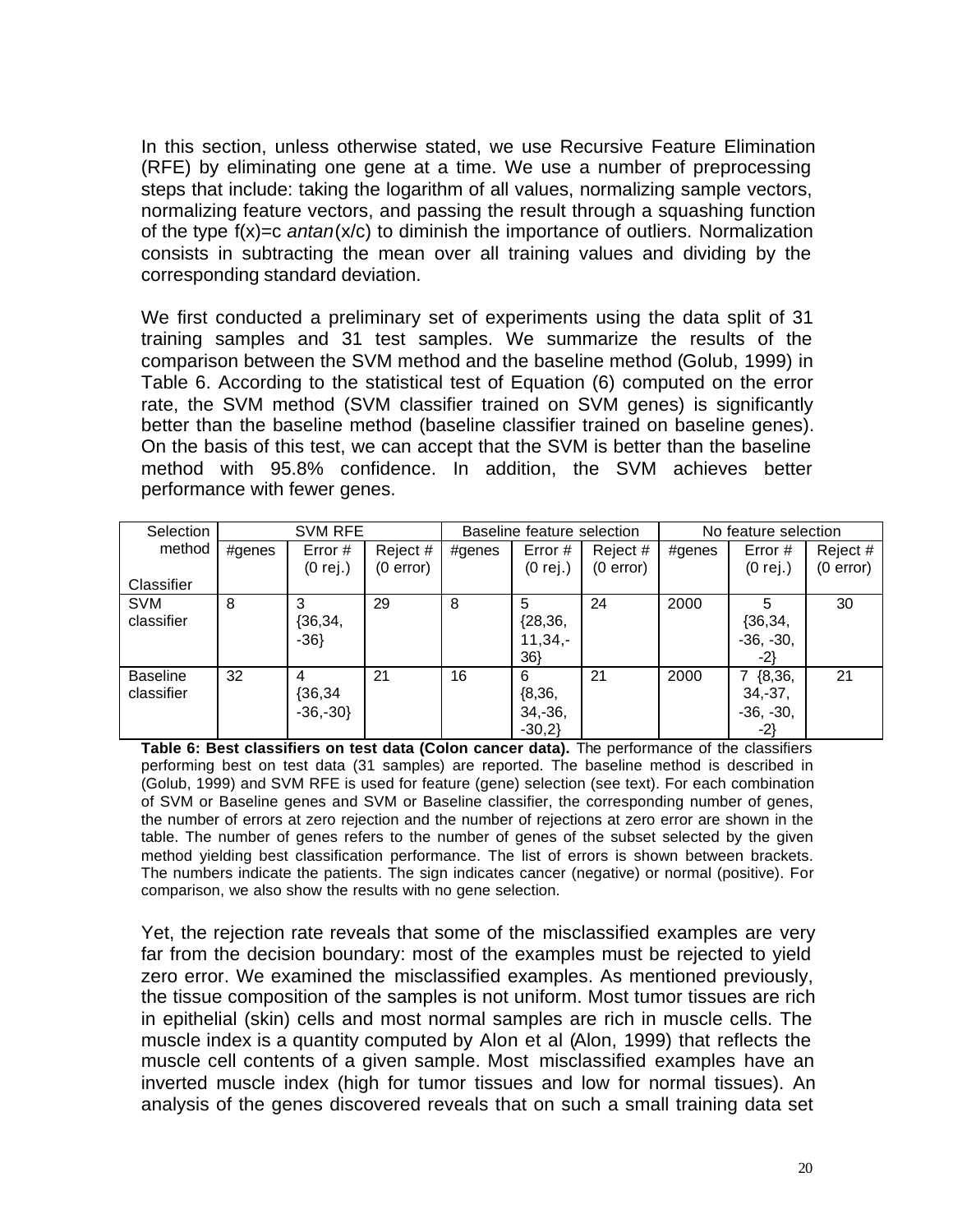both methods rank first a smooth muscle gene (gene J02854). Therefore, the separation is made on the basis of tissue composition rather than the distinction cancer *vs.* normal. We conjectured that the size of the training set was insufficient for the SVM to eliminate tissue composition related genes that are presumably irrelevant to the cancer *vs.* normal separation.

In a second set of experiments, to increase the training set size, we placed all the Colon cancer data into one training set of 62 samples. We used the leave-oneout method to assess performance.

The best leave-one-out performance is 100% accuracy for the SVMs (SVM classifier trained on SVM genes) and only 90% for the baseline method (baseline classifier trained on baseline genes). Using the statistical test of Equation (6), we can assert with 99.3% confidence that SVMs are better than the baseline method. An analysis of the genes discovered reveals that the first smooth muscle gene ranks 5 for the baseline method and only 41 for SVMs. SVMs seem to be able to avoid relying on tissue composition related genes to do the separation. As confirmed by biological data presented in Section V.3, the top ranking genes discovered by SVMs are all plausibly related to the cancer *vs.* normal separation. In contrast, the baseline method selects genes that are plausibly related to tissue composition and not to the distinction cancer *vs.* normal in its top ranking genes.

It is instructive to examine the support vectors to understand the mechanism of gene selection used by SVM RFE. The  $\alpha$ 's do not vary a lot until the last few iterations. The number of support vectors goes through a minimum at 7 genes for 7 support vectors (it is coincidental that the two numbers are 7). At this point, the leave-one-out error is zero. In Table 7, we show the "muscle index" values of these 7 support vectors. We remind that the muscle index is a quantity computed by Alon et *al* (Alon, 1999) that reflects the muscle cell contents of a given sample. Most normal samples have a higher muscle index than tumor samples. However, the support vectors do not show any such trend. There is a mix of normal and cancer samples with either high or low muscle index.

| samples<br>Support<br>vector | -r<br>$\overline{\phantom{a}}$ | (N) | (N)<br>34 | ~-<br>-<br>ັ | (N) | חכי<br>IJΩ | $-36$ |
|------------------------------|--------------------------------|-----|-----------|--------------|-----|------------|-------|
| Muscle<br>index              | 0.009                          | ◡.∠ | ◡.▵       | ∪.∪          | v.J | ◡.         | ◡.,   |

**Table 7: Muscle index of 7 the support vectors of an SVM trained on the top 7 genes selected by SVM RFE (Colon cancer data).** Samples with a negative sign are tumor tissues (T). Samples with positive signs are normal tissues (N). We ranked samples in ordered of increasing muscle index. In most samples in the data set, normal tissues have higher muscle index than tumor tissues because tumor tissues are richer in epithelial (skin) cells. This is not the case for support vectors which show a mix of all possibilities. This particular gene subset selected by SVM RFE corresponds to the smallest number of support vectors (seven). Coincidentally, it also corresponds the smallest number of genes (seven) that yields zero training error and zero leaveone-out error.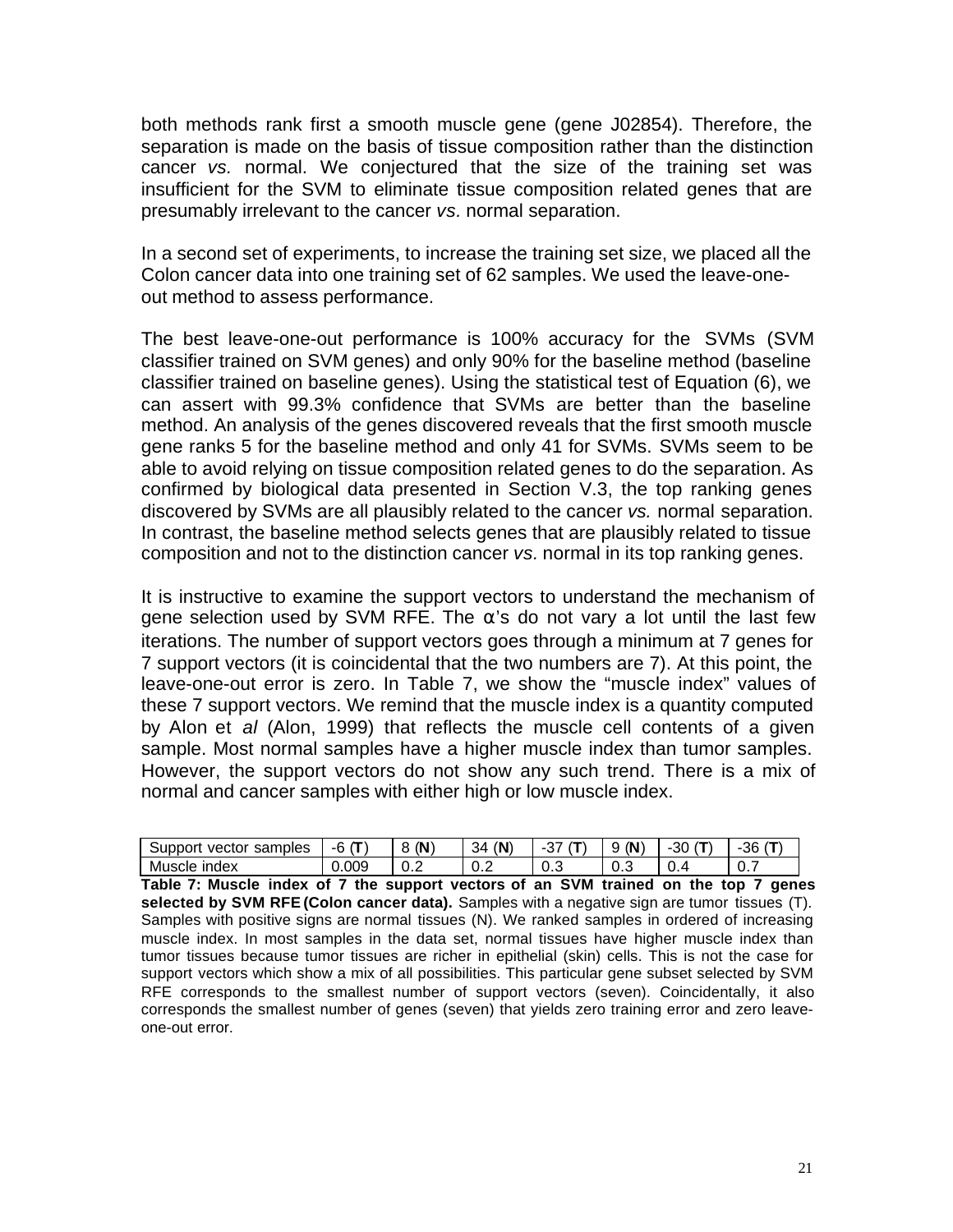As a feature selection method, SVM RFE differs from the baseline method in two respects:

- The mutual information between features is used by SVMs (SVMs are multivariate classifiers) whereas the baseline method makes implicit orthogonality assumptions (it can be considered as a combination of univariate classifiers).
- The decision function is based only on support vectors that are "borderline" cases as opposed to being based on all examples in an attempt to characterize the "typical" cases.

We assume that the use of support vectors is critical in eliminating irrelevant tissue composition related genes. To verify experimentally that hypothesis, we compared SVM RFE with RFE methods using other multivariate linear discriminant functions that do not make orthogonality assumptions but attempt to characterize the "typical" cases.

We chose two discriminant functions:

- The Fisher linear discriminant also called Linear Discriminant Analysis (LDA) (see e.g. (Duda, 1973)) because the baseline method approximates Fisher's linear discriminant by making orthogonality assumptions. We compute LDA by solving a generalized eigenvalue problem (Duda, 1973)).
- The Mean-Squared-Error (MSE) linear discriminant computed by Pseudoinverse (Duda, 1973), because when all training examples are support vectors the pseudo-inverse solution is identical to the SVM solution. The MSE discriminant is obtained by calculating  $[\mathbf{w}, \mathbf{b}]^\top = [X, \, 1]^\top \, ([X, 1][X, 1]^\top)^\top$  **y**, where

 $X = [\mathbf{x}_1, \mathbf{x}_2, \dots \mathbf{x}_k, \dots \mathbf{x}_\ell]^T$ ,  $\mathbf{y} = [y_1, y_2, \dots y_k, \dots y_\ell]^T$ , and **1** is an  $\ell$  dimensional vector of ones. This requires only the inversion of an  $(\ell, \ell)$  matrix.

We show the result of comparison in Figure 4. All multivariate methods outperform the baseline method and reach 100% leave-one-out accuracy for at least one value of the number of genes. LDA may be at a slight disadvantage on these plots because, for computational reasons, we used RFE by eliminating chunks of genes that decrease in size by powers of two. Other methods use RFE by eliminating one gene at a time.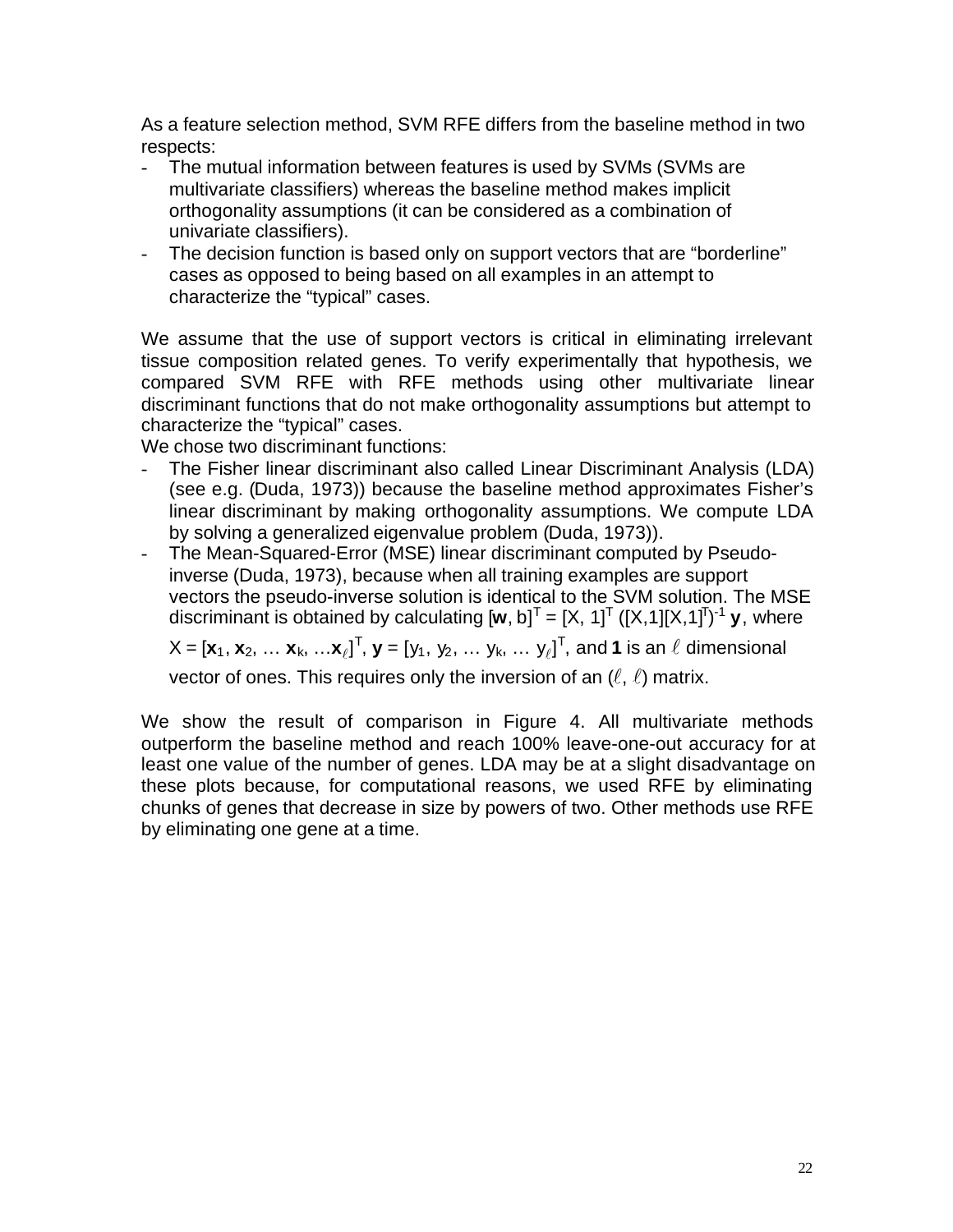

**Figure 4: Comparison of feature (gene) selection methods (Colon cancer data).** We varied the number of genes selected by Recursive Feature Elimination (RFE) with various methods. Training was done on the entire data set of 62 samples. The curves represent the leave-one-out success rate for the various feature selection methods. Black: SVM RFE. Red: Linear Discriminant Analysis RFE. Green: Mean Squared Error (Pseudo-inverse) RFE. Blue: Baseline method (Golub, 1999). The solid line indicates that the classifier used is an SVM. The dashed line indicates that the classifier used is the same as the one used to select the genes. This corresponds to a single experiment for SVM. For MSE, the dashed and solid lines overlap. For LDA we could not compute the dashed line, for computational reasons. The baseline method performs slightly better when used with its own classifier. SVM RFE gives the best results down to 4 genes.

Down to 4 genes, SVM RFE shows better performance than all the other methods. We examined the genes ranking 1 through 64 for all the methods studied. The first gene that is related to tissue composition and mentions "smooth muscle" in its description ranks 5 for the baseline method, 4 for LDA, 1 for MSE and only 41 for SVM. Therefore, this is an indication that SVMs might make a better use of the data than the other methods via the support vector mechanism. They are the only method tested that effectively eliminates tissue composition related genes while providing highly accurate separations with a small subset of genes. In the discussion section (Section VI), we propose a qualitative explanation of the SVM feature selection mechanism.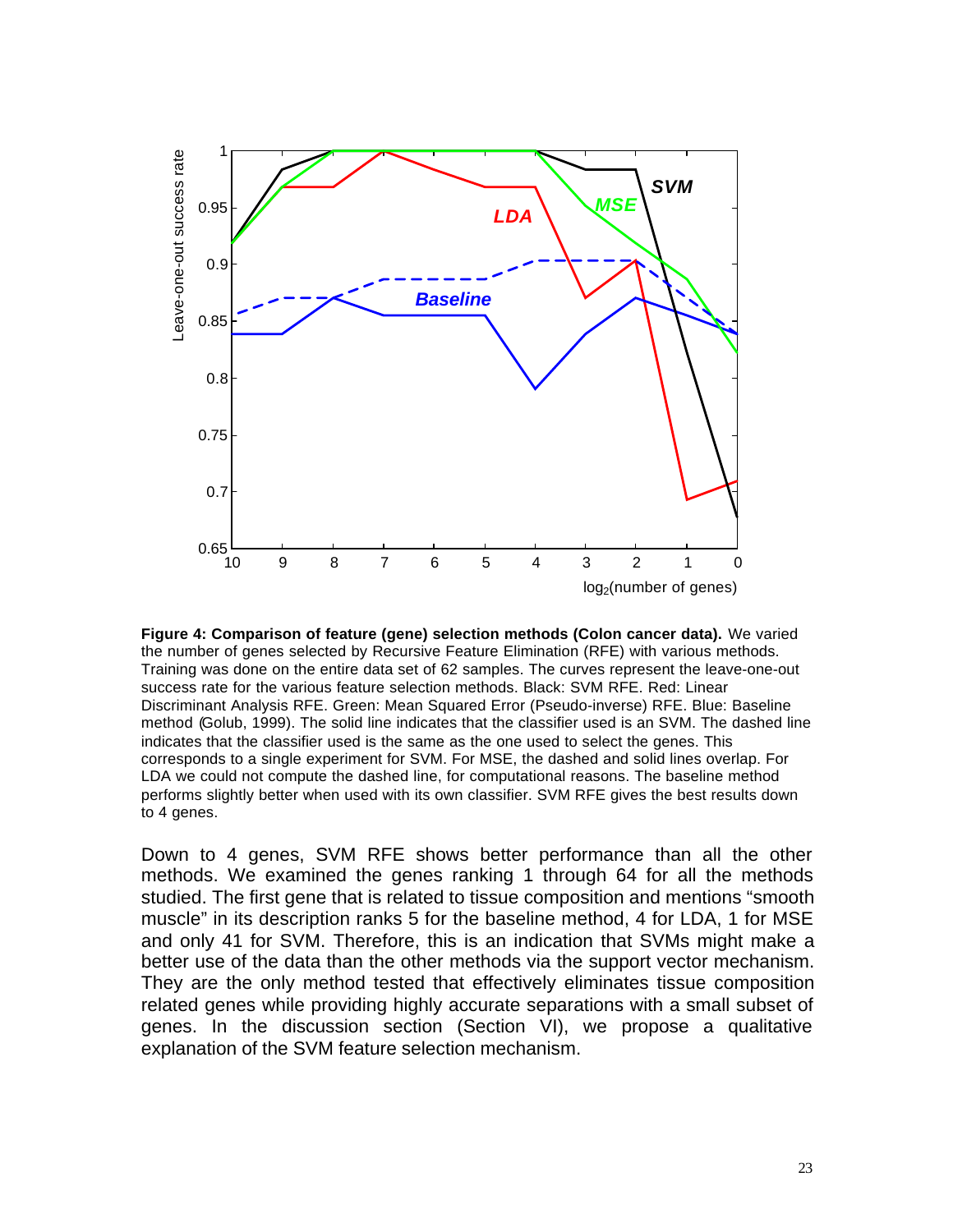## V.3. Results validation with the biology literature

In Section V.2, we found that SVM RFE eliminates from its top ranked genes smooth muscle genes that are likely to be tissue composition related. In this section, we individually checked the seven top ranked genes for relevance in Colon cancer diagnosis (Table 8). The number seven corresponds to the minimum number of support vectors, a criterion sometimes used for "model selection". We did not attempt to find whether it was particularly relevant. Our findings are based on a bibliographic search and have been reviewed by one of us who is a medical doctor. However, they have not been subject to any experimental verification.

| Rk             | <b>Expres-</b><br>sion | <b>GAN</b> | <b>Description</b>                                                                        | <b>Possible function/relation to Colon cancer</b>                                                                                                             |
|----------------|------------------------|------------|-------------------------------------------------------------------------------------------|---------------------------------------------------------------------------------------------------------------------------------------------------------------|
| 7              | C> N                   | H08393     | Collagen alpha 2(XI) chain (Homo<br>sapiens)                                              | Collagen is involved in cell adhesion. Colon<br>carcinoma cells have collagen degrading activity<br>as part of the metastatic process (Karakiulakis,<br>1997) |
| 6              | C > N                  | M59040     | Human cell adhesion molecule (CD44)<br>mRNA, complete cds.                                | CD44 is upregulated when colon<br>adenocarcinoma tumor cells transit to the<br>metastatic state (Ghina, 1998).                                                |
| 5              | C> N                   | T94579     | Human chitotriosidase precursor mRNA,<br>complete cds.                                    | Another chitinase (BRP39) was found to play a<br>role in breast cancer. Cancer cells overproduce<br>this chitinase to survive apoptosis (Aronson,<br>1999).   |
| 4              | N > C                  | H81558     | Procyclic form specific polypeptide B1-<br>alpha precursor (Trypanosoma brucei<br>brucei) | Clinical studies report that patients infected by<br>Trypanosoma (a colon parasite) develop<br>resistance against colon cancer (Oliveira, 1999).              |
| 3              | N > C                  | R88740     | ATP synthase coupling factor 6,<br>mitochondrial precursor (human)                        | ATP synthase is an enzyme that helps build<br>blood vessels that feed the tumors<br>(Mozer, 1999).                                                            |
| $\overline{2}$ | C > N                  | T62947     | 60S ribosomal protein L24 (Arabidopsis<br>thaliana)                                       | May play a role in controlling cell growth and<br>proliferation through the selective translation of<br>particular classes of mRNA.                           |
|                | N > C                  | H64807     | Placental folate transporter (Homo<br>sapiens)                                            | Diminished status of folate has been associated<br>with enhanced risk of colon cancer (Walsh,<br>1999).                                                       |

**Table 8: SVM RFE top ranked genes (Colon cancer data).** The entire data set of 62 samples was used to select genes with SVM RFE. Genes are ranked in order of increasing importance. The first ranked gene is the last gene left after all other genes have been eliminated. Expression: C>N indicates that the gene expression level is higher in most cancer tissues; N>C indicates that the gene expression level is higher in most normal tissues. GAN: Gene Accession Number. All the genes in this list have some plausible relevance to the cancer *vs.* normal separation.

The role of some of the best-ranked genes can be easily explained because they code for proteins whose role in colon cancer has been long identified and widely studied. Such is the case of CD44, which is upregulated when colon adenocarcinoma tumor cells become metastatic (Ghina, 1998) and collagen, which is involved in cell adhesion. Colon carcinoma cells are known to have collagen degrading activity as part of the metastatic process (Karakiulakis, 1997). The presence of some other genes in our list can be explained by very recently published studies. For example, the role of ATP synthase, as an enzyme that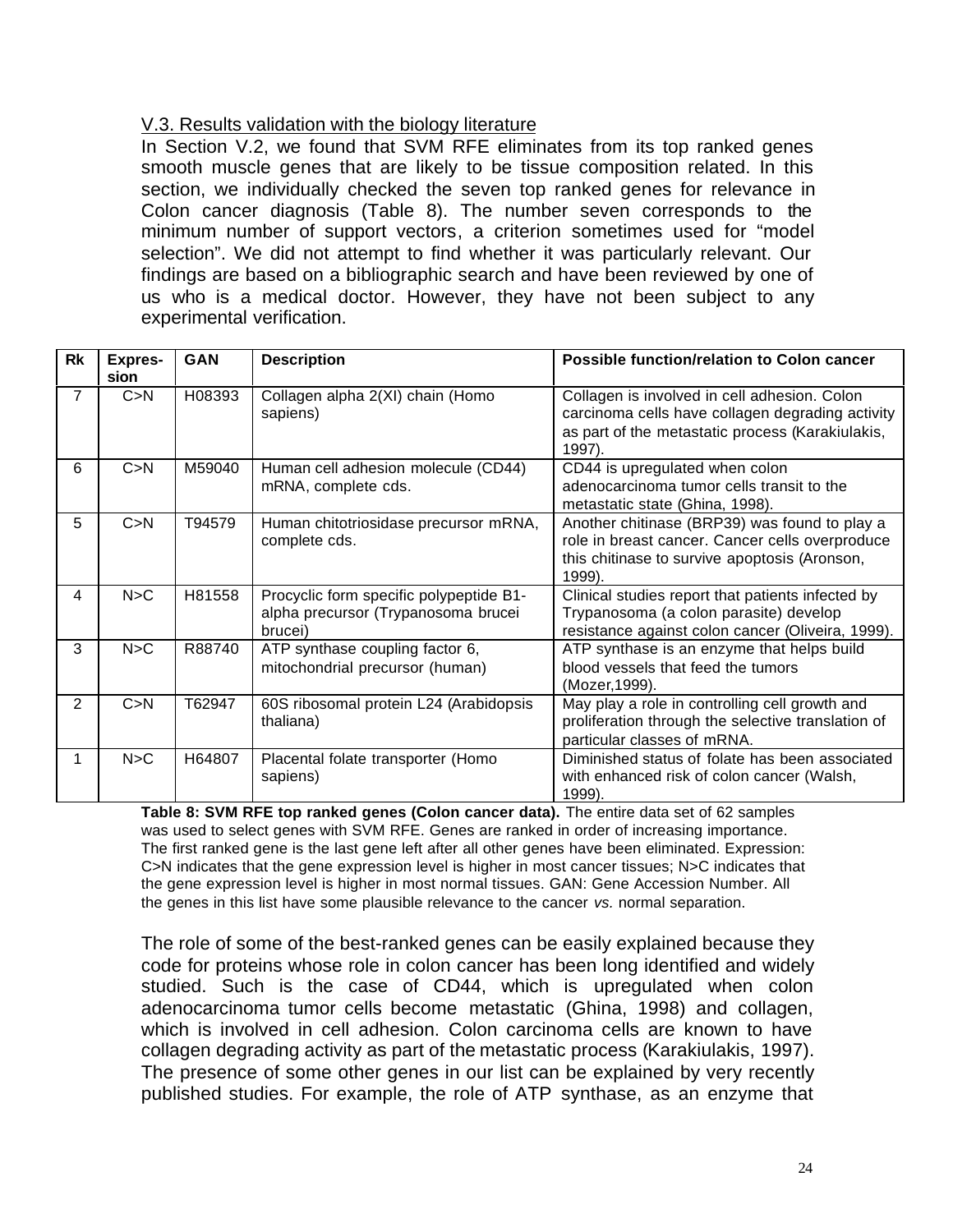helps build blood vessels (tumor angiogenesis), to feed the tumors was published only a year ago (Mozer,1999).

Diminished status of folate has been associated with enhanced risk of colon cancer in a recent clinical study (Walsh, 1999). To this date, however, no known biochemical mechanism explained the role of folate in colon cancer. Knowing that gene H64807 (Placental folate transporter) was identified as one of the most discriminant genes in the colon cancer *vs*. normal separation can give researchers a clue where to start to investigate such mechanisms.

In the case of human chitotriosidase, one needs to proceed by analogy with another homologous protein of the same family whose role in another cancer is under study: another chitinase (BRP39) was found to play a role in breast cancer. Cancer cells overproduce this chitinase to survive apoptosis (Aronson, 1999). An important increase in chitotriosidase activity has been noticed in clinical studies of Gauchers disease patients, an apparently unrelated condition. To diagnose Gauchers disease the chitotriosidase enzyme can be very sensitively measured. The plasma or serum prepared from less than a droplet of blood is sufficient for the chitotriosidase measurement (Aerts, 1996). This opens the door to a possible new diagnosis test for colon cancer as well.

In addition we identified 60S ribosomal protein L24 (Arabidopsis thaliana). This non-human protein is homologous to a human protein located on chromosome 6. Like other ribosomal proteins, it may play a role in controlling cell growth and proliferation through the selective translation of particular classes of mRNA.

Finally, one of our most intriguing puzzles has been the "procyclic form specific polypeptide B1-alpha precursor (Trypanosoma brucei brucei)". We first found out that Trypanosoma is a tiny parasitic protozoa indigenous to Africa and South America. We thought this may be an anomaly of our gene selection method or an error in the data, until we discovered that clinical studies report that patients infected by Trypanosoma (a colon parasite) develop resistance against colon cancer (Oliveira, 1999). With this discovered knowledge there may be the possibility for developing a vaccine for colon cancer.

To complete our study, we proceeded similarly with the Leukemia data by running our gene selection method on the entire data set of 72 samples. We examined the four top ranked genes (Table 9). The number four corresponds to the minimum number of support vectors (5 in this case). All four genes have some relevance to leukemia and deserve a more detailed analysis to understand their exact role in discriminating between AML and ALL variants.

In this last experiment, we also noted that the smallest number of genes that separate the whole data set without error is two (Zyxin and MacMarcks). For this set of genes, there is also zero leave-one-out error. In contrast, the baseline method (Golub, 1999) always yields at least one training error and one leave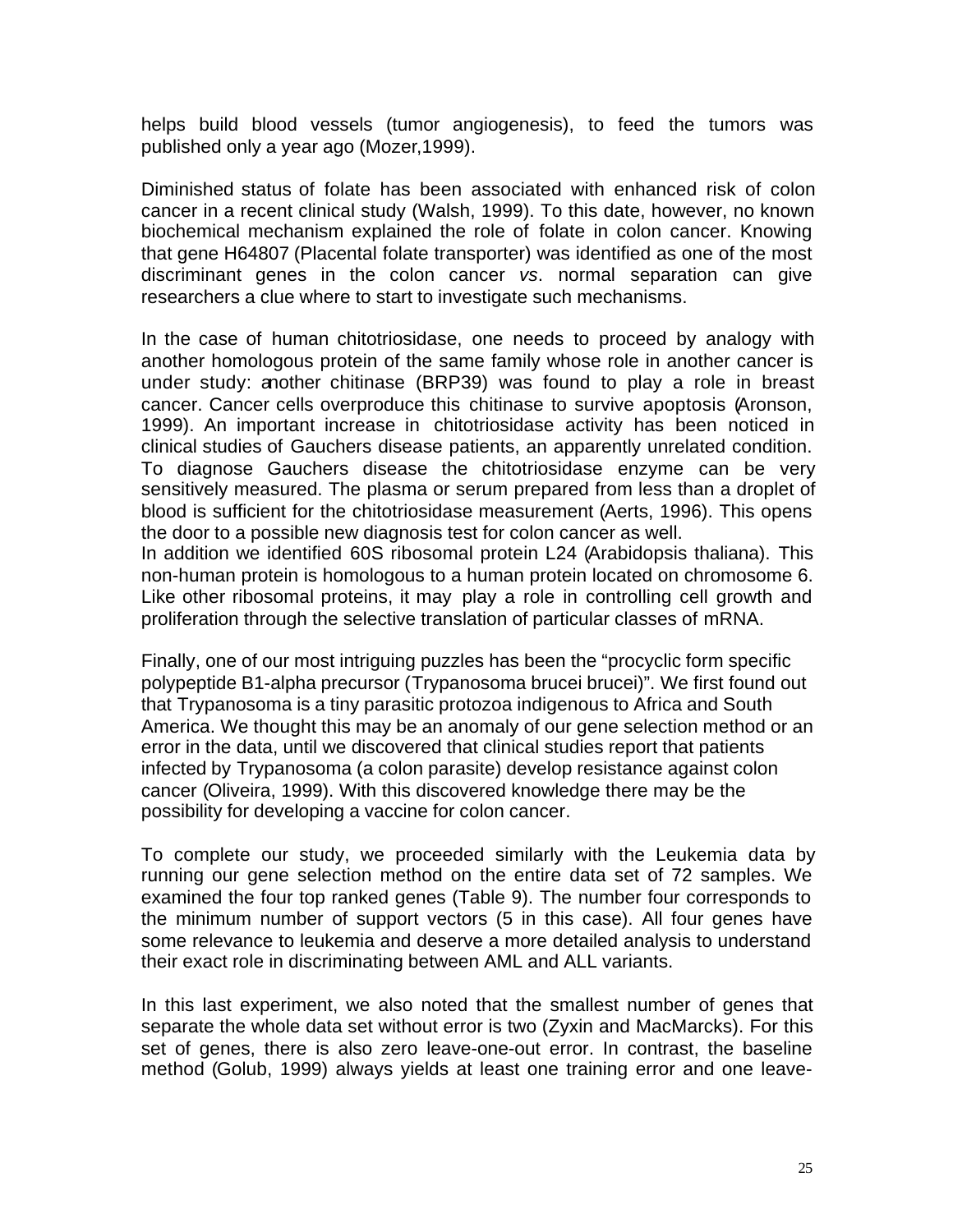one-out error. One training error can be achieved with a minimum of 16 genes and one leave-one-out error with a minimum of 64 genes.

| R              | <b>Expres-</b> | <b>GAN</b> | <b>Description</b>                         | <b>Possible function/relation to Leukemia</b>                                                                                       |
|----------------|----------------|------------|--------------------------------------------|-------------------------------------------------------------------------------------------------------------------------------------|
| k              | sion           |            |                                            |                                                                                                                                     |
| 4              | AML>ALL        | U59632     | Cell division control related protein      | hCDCrel-1 is a partner                                                                                                              |
|                |                |            | (hCDCrel-1) mRNA                           | gene of MLL in some leukemias (Osaka, 1999).                                                                                        |
| 3              | AML>ALL        | U82759     | GB DEF = Homeodomain protein HoxA9<br>mRNA | Hoxa9 collaborates with other genes to produce<br>highly aggressive acute leukemic disease<br>(Thorsteinsdottir, 1999).             |
| $\mathfrak{p}$ | ALL>AML        | HG1612     | <b>MacMarcks</b>                           | Tumor necrosis factor-alpha rapidly stimulate<br>Marcks gene transcription in human<br>promyelocytic leukemia cells (Harlan, 1991). |
|                | AML>ALL        | X95735     | Zyxin                                      | Encodes a LIM domain protein localized at focal<br>contacts in adherent erythroleukemia cells<br>(Macalma, 1996).                   |

**Table 9: SVM RFE top ranked genes (Leukemia data).** The entire data set of 72 samples was used to select genes with SVM RFE. Genes are ranked in order of increasing importance. The first ranked gene is the last gene left after all other genes have been eliminated. Expression: ALL>AML indicates that the gene expression level is higher in most ALL samples; AML>ALL indicates that the gene expression level is higher in most AML samples; GAN: Gene Accession Number. All the genes in this list have some plausible relevance to the AML *vs.* ALL separation.

## **VI. Other explorations and discussion**

## VI.1. Computational considerations

The fastest methods of feature selection are correlation methods: for the data sets under study, several thousands of genes can be ranked in about one second by the baseline method (Golub, 1999) with a Pentium processor.

The second fastest methods use as ranking criterion the weights of a classifier trained only once with all the features. Training algorithms such as SVMs or Pseudo-inverse/MSE require first the computation of the  $(\ell, \ell)$  matrix H of all the scalar products between the  $\ell$  training patterns. The computation of H increases linearly with the number of features (genes) and quadratically with the number of training patterns. After that, the training time is of the order of the time required to invert matrix H. For optimized SVM algorithms, training may be faster than inverting H, if the number of support vectors is small compared to  $\ell$ . For the data sets under study, the solution is found in a couple of seconds on a Pentium processor, with non-optimized Matlab code.

Recursive Feature Elimination (RFE) requires training multiple classifiers on subsets of features of decreasing size. The training time scales linearly with the number of classifiers to be trained. Part of the calculations can be reused. Matrix H does not need to be re-computed entirely. The partial scalar products of the eliminated features can be subtracted. Also, the coefficients  $\alpha$  can be initialized to their previous value. Our Matlab implementation of SVM RFE on a Pentium processor returns a gene ranking in about 15 minutes for the entire Colon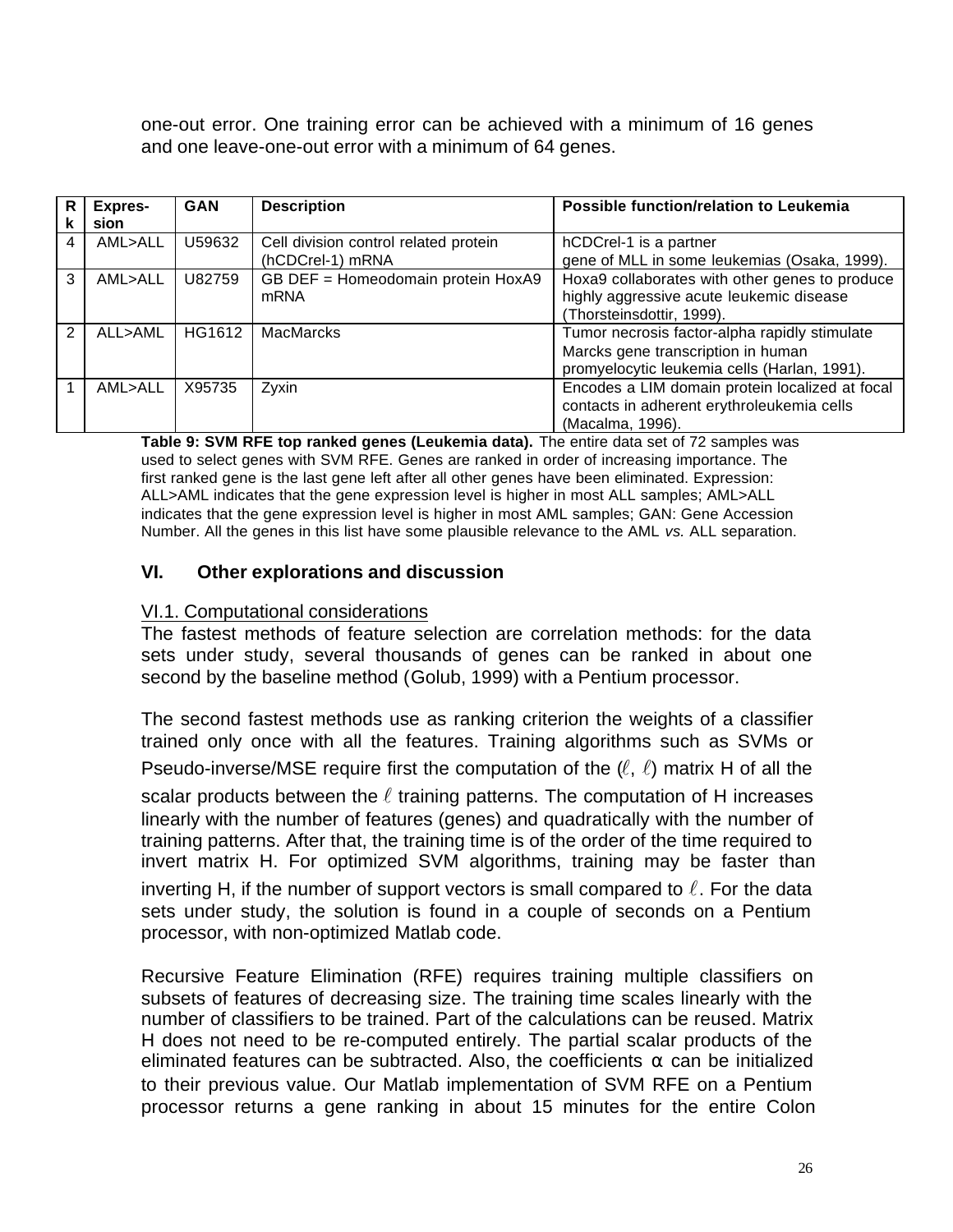dataset (2000 genes, 62 patients) and 3 hours on the Leukemia dataset (7129 genes, 72 patients). Given that the data collection and preparation may take several months or years, it is quite acceptable that the data analysis takes a few hours.

All our feature selection experiments using various classifiers (SVM, LDA, MSE) indicated that better features are obtained by using RFE than by using the weights of a single classifier (see Section VI.2 for details). Similarly, better results are obtained by eliminating one feature at a time than by eliminating chunks of features. However, there are only significant differences for the smaller subset of genes (less than 100). This suggests that, without trading accuracy for speed, one can use RFE by removing chunks of features in the first few iterations and then remove one feature at a time once the feature set reaches a few hundreds. This may become necessary if the number of genes increases to millions, as is expected to happen in the near future.

The scaling properties of alternative methods that have been applied to other "feature selection" problems are generally not as attractive. In a recent review paper (Blum, 1997), the authors mention that "few of the domains used to date have involved more than 40 features". The method proposed in (Shürmann, 1996), for example, would require the inversion of a (n, n) matrix, where n is the total number of features (genes).

#### VI.2. Analysis of the feature selection mechanism of SVM-RFE

## *1) Usefulness of RFE*

In this section, we question the usefulness of the computationally expensive Recursive Feature Elimination (RFE). In Figure 5, we present the performance of classifiers trained on subsets of genes obtained either by "naively" ranking the genes with  $(w_i)^2$ , which is computationally equivalent to the first iteration of RFE, or by running RFE. RFE consistently outperforms the naïve ranking, particularly for small gene subsets.

The naïve ranking and RFE are qualitatively different. The naïve ranking orders features according to their individual relevance. The RFE ranking is a feature subset ranking. The nested feature subsets contain complementary features not necessarily individually most relevant. This is related to the relevance *vs*. usefulness distinction (Kohavi, 1997).

The distinction is most important in the case of correlated features. Imagine, for example, a classification problem with 5 features, but only 2 distinct features both equally useful:  $x_1$ ,  $x_2$ ,  $x_2$ ,  $x_2$ . A naïve ranking may produce weight magnitudes  $x_1(1/4)$ ,  $x_1(1/4)$ ,  $x_2(1/6)$ ,  $x_2(1/6)$ ,  $x_2(1/6)$ , assuming that the ranking criterion gives equal weight magnitudes to identical features. If we select a subset of two features according to the naïve ranking, we eliminate the useful feature  $x_2$  and incur possible classification performance degradation. In contrast, a typical run of RFE would produce: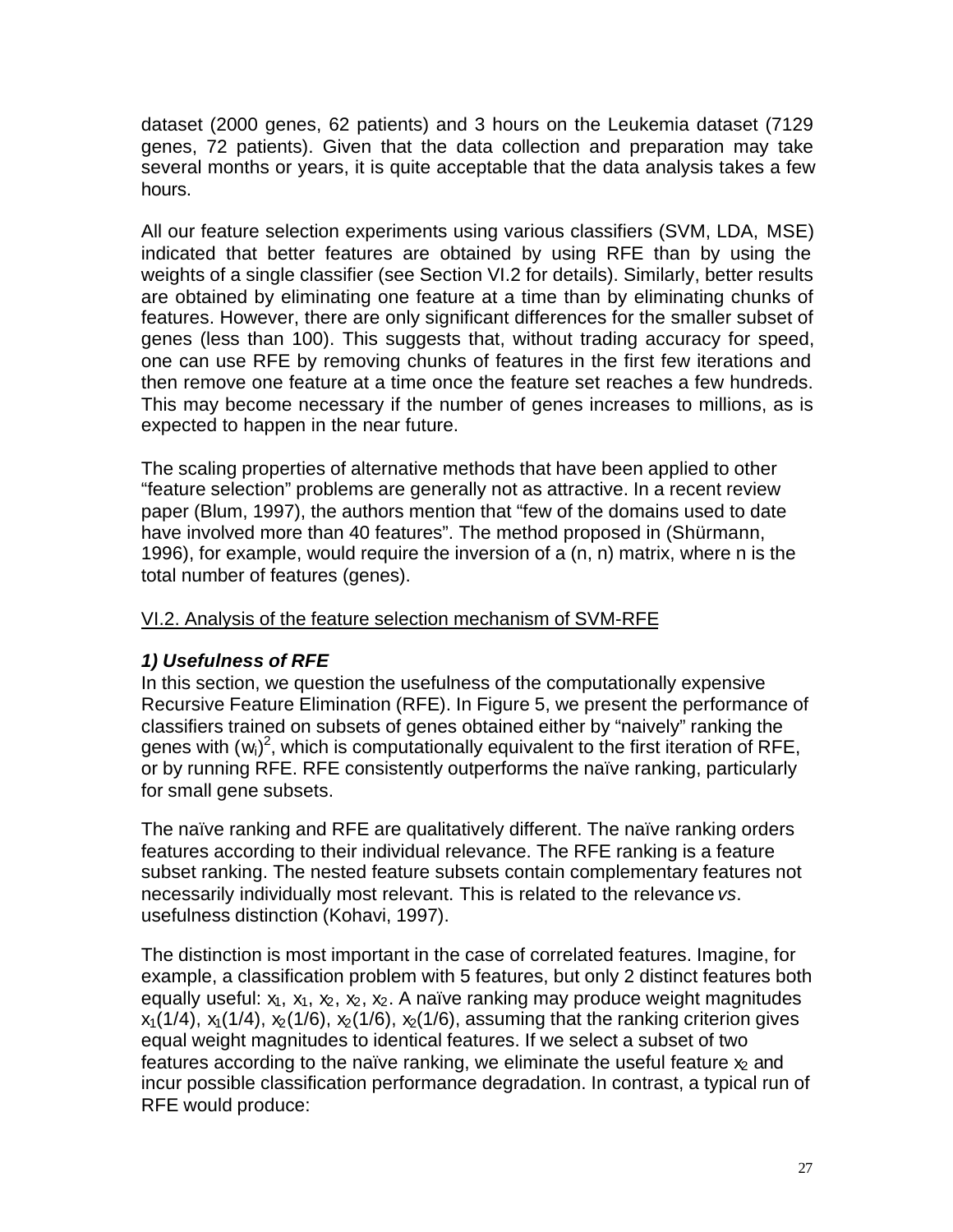

**Figure 5: Effect of Recursive Feature Elimination (Colon cancer data).** In this experiment, we compared the ranking obtained by RFE with the naïve ranking obtained by training a single classifier and using the magnitude of the weights as ranking coefficient. We varied the number of top ranked genes selected. Training was done on the entire data set of 62 samples. The curves represent the leave-one-out success rate for the various feature selection methods, using an SVM classifier. The colors represent the classifier used for feature selection. Black: SVM. Red: Linear Discriminant Analysis. Green: Mean Squared Error (Pseudo-inverse). We do not represent the baseline method (Golub, 1999) since RFE and the naïve ranking are equivalent for that method. The solid line corresponds to RFE. The dashed line corresponds to the naïve ranking. RFE consistently outperforms the naïve ranking, for small gene subsets.

first iteration  $x_1(1/4)$ ,  $x_1(1/4)$ ,  $x_2(1/6)$ ,  $x_2(1/6)$ ,  $x_2(1/6)$ , second iteration  $x_1(1/4)$ ,  $x_1(1/4)$ ,  $x_2(1/4)$ ,  $x_2(1/4)$ third iteration  $x_2(1/2)$ ,  $x_1(1/4)$ ,  $x_1(1/4)$ fourth iteration  $x_1(1/2)$ ,  $x_2(1/2)$ fifth iteration  $x_1(1)$ Therefore if we select two features according to RFE, we obtain both  $x_1$  and  $x_2$ , as desired.

The RFE ranking is not unique. Our imagined run produced:  $x_1$   $x_2$   $x_1$   $x_2$   $x_2$ , corresponding to the sequence of eliminated genes read backwards. Several other sequences could have been obtained because of the symmetry of the problem, including  $x_1$   $x_2$   $x_2$   $x_1$   $x_2$  and  $x_2$   $x_1$   $x_2$   $x_1$   $x_2$ . We observed in real experiments that a slight change in the feature set often results in a completely different RFE ordering. RFE alters feature ordering only for multivariate classification methods that do not make implicit feature orthogonality assumptions. The method of (Golub, 1999) yields the same ordering for the naïve ranking and RFE.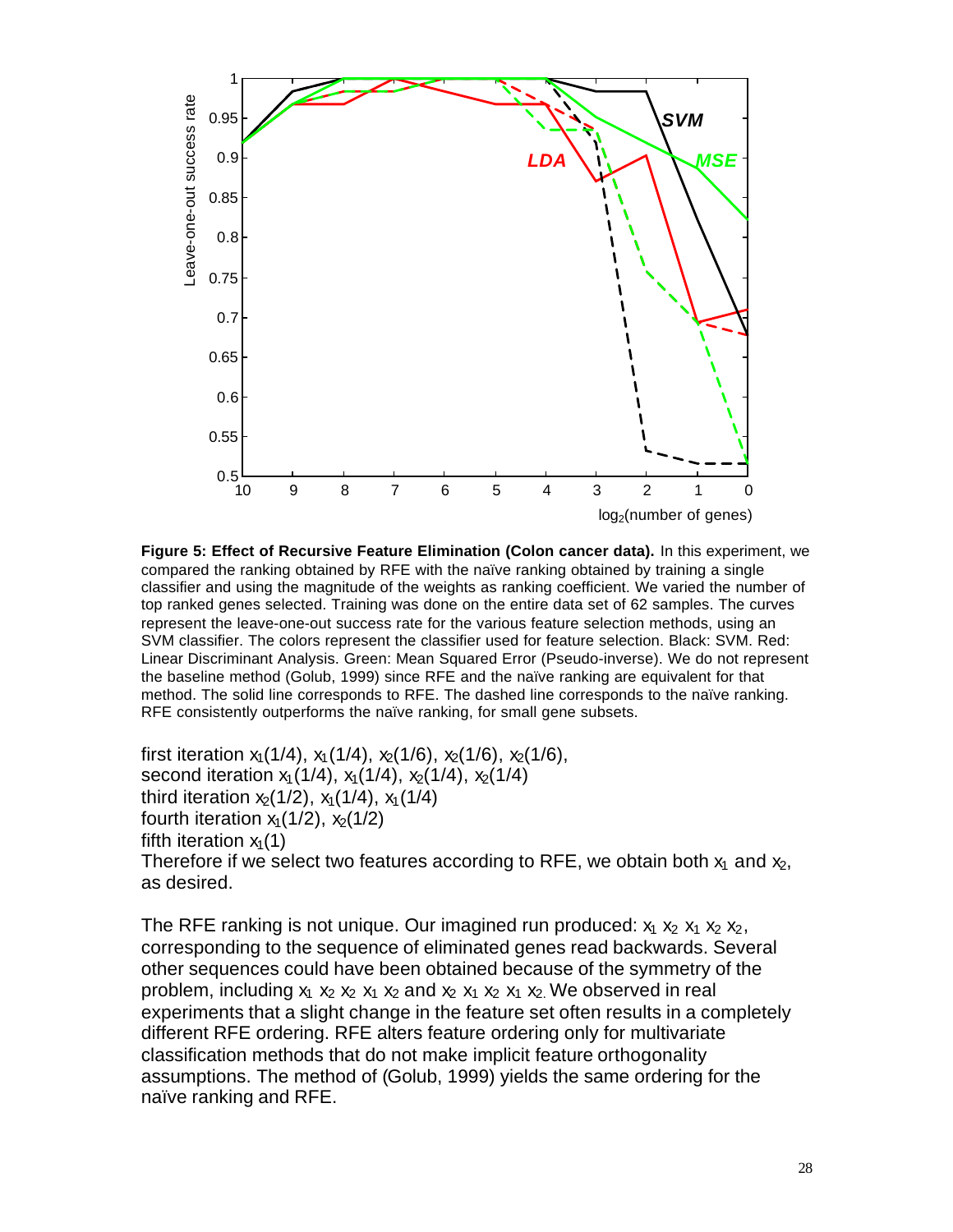

**Figure 6: Feature selection and support vectors.** This figure contrasts on a two dimensional classification example the feature selection strategy of "average case" type methods and that of SVMs. The red and blue dots represent examples of class (-) and (+) respectively. The decision boundary D(x)=0 separates the plane into two half planes  $D(x) < 0 \Rightarrow x$  in class (-), and  $D(x) > 0 \Rightarrow x$ in class (+). There is a simple geometric interpretation of the feature ranking criterion based on the magnitude of the weights: for slopes larger than 45 degrees, the preferred feature is  $x_1$ , otherwise it is  $x_2$ . The example was constructed to demonstrate the qualitative difference of the methods. Feature  $x<sub>2</sub>$  separates almost perfectly all examples with a small variance, with the exception of one outlier. Feature  $x_1$  separates perfectly all examples but has a higher variance. (a) Baseline classifier (Golub, 1999). The preferred feature is  $x_2$ . (b) SVM. The preferred feature is  $x_1$ .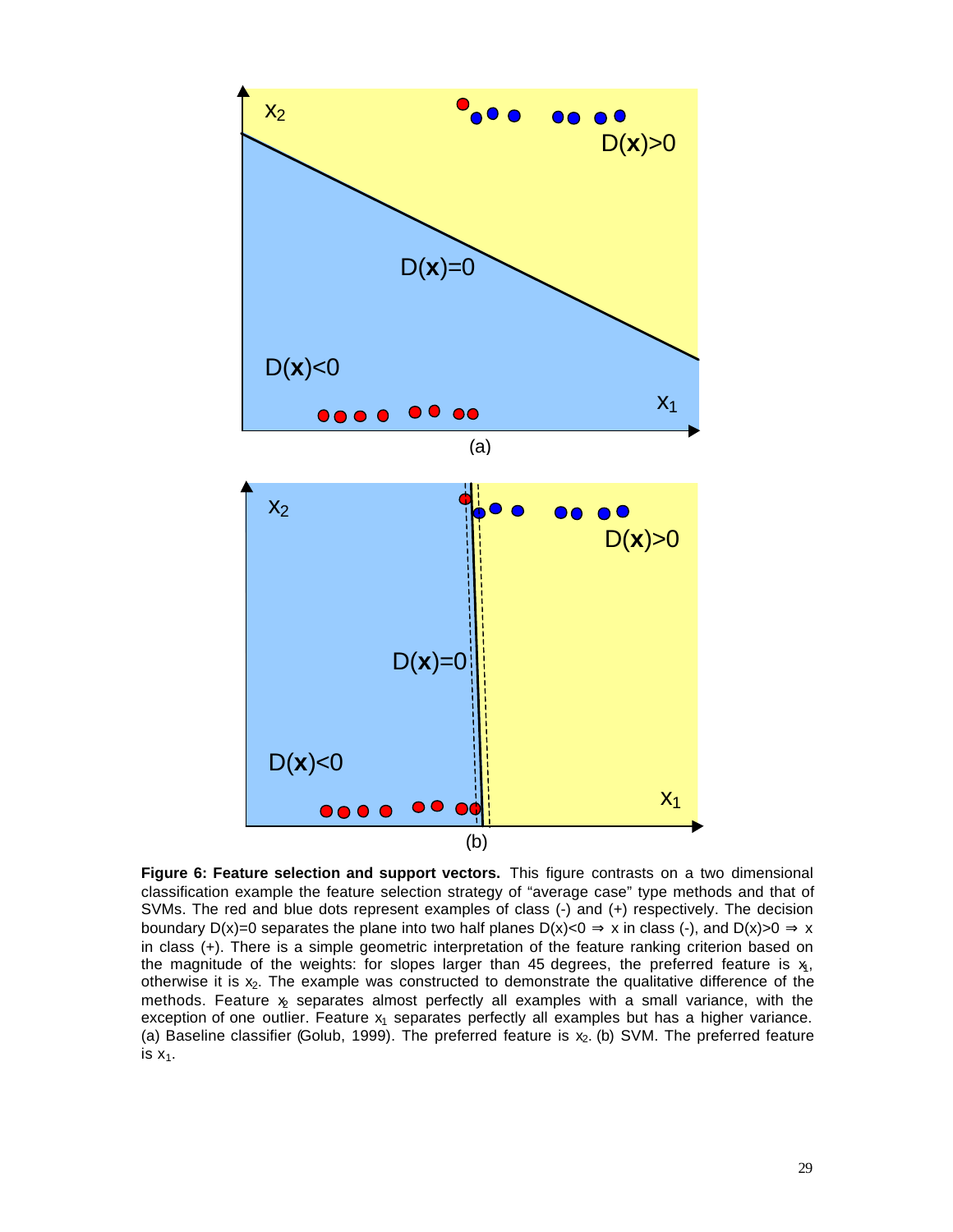#### *2) Feature selection mechanism of SVMs*

In the experimental section (Section V), we conjectured that SVMs have a feature selection mechanism relying on support vectors that distinguishes them from "average case" methods. In this section, we illustrate on an example what such a mechanism could be.

In Figure 6, we constructed a two-dimensional classification example. The dots were placed such that feature  $x$  separates almost perfectly all examples with a small variance, with the exception of one outlier. Feature  $x_i$  separates perfectly all examples but has a higher variance. We think of feature  $x$  as the relevant feature (a cancer-related gene) and as feature  $x<sub>2</sub>$  as the irrelevant feature (a tissue composition related gene): most examples are very well separated according to tissue composition, but one valuable outlier contradicts this general trend. The baseline classifier (Golub, 1999) prefers feature  $x<sub>2</sub>$ . But the SVM prefers feature  $x_1$ .

Therefore the SVM feature selection critically depends on having clean data since the outliers play an essential role. In our approach, the two problems of selection of useful patterns (support vectors) and selection of useful features are tightly connected. Other approaches consider the two problems independently (Blum, 1997).

#### VI.3. Generalization of SVM RFE to the non-linear case and other kernel methods

The method of eliminating features on the basis of the smallest change in cost function described in Section II.5 can be extended to the non-linear case and to all kernel methods in general (Weston, 2000-b). One can make computations tractable by assuming no change in the value of the  $\alpha$ 's. Thus one avoids having to retrain a classifier for every candidate feature to be eliminated.

Specifically, in the case of SVMs ((Boser, 1992), (Vapnik, 1998), (Cristianini, 1999)), the cost function being minimized (under the constraints  $0 \le \alpha_k \le C$  and  $\sum \alpha_k y_k = 0$ ) is:

*k*

 $J = (1/2) a<sup>T</sup>H a - a<sup>T</sup>1,$ 

where H is the matrix with elements  $y_h y_k K(\mathbf{x}_h, \mathbf{x}_k)$ , K is a kernel function that measures the similarity between  $x_h$  and  $x_k$ , and 1 is an  $\ell$  dimensional vector of ones. An example of such a kernel function is K(**x**h,**x**k)=*exp*(-γ||**x**h-**x**k||<sup>2</sup> ). To compute the change in cost function caused by removing input component i,

one leaves the  $\alpha$ 's unchanged and one re-computes matrix H. This corresponds to computing  $K(\mathbf{x}_h(-i), \mathbf{x}_k(-i))$ , yielding matrix  $H(-i)$ , where the notation  $(-i)$  means that component i has been removed. The resulting ranking coefficient is: T

$$
DJ(i) = (1/2) \mathbf{a}^\top H \mathbf{a} - (1/2) \mathbf{a}^\top H(-i) \mathbf{a}
$$

The input corresponding to the smallest difference DJ(i) shall be removed. The procedure can be iterated to carry out Recursive Feature Elimination (RFE).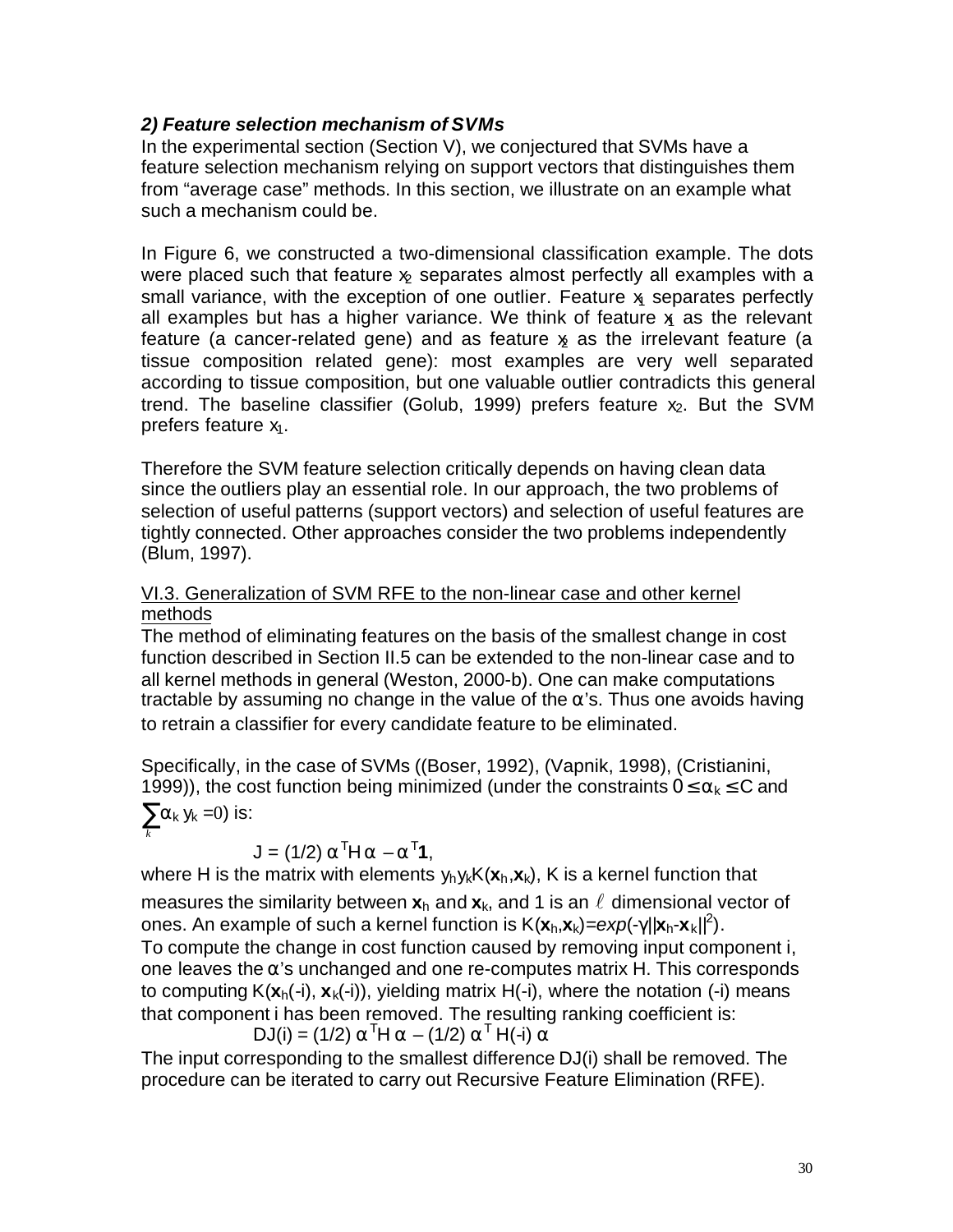In the linear case,  $K(\mathbf{x}_h, \mathbf{x}_k) = \mathbf{x}_h \cdot \mathbf{x}_k$  and  $\mathbf{a}^T H \mathbf{a} = ||\mathbf{w}||^2$ . Therefore DJ(i)=(1/2)(wi)<sup>2</sup>. The method is identical the one we proposed and studied in the previous sections for linear SVMs.

Computationally, the non-linear kernel version of SVM RFE is a little more expensive than the linear version. However, the change in matrix H must be computed for support vectors only, which makes it affordable for small numbers of support vectors. Additionally, parts of the calculation such as the dot products **x**<sub>h</sub>.**x**<sub>k</sub> between support vectors can be cached.

We performed preliminary experiments on a classical example of non-linear classification problem, the XOR problem, which indicate that the method is promising. We added to a 2 by 2 two checker board 50 extra noisy dimensions, all 52 dimensions generated with uniform distribution on -0.5 to 0.5. We averaged performance over 30 random trials with a polynomial kernel of degree 2, K(x,y)=(x.y+1)<sup>2</sup>. Using our feature ranking method we selected the top two features. For 30 training examples the correct two features were selected 22/30 times. For 40 training examples the correct two features were selected 28/30 times. We also compared classification performance with and without feature selection (Table 10). The SVM performs considerably better with feature selection on this problem.

| Training set size | Top 2 features selected | No feature selection |
|-------------------|-------------------------|----------------------|
| -30               | $0.1775 \pm 0.1676$     | $0.4691 \pm 0.0233$  |
| 40                | $0.1165 \pm 0.1338$     | $0.4654 \pm 0.0236$  |
| 100               | $0.0350 \pm 0.0145$     | $0.4432 \pm 0.0259$  |
| 1000              | $0.0036 \pm 0.0024$     | $0.3281 \pm 0.0218$  |

**Table 10: Non-linear SVM RFE.** Fifty extra noisy dimensions were added to a 2 by 2 two checker board (XOR problem). All 52 dimensions were generated with uniform distribution on -0.5 to 0.5. The table shows averaged performance and standard deviation on a test set of 500 examples over 30 random trials using a polynomial classifier of degree 2.

The idea of keeping the  $\alpha$ 's constant to compute DJ can be extended to the multi-class problem (Bredensteiner, 1999) other kernel methods such as KPCA (Schölkopf, 1998), non-classification problems such as regression, density estimation (see e.g. Vapnik, 1998) and clustering (Ben-Hur, 2000). It is not limited to RFE type of search. It can be used, for instance, for forward feature selection (progressively adding features), a strategy recently used, for example, in (Smola, 2000).

## VI.4. Other SVM feature selection methods

## *1) Penalty-based methods*

We explored other methods of feature selection using SVMs. One idea is to formulate the optimization problem in a way that a large number of weights will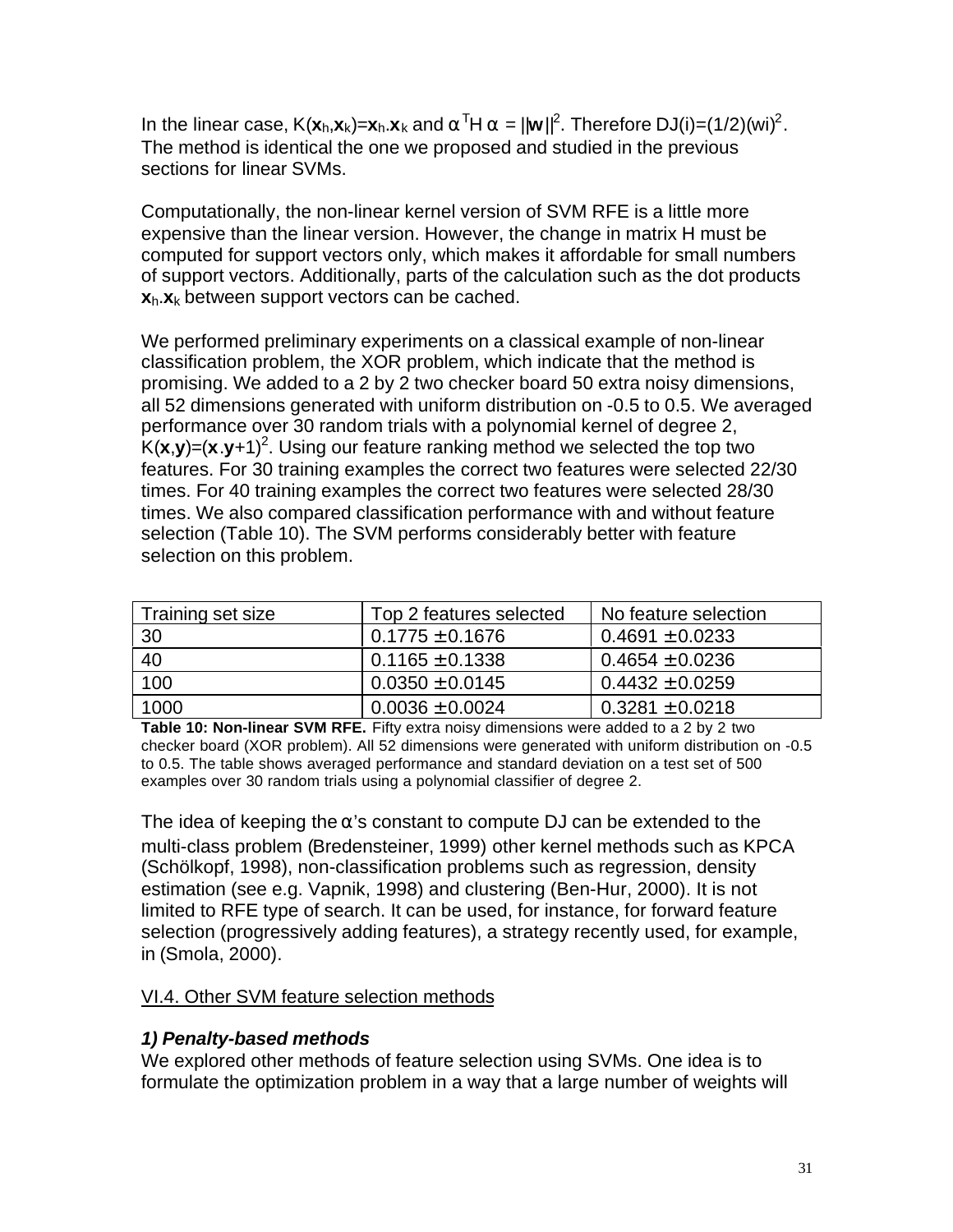be forced to zero. We tried the following linear programming formulation of the problem:

```
Minimize over w_i, w_i^* and \xi_k\sum_{i} (w<sub>i</sub> + w<sub>i</sub><sup>*</sup>) + C \sum_{k}ξk
subject to:
y_k[(<b>w</b><sup>*</b> - <b>w</b>).x<sub>k</sub> + b] ≥ 1 – ξ<sub>k</sub>
w_i > 0w_i^* > 0
```

```
i=1...n, k=1...\ell
```
where C is a positive constant (penalty parameter).

Although the idea is quite attractive, we did not obtain in our experiment results that matched the performance of SVM RFE. Similar ideas have been proposed and studied by other authors (Bradley, 1998-a and -b). One drawback of penaltybased methods is that the number of features chosen is an indirect consequence of the value of the penalty parameter.

# *2) Feature scaling methods*

The magnitude of the weights of a linear discriminant function is a scaling factor of the inputs. The idea of ranking features according to scaling factors subject to training therefore generalizes the scheme that we have been using. Non-linear discriminant functions such as neural networks and kernel methods can incorporate such scaling factors. Several authors ((Mukherjee, 2000) (Jebera, 2000), (Chapelle, 2000), (Weston, 2000-a)) have recently proposed and studied feature selection methods for SVMs that incorporate scaling factors into the kernel:

 $K_A(\mathbf{x}, \mathbf{y}) = K(A\mathbf{x}, A\mathbf{y})$ 

where A is a diagonal matrix of scaling factors  $a_1, a_2, ... a_n$ . Training is performed by iterating:

1) Optimize the  $\alpha$ 's for a fixed A (regular SVM training).

2) Optimize A for fixed  $\alpha$ 's by gradient descent.

There are various flavors of the method depending on which cost function is being optimized in step 2 and which optimization method is used.

The scaling factors are used to assess feature relevance. It is possible to set a threshold on feature relevance or select a given number of most relevant features.

In (Mukherjee, 2000), the authors report on the leukemia data (Golub, 1999) zero error with no rejects on the test set using the top 40 genes. They were able to classify 32 of 34 cases correctly using 5 genes. In (Chapelle, 2000), the authors achieve 1 error on the test set with 5 genes using the same data set. In (Weston, 2000-a), the authors report on the Leukemia data zero error with 20 genes and 1 error with 5 genes. On the colon cancer data (Alon, 1999), the same authors report 12.8% average error of 50 splits of the data into 50 training examples and 12 test examples.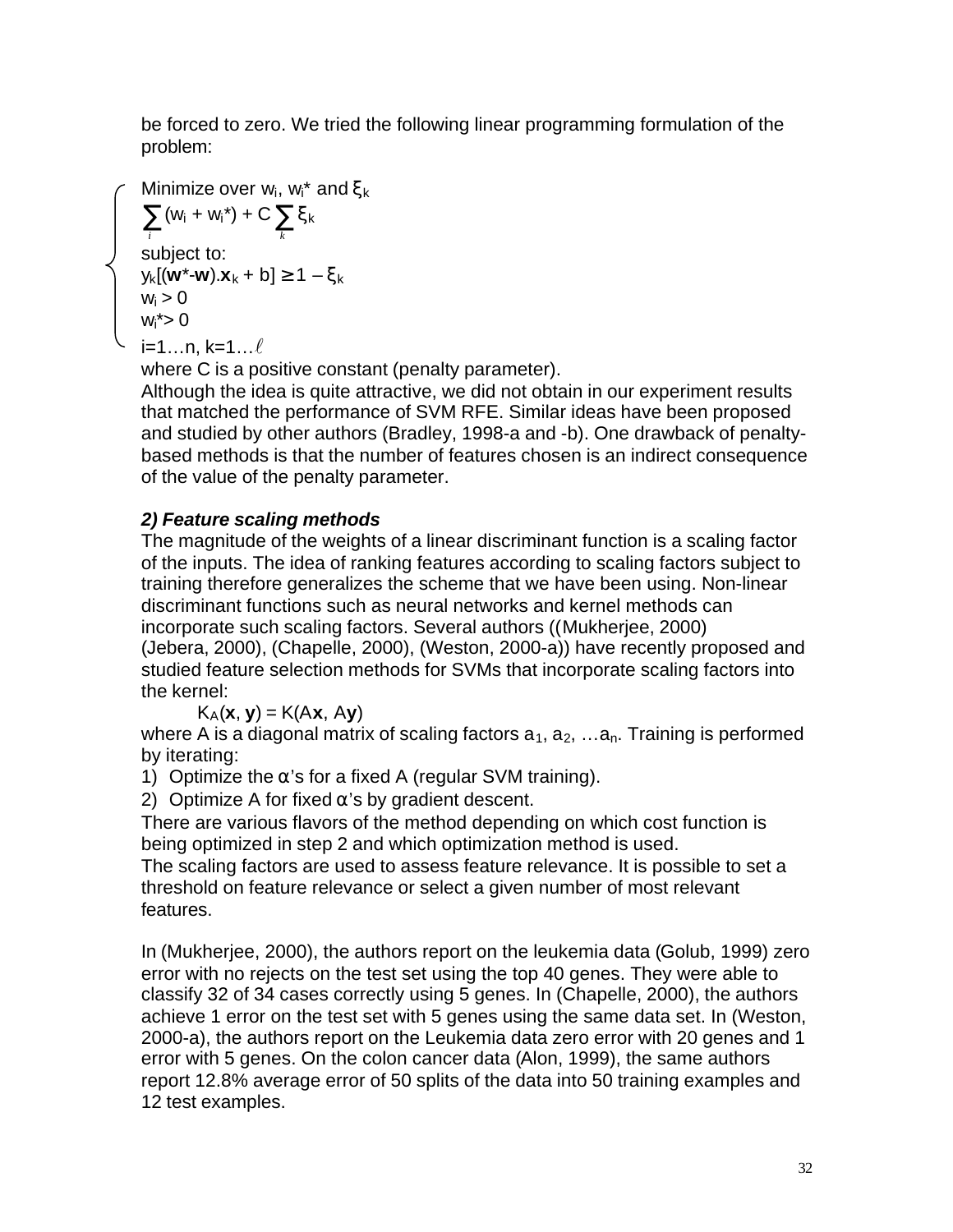We note that the least relevant feature(s) could be eliminated and the process iterated as in RFE, but no results on this computationally expensive approach have been reported.

One drawback of feature scaling methods is that they rely on gradient descent. As such, they are sensitive to the choice of the gradient step, prone to falling in local minima and may be slow for a large number of features.

#### *3) Wrapper methods and other search techniques*

SVM RFE improves feature selection based on feature ranking by eliminating the orthogonality assumptions of correlation methods. Yet, it remains a greedy suboptimal method. It generates nested subsets of features. This means that the selected subset of m features is included in the subset of m+1 features. But, assume that we found a feature singleton that provides the best possible separation. There is no guarantee that the best feature pair will incorporate that singleton. Feature ranking methods miss that point.

Combinatorial search is a computationally intensive alternative to feature ranking. To seek an optimum subset of m features or less, all combinations of m features or less are tried. The combination that yields best classification performance (on a test set or by cross-validation) is selected. The classifier is used as a so-called "wrapper" in the feature selection process (Kohavi, 1997).

We tried to refine our optimum feature set by combinatorial search using SVMs in a wrapper approach. We started from a subset of genes selected with SVM RFE. We experimented with the leukemia data, using the training/test data split. We could easily find a pair of genes that had zero leave-one-out error and a very wide positive extremal margin. Yet, the error rate on the test set was very poor (13/34 errors).

The failure of these explorations and the success of RFE indicate that RFE has a built in regularization mechanism that we do not understand yet that prevents overfitting the training data in its selection of gene subsets. Other authors have made similar observations for other greedy algorithms (Kohavi, 1997). Placing constraints on the search space undoubtedly contributes to reduce the complexity of the learning problem and prevent overfitting, but a more precise theoretical formulation is still missing.

As a compromise between greedy methods and combinatorial search, other search methods could be used such as beam search or best first search (Kohavi, 1997).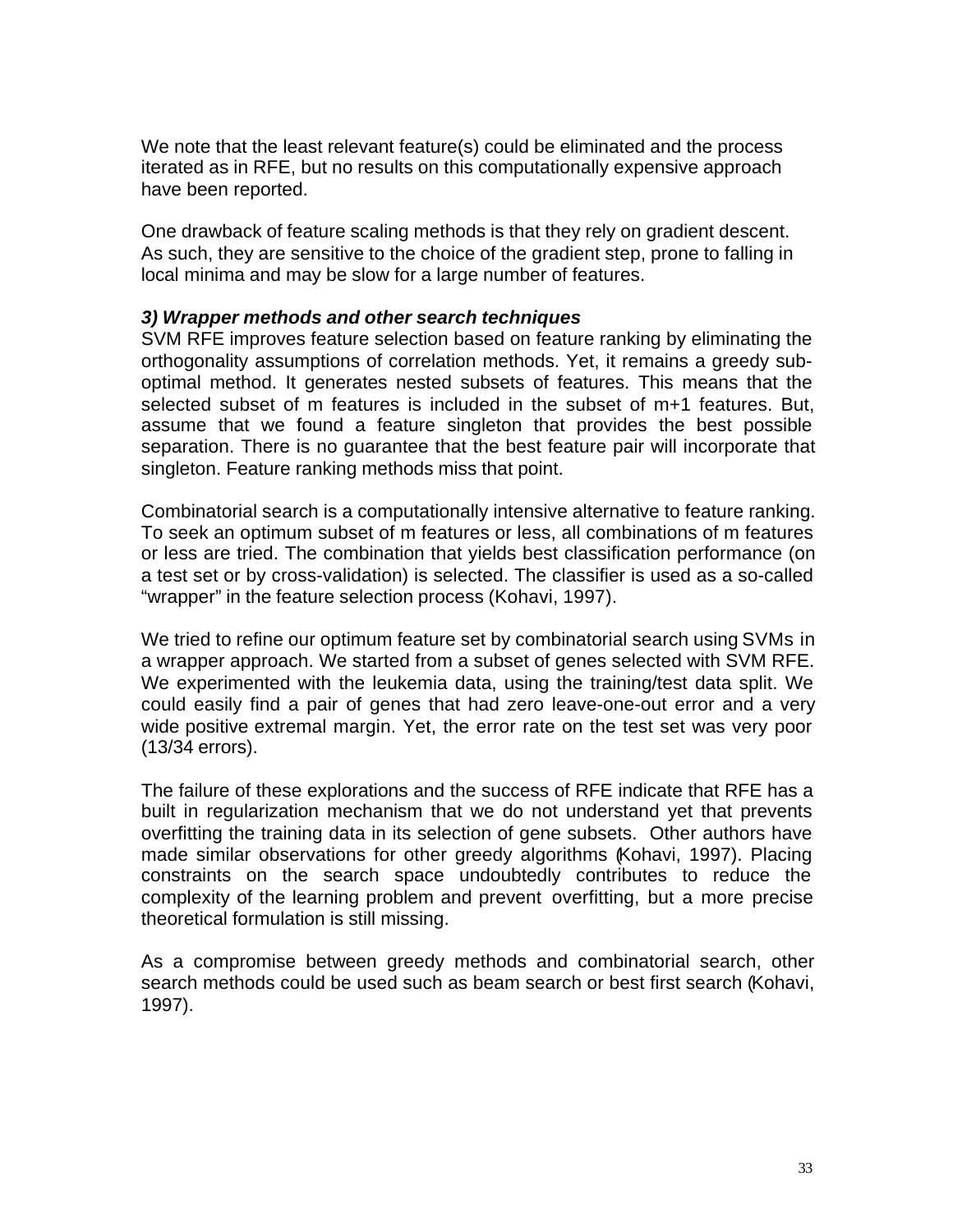#### **VII. Conclusions and future work**

SVMs lend themselves particularly well to the analysis of broad patterns of gene expression from DNA micro-array data. They can easily deal with a large number of features (thousands of genes) and a small number of training patterns (dozens of patients). They integrate pattern selection and feature selection in a single consistent framework.

We proposed and applied the SVM method of Recursive Feature Elimination (RFE) to gene selection. We showed experimentally on two different cancer databases that taking into account mutual information between genes in the gene selection process impacts classification performance. We obtained significant improvements over the baseline method that makes implicit orthogonality assumptions. We also verified the biological relevance of the genes found by SVMs. The top ranked genes found by SVM all have a plausible relation to cancer. In contrast, other methods select genes that are correlated with the separation at hand but not relevant to cancer diagnosis.

The RFE method was demonstrated for linear classifiers, including SVMs. This simple method allows us to find nested subsets of genes that lend themselves well to a model selection technique that finds an optimum number of genes. Our explorations indicate that RFE is much more robust to data overfitting than other methods, including combinatorial search.

Further work includes experimenting with the extension of the method to nonlinear classifiers, to regression, to density estimation, to clustering, and to other kernel methods. We envision that linear classifiers are going to continue to play an important role in the analysis of DNA micro-array because of the large ratio number of features over number of training patterns.

Feature ranking methods do not dictate the optimum number of features to be selected. An auxiliary model selection criterion must be used for that purpose. The problem is particularly challenging because the leave-one-out error by itself is of little use since it is zero for a large number of gene subsets. Possible criteria that we have explored include the number of support vectors and a combination of the four metrics of classifier quality (error rate, rejection rate, extremal margin, and median margin) computed with the leave-one-out procedure. We have also explored with adding penalties for large numbers of features, using bounds on the expected error rate. Finding a good model selection criterion is an important avenue of experimental and theoretical research.

Greedy methods such as RFE are known by experimentalists to be less prone to overfitting than more exhaustive search techniques. A learning theoretic analysis of the regularization properties of SVM RFE remains to be done.

Finally, we have directed our attention to feature selection methods that optimize the feature subset for a given family of classifier (e.g. linear discriminant). More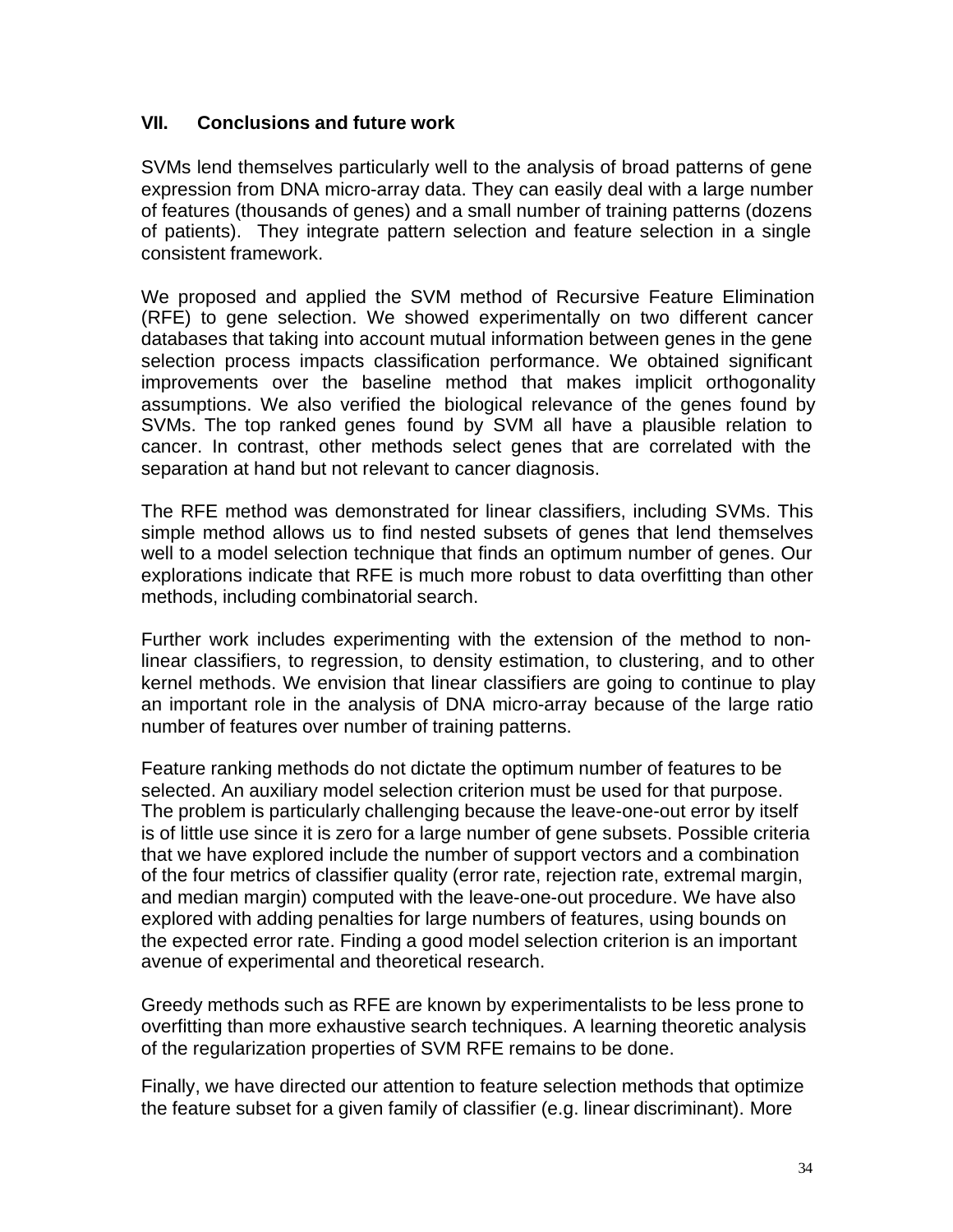generally, the simultaneous choice of the learning machine and the feature subset should be addressed, an even more complex and challenging model selection problem.

#### **Acknowledgements**

The authors are grateful to the authors of Matlab code who made their source code available through the Internet. Our implementation grew from code written by Steve Gunn (http://www.isis.ecs.soton.ac.uk/resources/svminfo) Dick De Ridder and Malcolm Slaney

http://valhalla.ph.tn.tudelft.nl/feature\_extraction/source/svc/). We would also like to thank Trey Rossiter for technical assistance and useful suggestions, and the reviewers for their thorough work.

#### **Bibliography**

(Aerts, 1996) Chitotriosidase - New Biochemical Marker. Hans Aerts. Gauchers News, March, 1996.

(Alizadeh, 2000) Distinct types of diffuse large B-cell lymphoma identified by gene expression profiling. Ash A. Alizadeh *et al,* Nature, Vol. 403, Issue 3, February, 2000.

(Alon, 1999) Broad patterns of gene expression revealed by clustering analysis of tumor and normal colon cancer tissues probed by oligonucleotide arrays. Alon *et al*, PNAS vol. 96 pp. 6745-6750, June 1999, Cell Biology. The data is available on-line at http://www.molbio.princeton.edu/colondata.

(Aronson, 1999) Remodeling the Mammary Gland at the Termination of Breast Feeding: Role of a New Regulator Protein BRP39, The Beat, University of South Alabama College of Medecine, July, 1999.

(Ben Hur, 2000) A support vector method for hierarchical clustering. A. Ben Hur, D. Horn, H. Siegelman, and V. Vapnik. Submitted to NIPS 2000.

(Boser, 1992) An training algorithm for optimal margin classifiers. B. Boser, I. Guyon, and V. Vapnik. In Fifth Annual Workshop on Computational Learning Theory, pages 144--152, Pittsburgh, ACM. 1992.

(Blum, 1997) Selection of relevant features and examples in machine learning. A. Blum and P. Langley. Artificial intelligence, 97:245-271, 1997.

(Bradley, 1998-a) Feature selection via mathematical programming. P. Bradley, O. Mangasarian, and W. Street. Technical report to appear in INFORMS Journal on computing, 1998.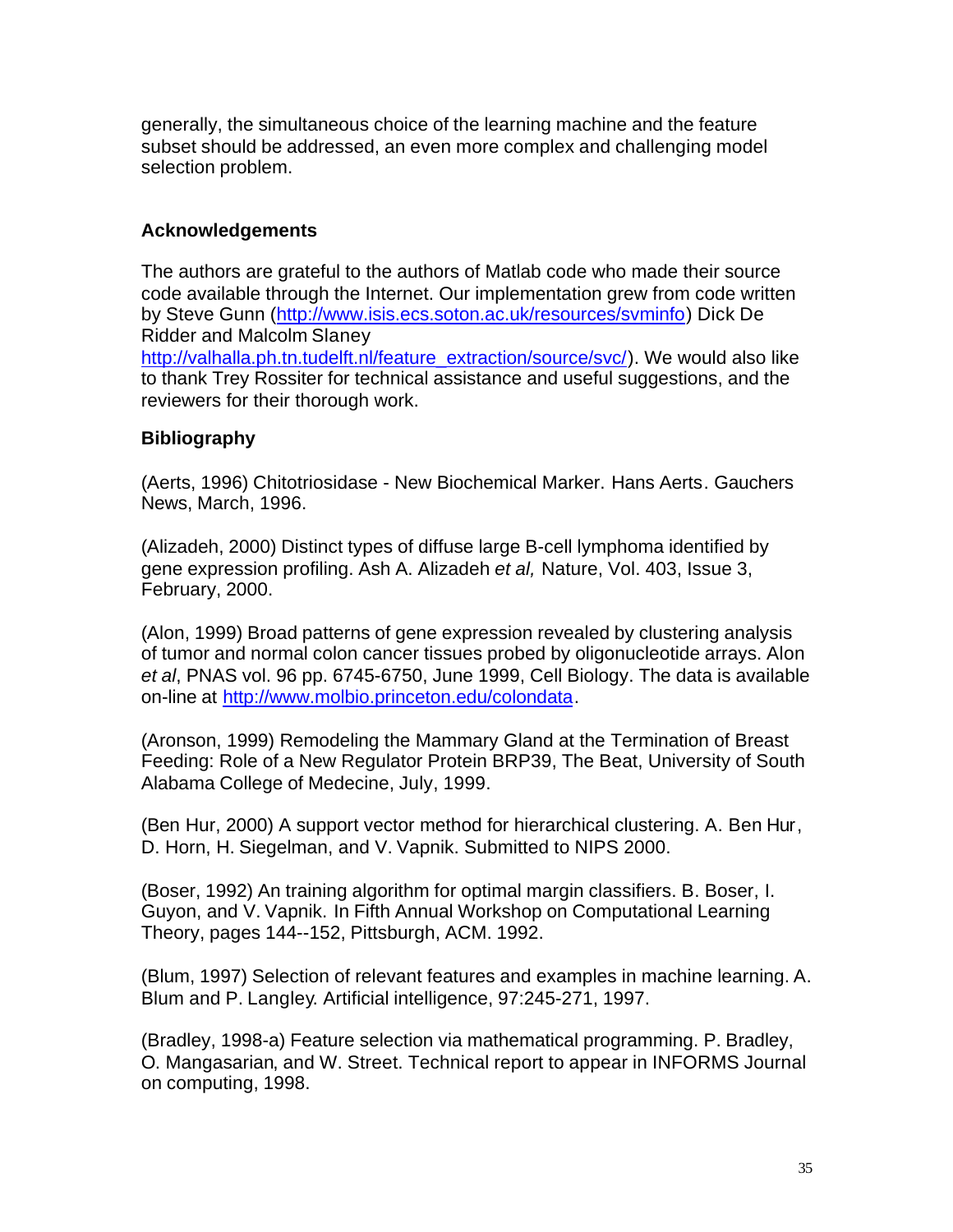(Bradley, 1998-b) Feature selection via concave minimization and support vector machines. P. Bradley and O. Mangasarian. In proc. 13<sup>th</sup> International Conference on Machine Learning, pages 82-90, San Francisco, CA, 1998.

(Bredensteiner, 1999) Multicategory classification for support vector machines. E. Bredensteiner and K. Bennett. Computational Optimizations and Applications, 12, 1999, pp 53-79.

(Brown, 2000) Knowledge-based analysis of microarray gene expression data by using support vector machines, Michael P. S. Brown, William Noble Grundy, David Lin, Nello Cristianini, Charles Walsh Sugnet, Terrence S. Furey, Manuel Ares, Jr., and David Haussler. PNAS, Vol. 97, no. 1: 262–267, January, 2000.

(Chapelle, 2000) Choosing kernel parameters for support vector machines. O. Chapelle, V. Vapnik, O. Bousquet, and S. Mukherjee. AT&T Labs technical report. March, 2000.

(Cortes, 1995) Support Vector Networks. C. Cortes and V. Vapnik. Machine Learning, Vol. 20, no. 3: 273-297, September,1995.

(Cristianini, 1999) An introduction to support vector machines. N. Cristianini and J. Shawe-Taylor. Cambridge University Press. 1999.

(Duda, 1973) Pattern classification and scene analysis. Richard O. Duda and Peter E. Hart. Wiley. 1973.

(Eisen, 1998) Cluster analysis and display of genome-wide expression patterns Michael B. Eisen, Paul T. Spellman, Patrick O. Brown and David Botstein. *Proc. Natl. Acad. Sci. USA,* Vol. 95, pp. 14863–14868, December 1998, Genetics.

(Fodor, 1997) Massively Parallel Genomics. S. A. Fodor. Science. 277:393-395, 1997.

(Furey, 2000) Support Vector Machine Classification and Validation of Cancer Tissue Samples Using Microarray Expression Data. T. Furey, N. Cristianini, N. Duffy, D. Bednarski, M. Schummer, and D. Haussler. To appear in Bioinformatics.

(Ghina, 1998) Altered Expression of Heterogeneous Nuclear Ribonucleoproteins and SR Factors in Human, Claudia Ghigna, Mauro Moroni, Camillo Porta, Silvano Riva, and Giuseppe Biamonti, Cancer Research, 58, 5818-5824, December 15, 1998.

(Golub, 1999) Molecular Classification of Cancer: Class Discovery and Class Prediction by Gene Expression Monitoring. Golub *et al*, Science Vol 286, Oct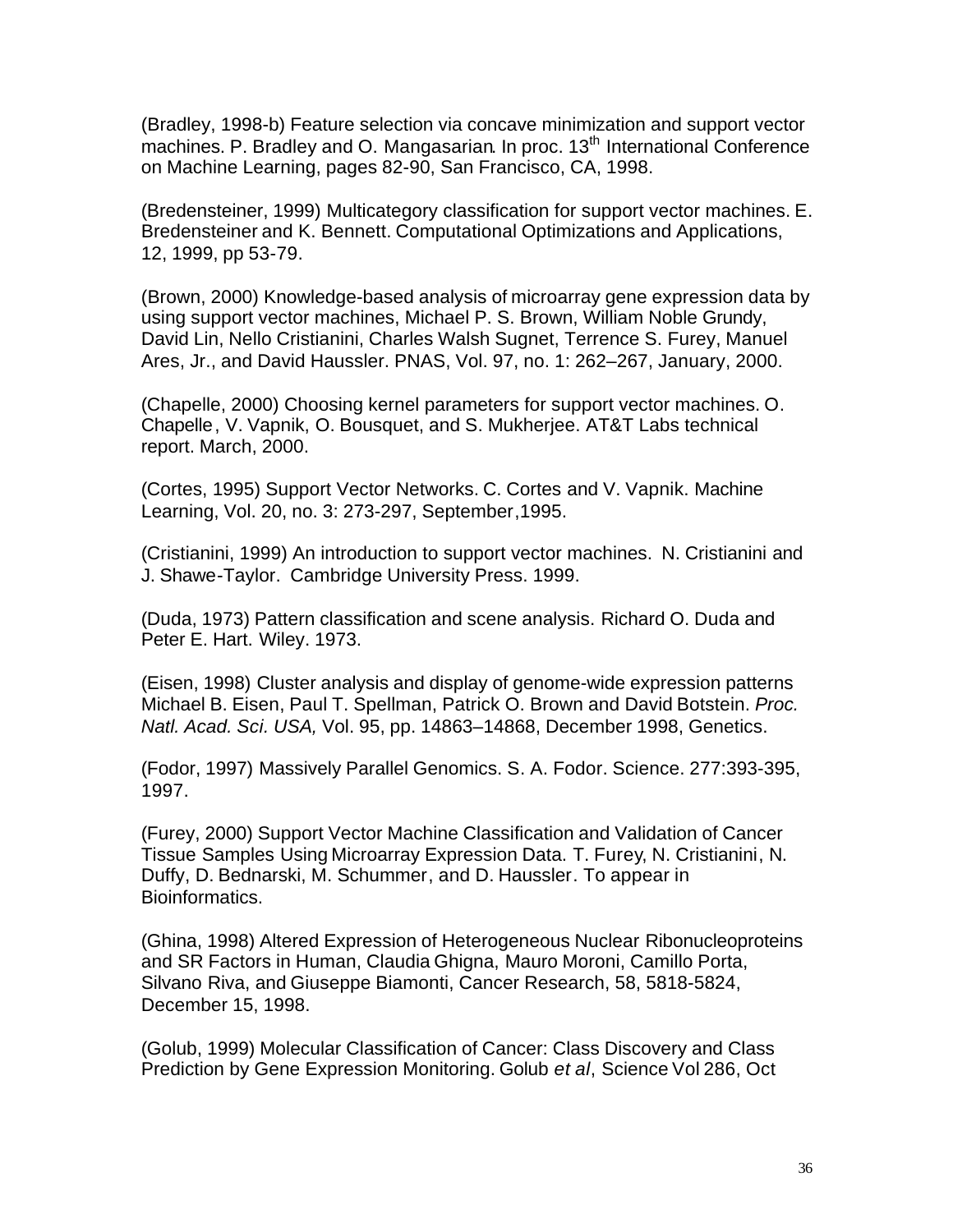1999. The data is available on-line at http://www.genome.wi.mit.edu/MPR/data\_set\_ALL\_AML.html.

(Guyon, 1992) Structural risk minimization for character recognition. I. Guyon, V. Vapnik, B. Boser, L. Bottou, and S.A. Solla. In J. E. Moody *et al*., editor, Advances in Neural Information Processing Systems 4 (NIPS 91), pages 471-- 479, San Mateo CA, Morgan Kaufmann. 1992.

(Guyon, 1996) Discovering informative patterns and data cleaning. I. Guyon, N. Matic , and V. Vapnik. In U.M. Fayyad, G. Piatetsky-Shapiro, P. Smyth, and R. Uthurusamy, editors, Advances in Knowledge Discovery and Data Mining, pages 181--203. MIT Press. 1996.

(Guyon, 1998) What size test set gives good error rate estimates? I. Guyon, J. Makhoul, R. Schwartz, and V. Vapnik. PAMI, 20 (1), pages 52--64, IEEE. 1998.

(Guyon, 1999) SVM Application Survey: http://www.clopinet.com/SVM.applications.html.

(Harlan, 1991) The human myristoylated alanine-rich C kinase substrate (MARCKS) gene (MACS). Analysis of its gene product, promoter, and chromosomal localization. DM Harlan, JM Graff, DJ Stumpo, RL Eddy Jr, TB Shows, JM Boyle and PJ Blackshear. Journal of Biological Chemistry, Vol. 266, Issue 22, 14399-14405, August, 1991.

(Hastie, 2000) Gene Shaving: a New Class of Clustering Methods for Expression Arrays. T. Hastie, R. Tibshirani, M. Eisen, P. Brown, D. Ross, U. Scherf, J. Weinstein, A. Alisadeh, L. Staudt, and D. Botstein. Stanford technical report, Jan. 2000.

(Jebara, 2000) Feature selection and dualities in maximum entropy discrimination. T. Jebara and T. Jaakkola. In Uncertainty in Artificial Intelligence, 2000.

(Karakiulakis, 1997) Increased Type IV Collagen-Degrading Activity in Metastases Originating from Primary Tumors of the Human Colon, Karakiulakis, G.; Papanikolaou, C.; Jankovic, S.M.; Aletras, A.; Papakonstantinou, E.; Vretou, E.; Mirtsou-Fidani, V. Invasion and Metastasis, Vol. 17, No. 3, 158-168, 1997.

(Kearns, 1997) . An experimental and theoretical comparison of model selection methods. Kearns M., Mansour Y., Ng A.Y., and Ron D. Machine Learning 27: 7– 50. 1997.

(Kohavi, 1997) Wrappers for feature subset selection. Ron Kohavi and George John. In Artificial Intelligence journal, special issue on relevance, Vol. 97, Nos 1- 2, pp. 273-324.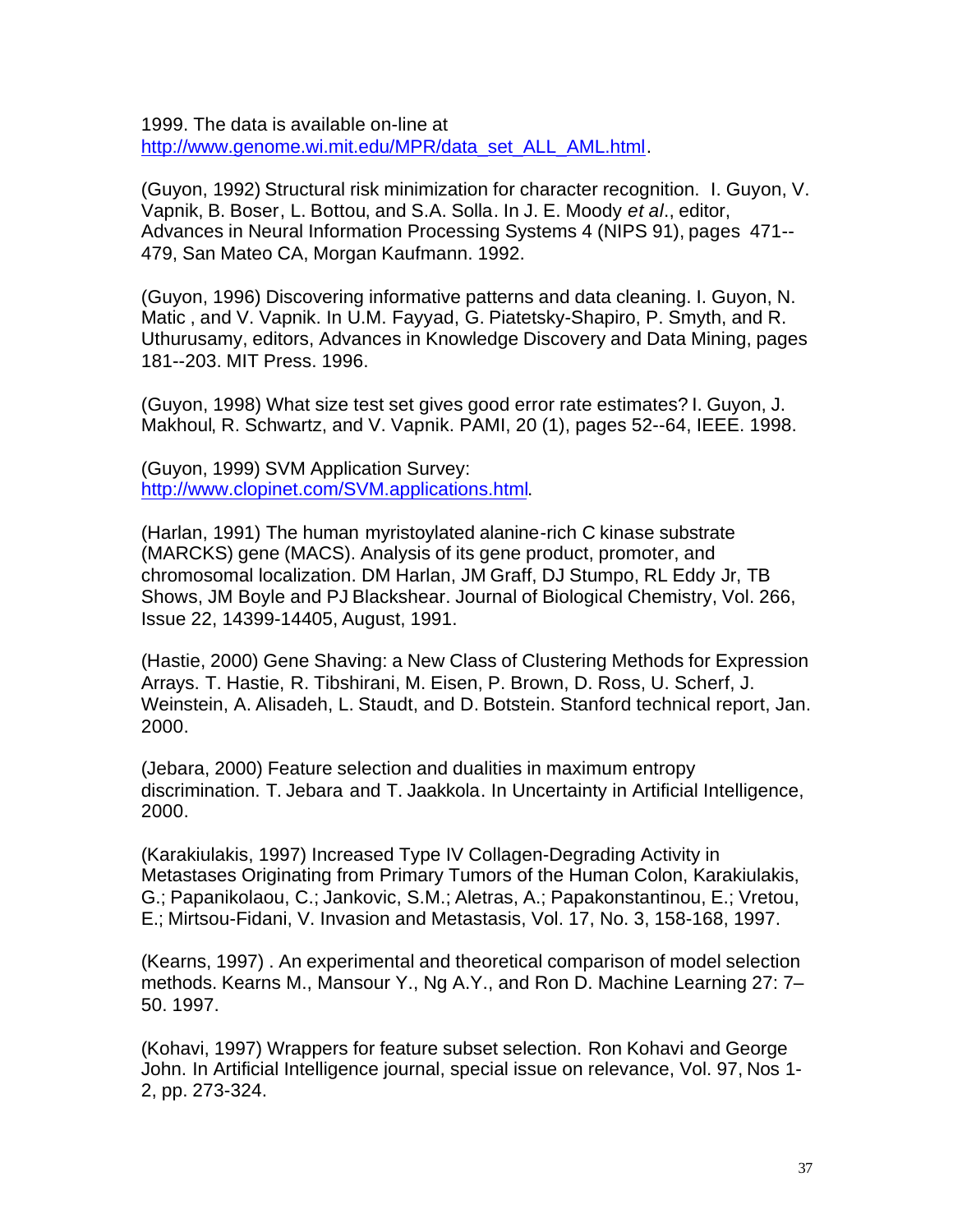(LeCun, 1990) Optimum Brain Damage, Y. Le Cun, J.S. Denker, and S.A. Solla. In D. Touretzky Ed. Advances in Neural Information Processing Systems 2. Pp 598-605, Morgan Kaufmann. 1990.

(Macalma, 1996) Molecular characterization of human zyxin. Macalma T, Otte J, Hensler ME, Bockholt SM, Louis HA, Kalff-Suske M, Grzeschik KH, von der Ahe D, Beckerle MC. Journal of Biological Chemistry. Vol. 271, Issue 49, 31470- 31478, December, 1996.

(Mozer, 1999) Angiostatin binds ATP synthase on the surface of human endothelial cells, Tammy L. Moser, M. Sharon Stack, Iain Asplin, Jan J. Enghild, Peter Højrup, Lorraine Everitt, Susan Hubchak, H. William Schnaper, and Salvatore V. Pizzo, PNAS, Vol. 96, Issue 6, 2811-2816, March 16, 1999, Cell Biology.

(Mukherjee, 2000) Support vector machine classification of microarray data. S. Mukherjee, P. Tamayo, D. Slonim, A. Verri, T. Golub, J.P. Messirov, and T. Poggio. AI memo 182. CBCL paper 182. MIT. Can be retrieved from ftp://publications.ai.mit.edu.

(Oliveira, 1999) Chronic Trypanosoma cruzi infection associated to colon cancer. An experimental study in rats. Enio Chaves de Oliveira. Resumo di Tese. Revista da Sociedade Brasileira de Medicina Tropical 32(1):81-82, jan-fev, 1999.

(Osaka, 1999) MSF (MLL septin-like fusion), a fusion partner gene of MLL, in a therapy-related acute myeloid leukemia with a t(11;17)(q23;q25). Osaka M, Rowley JD, Zeleznik-Le NJ, Proc Natl Acad Sci U S A. Vol. 96, Issue 11, 6428- 33, May, 1999.

(Pavlidis, 2000) Gene functional Analysis from Heterogeneous Data. P. Pavlidis, J. Weston, J. Cai, and W. N. Grundy. Submitted for publication.

(Perou, 1999) Distinctive gene expression patterns in human mammary epithelial cells and breast cancers, Charles M. Perou et al Proc. Natl. Acad. Sci. USA, Vol. 96, pp. 9212–9217, August 1999, Genetics.

(Schölkopf, 1998) Non-linear component analysis as a kernel eigenvalue problem. B. Schölkopf, A. Smola, K.-R. Muller. Neural computation, vol. 10, pp. 1299-1319, 1998.

(Shürmann, 1996) Pattern Classification. J. Shürmann. Wiley Interscience. 1996.

(Smola, 2000) Sparce greedy matrix approximation for machine learning. A. Smola and B. Schölkopf. Proceedings of the 17<sup>th</sup> international conference on machine learning, pp 911-918. June, 2000.